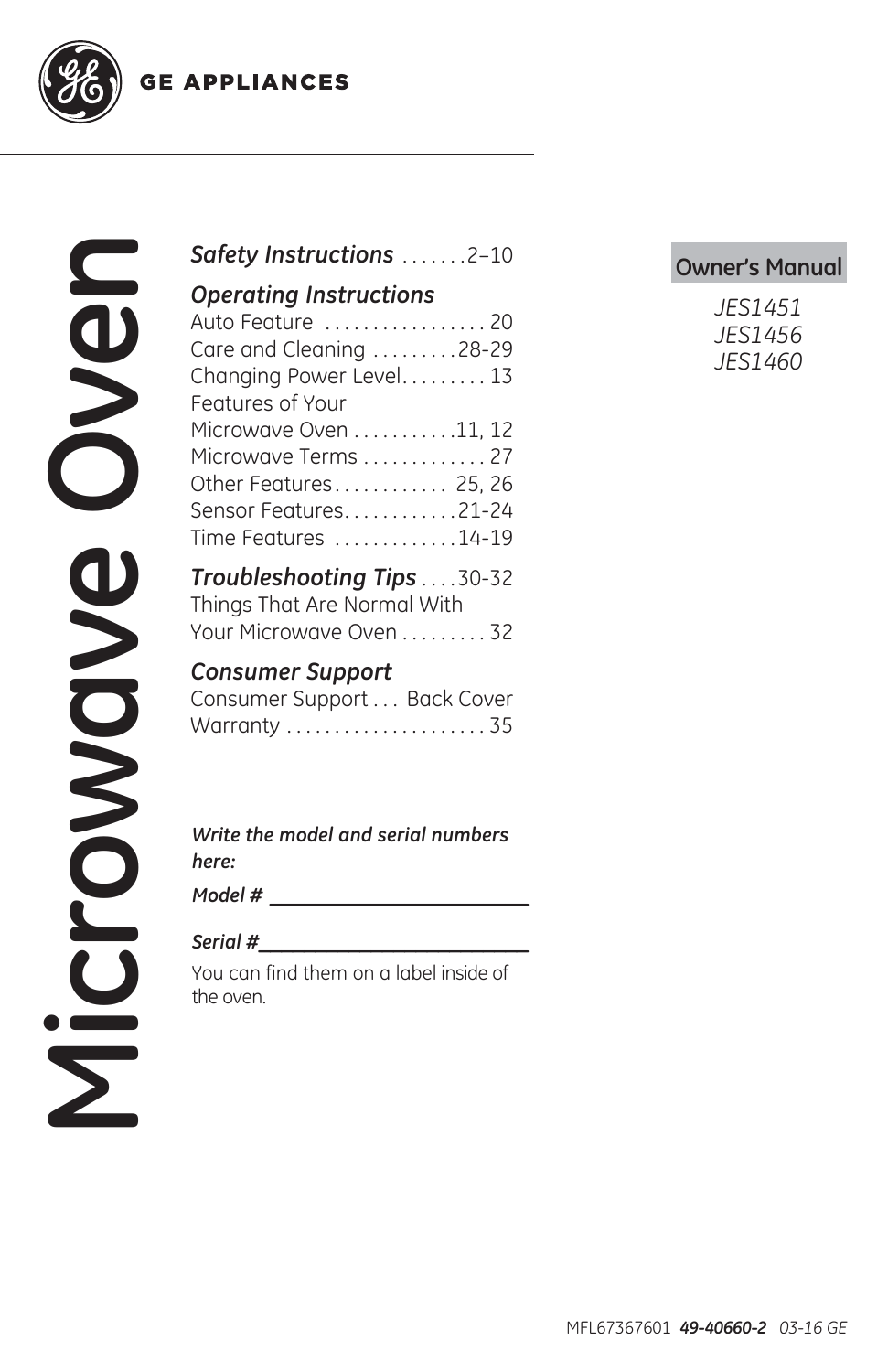# *IMPORTANT SAFETY INSTRUCTIONS READ ALL INSTRUCTIONS BEFORE USING*

This is the safety alert symbol. This symbol alerts you to potential hazards that can kill or hurt you and others. All safety messages will follow the safety alert symbol and the word "DANGER", "WARNING", or "CAUTION". These words are defined as:

| <b>ADANGER</b>  | Indicates a hazardous situation which, if not avoided,<br>will result in death or serious injury.           |
|-----------------|-------------------------------------------------------------------------------------------------------------|
|                 | AWARNING Indicates a hazardous situation which, if not avoided,<br>could result in death or serious injury. |
| <b>ACAUTION</b> | Indicates a hazardous situation which, if not avoided,<br>could result in minor or moderate injury.         |

**WARNING** *To reduce the risk of burns, electric shock, fire, injury to persons, or exposure to excessive microwave energy:*

### *PRECAUTIONS TO AVOID POSSIBLE EXPOSURE TO EXCESSIVE MICROWAVE ENERGY*

- *(a) Do Not Attempt* to operate this oven with the door open since open-door operation can result in harmful exposure to microwave energy. It is important not to defeat or tamper with the safety interlocks.
- *( b) Do Not Place* any object between the oven front face and the door or allow soil or cleaner residue to accumulate on sealing surfaces.
- *(c) Do Not Operate* the oven if it is damaged. It is particularly important that the oven door close properly and that there is no damage to the:
	- (1) door (bent)
	- (2) hinges and latches (broken or loosened)
	- (3) door seals and sealing surfaces.
- *(d) The Oven Should Not* be adjusted or repaired by anyone except properly qualified service personnel.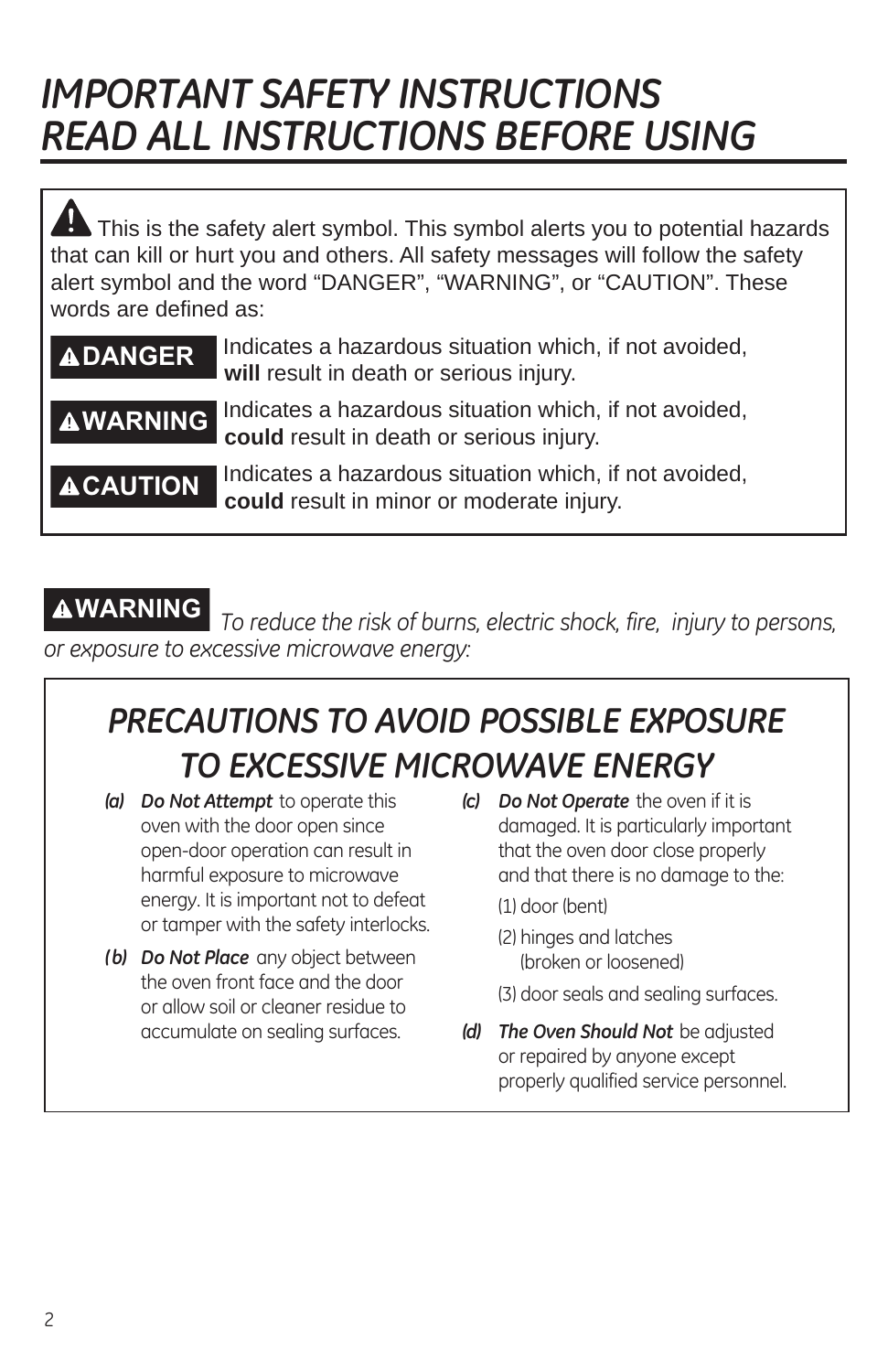### *Use this appliance only for its intended purpose as described in this Owner's Manual.*

- **Read and follow the specific precautions in the Precautions to Avoid Possible Exposure to Excessive Microwave Energy section above.**
- This appliance must be grounded. Connect only to a properly grounded outlet. See the Grounding Instructions section on page 8.
- Install or locate this appliance only in accordance with the provided Installation Instructions.
- $\blacksquare$  Be certain to place the front surface of the door three inches or more back from the countertop edge to avoid accidental tipping of the appliance in normal usage.
- This microwave oven is not approved or tested for marine use.
- For countertop installation:
- $-$  Do not store anything directly on top of the microwave oven surface when the micorwave oven is in operation.
- Residential Use Only:
- Failure of the product or damage to the product if it is abused, misused (for example, cavity arcing from wire rack or metal/foil), or used for other than the intended purpose or used commercially.
- $\blacksquare$  Do not operate this appliance if it has a damaged power cord or plug, if it is not working properly, or if it has been damaged or dropped.
- $\blacksquare$  Do not cover or block any openings on the appliance.
- Use this appliance only for its intended use as described in this manual. Do not use corrosive chemicals or vapors in this appliance. This microwave oven is specifically designed to heat, dry or cook food, and is not intended for laboratory or industrial use.
- $\blacksquare$  Do not store this appliance outdoors. Do not

use this product near water-for example, in a wet basement, near a swimming pool, near a sink or in similar locations.

- Keep power cord away from heated surfaces.
- $\blacksquare$  Do not immerse power cord or plug in water.
- $\blacksquare$  Do not let power cord hang over edge of table or counter.
- $\blacksquare$  To reduce the risk of fire in the oven cavity:
- Do not overcook food. Carefully attend appliance when paper, plastic or other combustible materials are placed inside the oven while cooking.
- Remove wire twist-ties and metal handles from paper or plastic containers before placing them in the oven.
- Do not use the oven for storage purposes. Do not leave paper products, cooking utensils or food in the oven when not in use.
- If materials inside the oven ignite, keep the oven door closed, turn the oven off and disconnect the power cord, or shut off power at the fuse or circuit breaker panel. If the door is opened, the fire may spread.
- $-$  Do not use the Sensor Features twice in succession on the same food portion. If food is undercooked after the first countdown, use *Time Cook* for additional cooking time.
- $\blacksquare$  It is important to keep the area clean where the door seals against the microwave. Use only mild, non-abrasive detergents applied with a clean sponge or soft cloth. Rinse well.
- $\blacksquare$  This appliance must only be serviced by qualified service personnel. Contact the nearest authorized service facility for examination, repair or adjustment.
- As with any appliance, close supervision is necessary when used by children.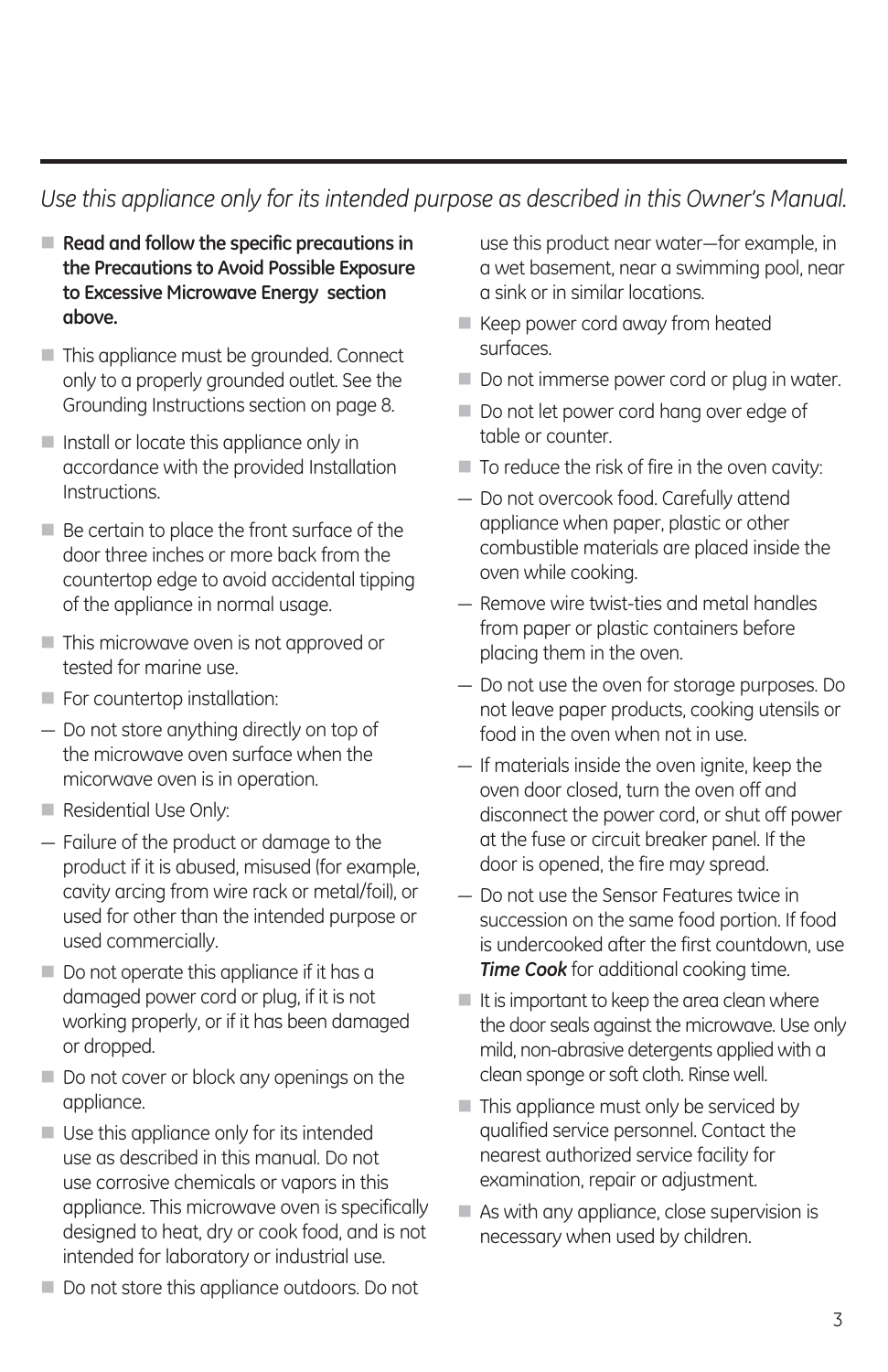# *IMPORTANT SAFETY INSTRUCTIONS READ ALL INSTRUCTIONS BEFORE USING*



# **WARNING**

### *ARCING*

*If you see arcing, press the CANCEL/OFF pad and correct the problem.*

*Arcing is the microwave term for sparks in the oven. Arcing is caused by:*

- $\blacksquare$  Metal or foil touching the side of the oven.
- Foil not molded to food (upturned edges act like antennas).
- $\blacksquare$  Metal, such as twist-ties, poultry pins, or gold-rimmed dishes, in the microwave.
- Recycled paper towels containing small metal pieces being used in the microwave.



### *FOODS*

- $\blacksquare$  Do not pop popcorn in your microwave oven unless in a special microwave popcorn accessory or unless you use popcorn labeled for use in microwave ovens.
- $\blacksquare$  Some products such as whole eggs and sealed containers - for example, closed jars - are able to explode and should not be heated in this microwave oven. Such use of the microwave oven could result in injury.
- $\blacksquare$  Do not boil eggs in a microwave oven. Pressure will build up inside the egg yolk and will cause it to burst, possibly resulting in injury.
- Operating the microwave with no food inside for more than a minute or two may cause damage to the oven and could start a fire. It increases the heat around the magnetron and can shorten the life of the oven.
- Foods with unbroken outer "skin" such as potatoes, hot dogs, sausages, tomatoes, apples, chicken livers and other giblets, and egg yolks should be pierced to allow steam to escape during cooking.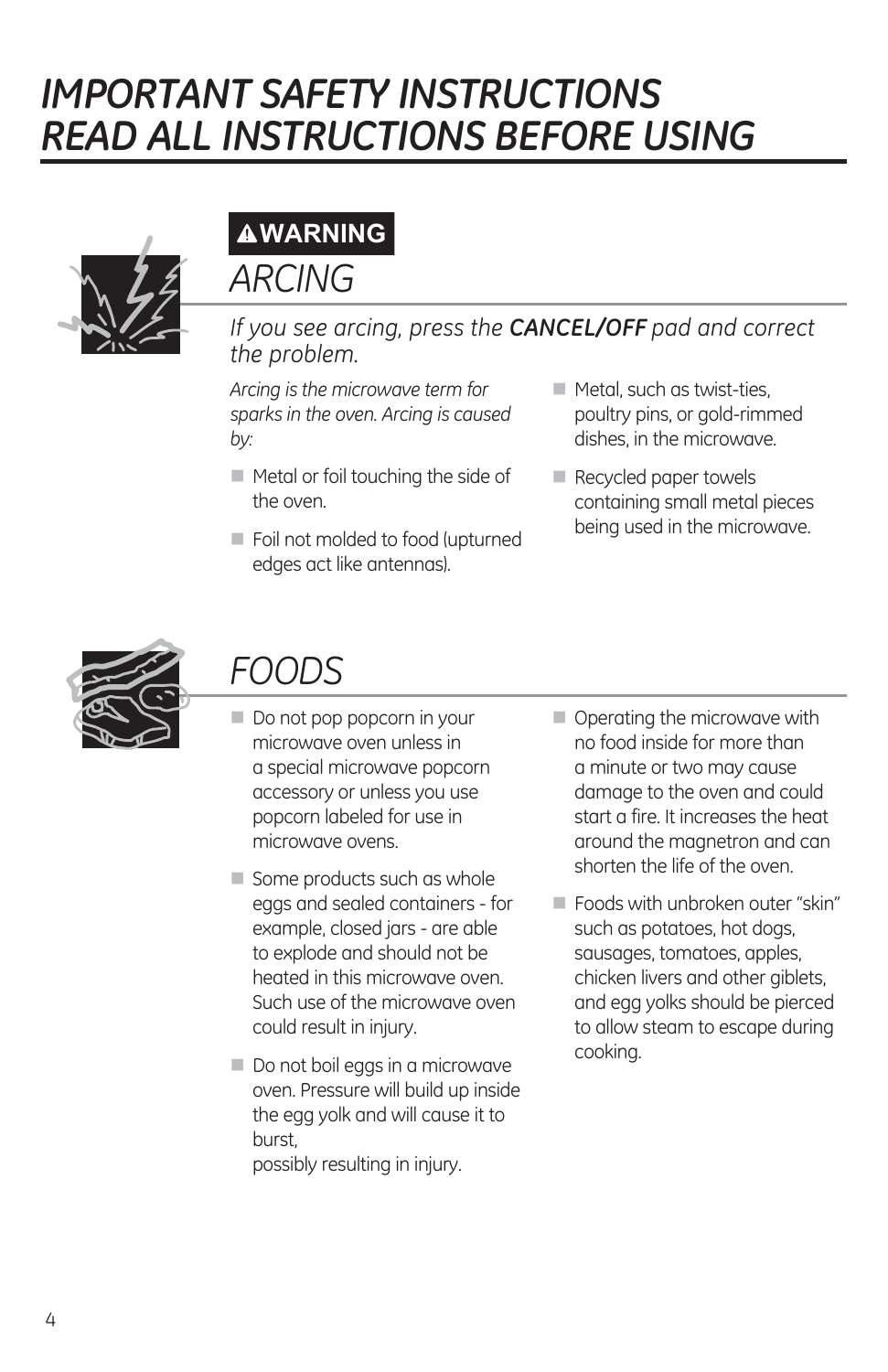#### *SUPERHEATED WATER*

*Liquids, such as water, coffee or tea, are able to be overheated beyond the boiling point without appearing to be boiling. Visible bubbling or boiling when the container is removed from the microwave oven is not always present. THIS COULD RESULT IN VERY HOT LIQUIDS SUDDENLY BOILING OVER WHEN THE CONTAINER IS DISTURBED OR A SPOON OR OTHER UTENSIL IS INSERTED INTO THE LIQUID.*

*To reduce the risk of injury to persons:*

- Do not overheat the liquid.
- $-$  Stir the liquid both before and halfway through heating it.
- Do not use straight-sided containers with narrow necks.
- $-$  After heating, allow the container to stand in the microwave oven for a short time before removing the container.
- $-$  Use extreme care when inserting a spoon or other utensil into the container.
- Avoid heating baby food in glass jars, even with the lid off. Make sure all infant food is thoroughly cooked. Stir food to distribute the heat evenly. Be careful to prevent scalding when warming formula. The container may feel cooler than the formula really is. Always test the formula before feeding the baby.
- $\blacksquare$  Don't defrost frozen beverages in narrow-necked bottles (especially carbonated beverages). Even if the container is opened, pressure can build up. This can cause the container to burst, possibly resulting in injury.
- **Hot foods and steam can cause** burns. Be careful when opening any containers of hot food, including popcorn bags, cooking pouches and boxes. To prevent possible injury, direct steam away from hands and face.
- $\blacksquare$  Do not overcook potatoes. They could dehydrate and catch fire, causing damage to your oven.
- Cook meat and poultry thoroughlymeat to at least an INTERNAL temperature of 160°F and poultry to at least an INTERNAL temperature of 180°F. Cooking to these temperatures usually protects against foodborne illness.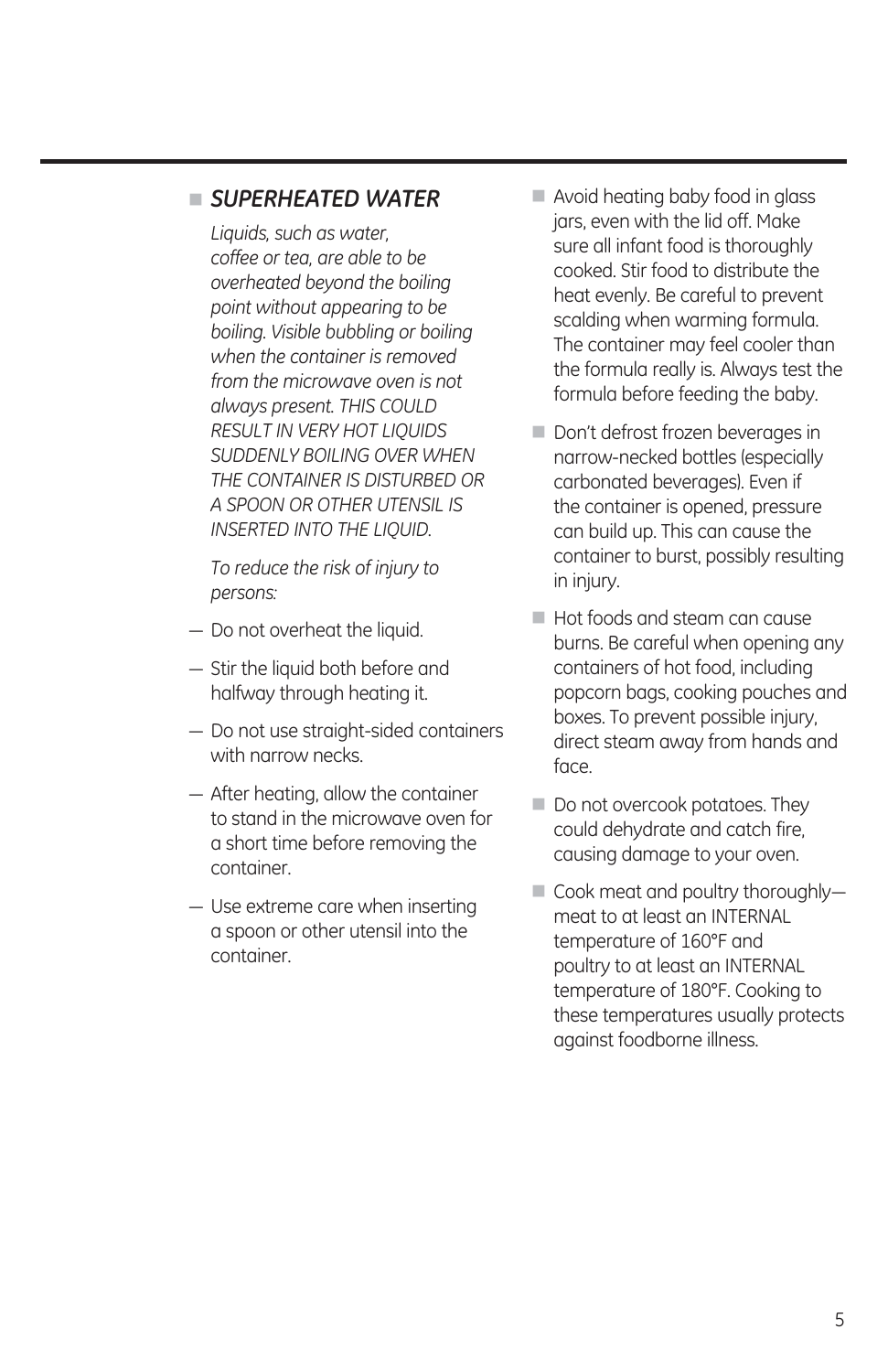## *IMPORTANT SAFETY INSTRUCTIONS READ ALL INSTRUCTIONS BEFORE USING*

### **WARNING**



# *MICROWAVE-SAFE COOKWARE*

Make sure all cookware used in your microwave oven is suitable for microwaving. Most glass casseroles, cooking dishes, measuring cups, custard cups, pottery or china dinnerware which does not have metallic trim or glaze with a metallic sheen can be used. Some cookware is labeled "suitable for microwaving."

 $\blacksquare$  If you are not sure if a dish is microwave-safe, use this test: Place in the oven both the dish you are testing and a glass measuring cup filled with 1 cup of water-set the measuring cup either in or next to the dish. Microwave 30–45 seconds at high. If the dish heats, it should not be used for microwaving.

 If the dish remains cool and only the water in the cup heats, then the dish is microwave-safe.

If you use a meat thermometer while cooking, make sure it is safe for use in microwave ovens.

- $\blacksquare$  Do not use recycled paper products. Recycled paper towels, napkins and waxed paper can contain metal flecks which may cause arcing or ignite. Paper products containing nylon or nylon filaments should be avoided, as they may also ignite.
- Some styrofoam trays (like those that meat is packaged on) have a thin strip of metal embedded in the bottom. When microwaved, the metal can burn the floor of the oven or ignite a paper towel.
- Do not use the microwave to dry newspapers.
- $\blacksquare$  Not all plastic wrap is suitable for use in microwave ovens. Check the package for proper use.
- **Paper towels, waxed paper and** plastic wrap can be used to cover dishes in order to retain moisture and prevent spattering. Be sure to vent plastic wrap so steam can escape.
- Cookware may become hot because of heat transferred from the heated food. Pot holders may be needed to handle the cookware.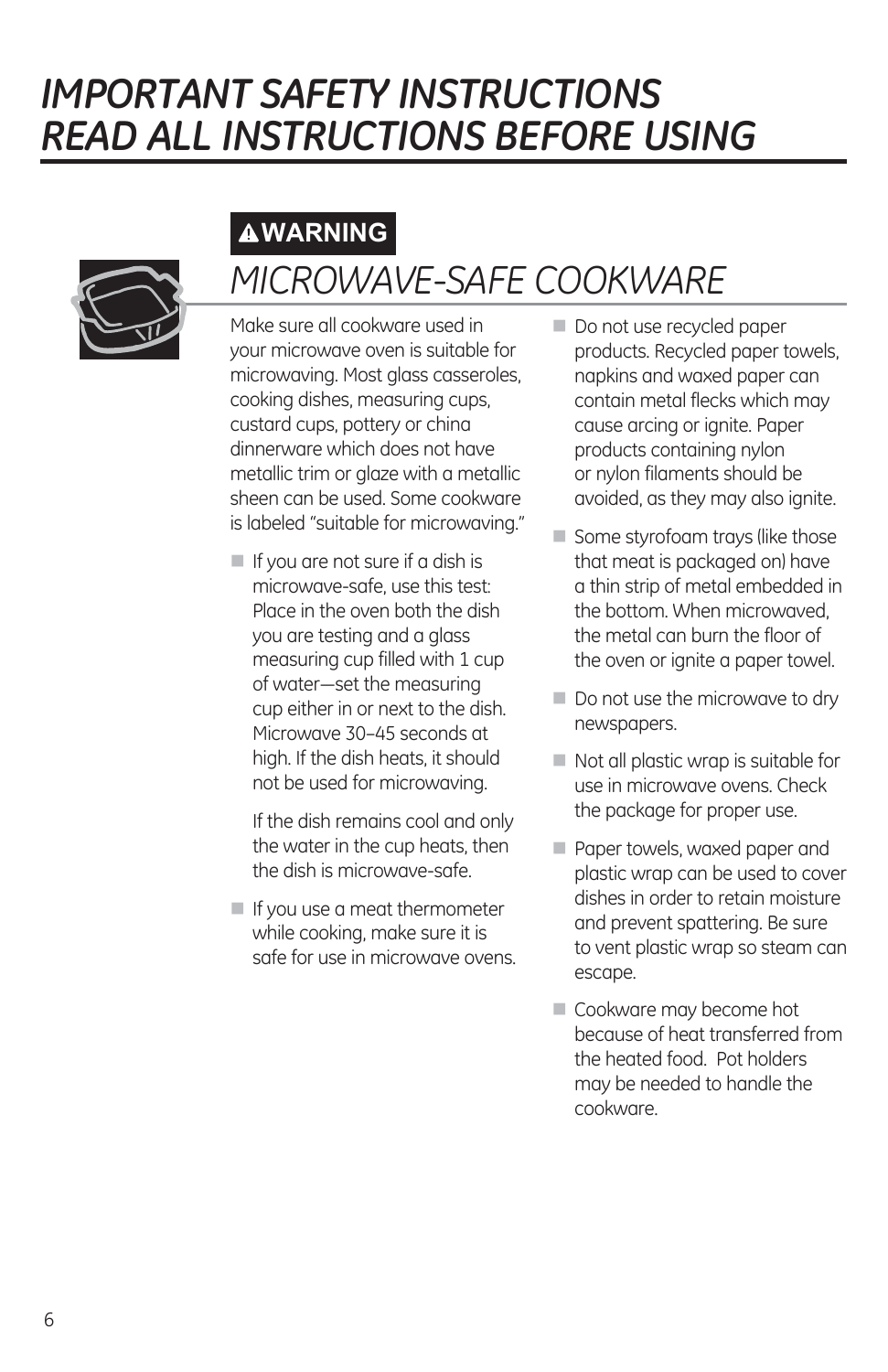- **E** "Boilable" cooking pouches and tightly closed plastic bags should be slit, pierced or vented as directed by package. If they are not, plastic could burst during or immediately after cooking, possibly resulting in injury. Also, plastic storage containers should be at least partially uncovered because they form a tight seal. When cooking with containers tightly covered with plastic wrap, remove covering carefully and direct steam away from hands and face.
- Use foil only as directed in this guide. TV dinners may be microwaved in foil trays less than 3/4" high; remove the top foil cover and return the tray to the box. When using foil in the microwave oven, keep the foil at least 1" away from the sides of the oven.
- **Delastic cookware-Plastic cookware** designed for microwave cooking is very useful, but should be used carefully. Even microwave-safe plastic may not be as tolerant of overcooking conditions as are glass or ceramic materials and may soften or char if subjected to short periods of overcooking. In longer exposures to overcooking, the food and cookware could ignite.

 *Follow these guidelines:* 

- 1 Use microwave-safe plastics only and use them in strict compliance with the cookware manufacturer's recommendations.
- Do not microwave empty containers.  $\mathcal{P}$
- 3 Do not permit children to use plastic cookware without complete supervision.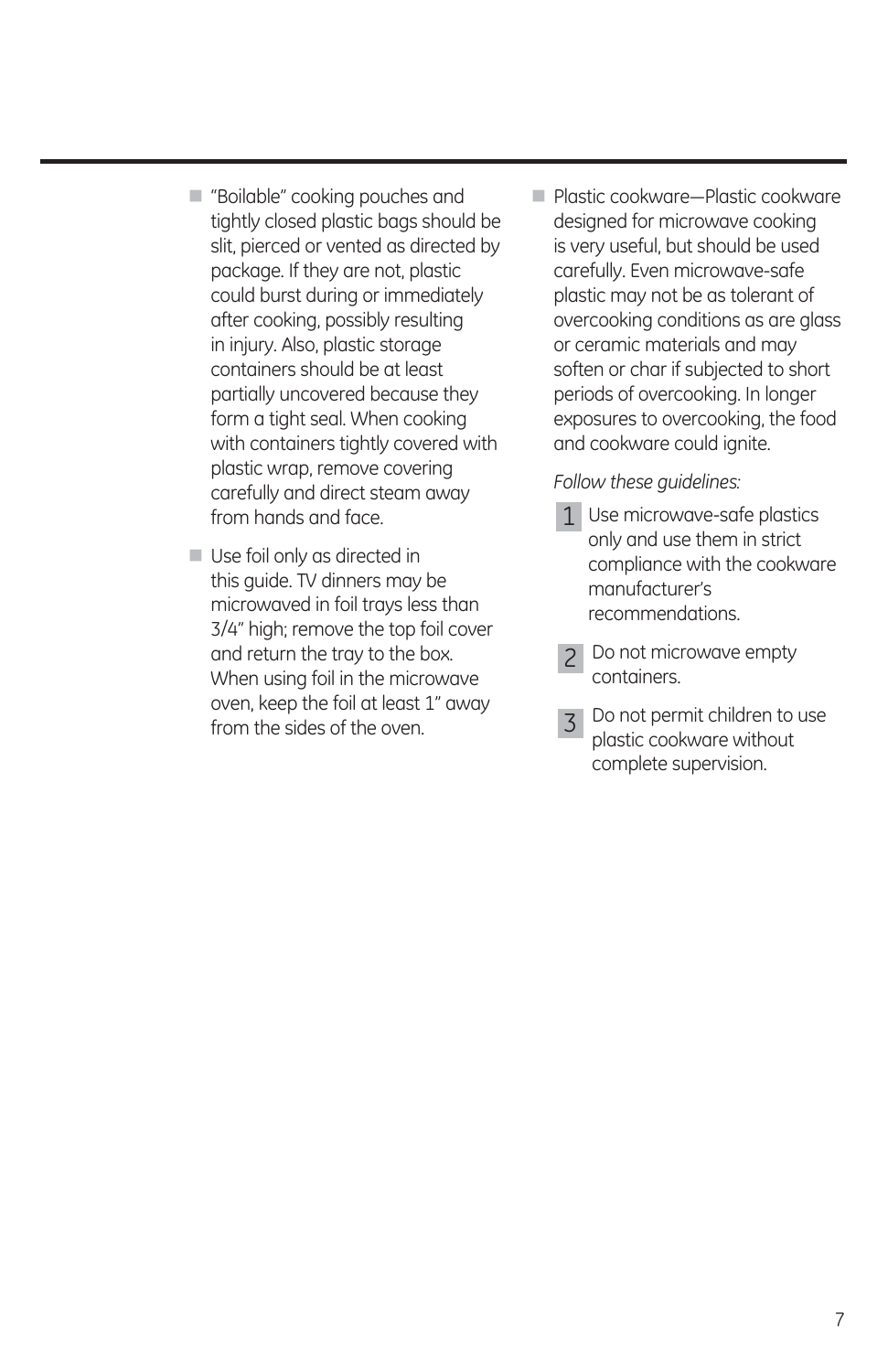## *IMPORTANT SAFETY INSTRUCTIONS READ ALL INSTRUCTIONS BEFORE USING*

### **WARNING**

*Improper use of the grounding plug can result in a risk of electric shock.*



# *GROUNDING INSTRUCTIONS*

This appliance must be grounded. In the event of an electrical short circuit, grounding reduces the risk of electric shock by providing an escape wire for the electric current.

This appliance is equipped with a power cord having a grounding wire with a grounding plug. The plug must be plugged into an outlet that is properly installed and grounded.

Consult a qualified electrician or service technician if the grounding instructions are not completely understood, or if doubt exists as to whether the appliance is properly grounded.

If the outlet is a standard 2-prong wall outlet, it is your personal responsibility and obligation to have it replaced with a properly grounded 3-prong wall outlet.

Do not under any circumstances cut or remove the third (ground) prong from the power cord.

We do not recommend using an extension cord with this appliance. If the power cord is too short, have a qualified electrician or service technician install an outlet near the appliance. (See *WARNING— EXTENSION CORDS* section.)

For best operation, plug this appliance into its own electrical outlet to prevent flickering of lights, blowing of fuses or tripping of circuit breakers.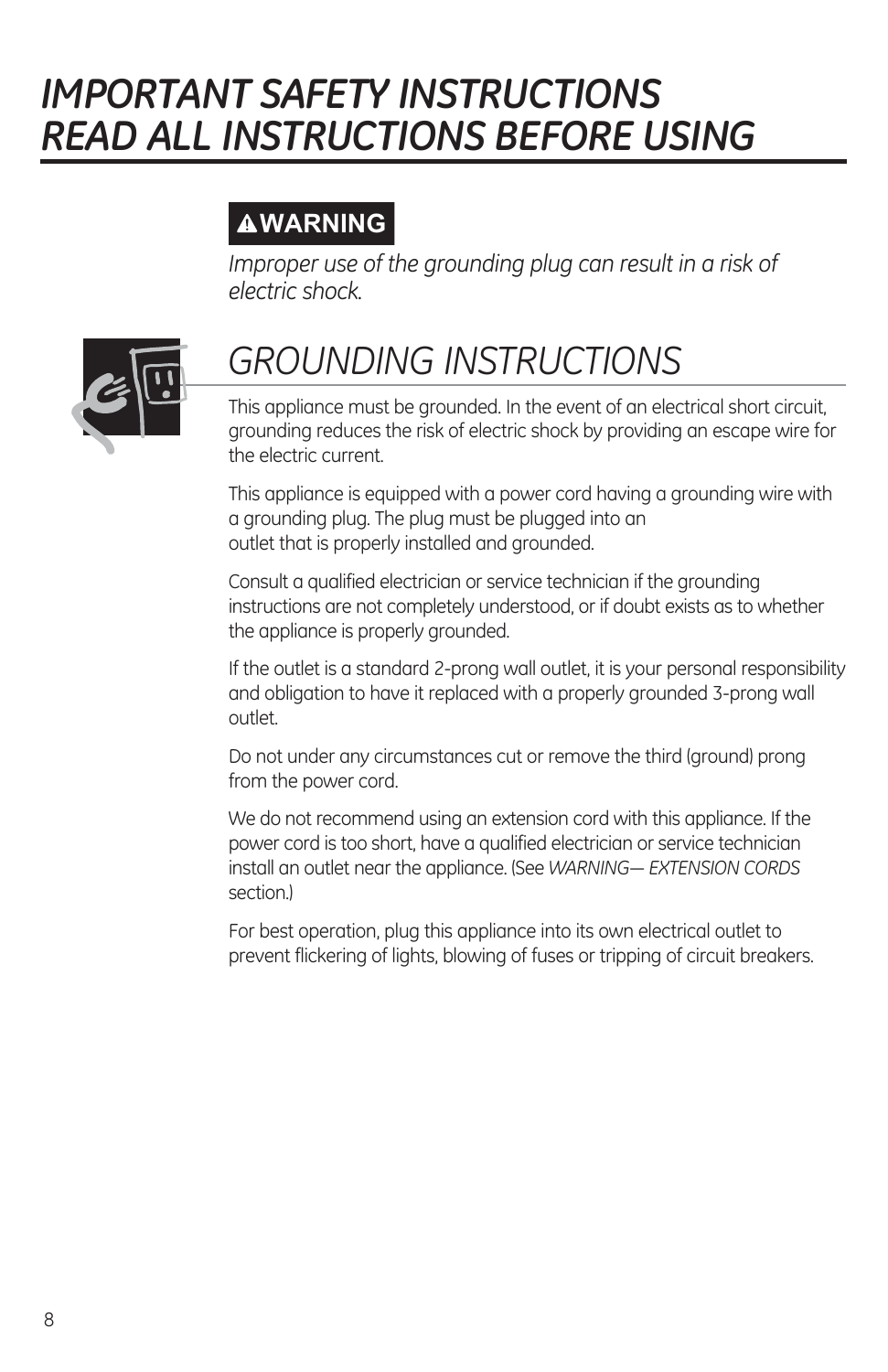

### *ADAPTER PLUGS*

*Usage situations where appliance's power cord will be disconnected infrequently.*

Because of potential safety hazards under certain conditions, *we strongly recommend against the use of an adapter plug.* However, if you still elect to use an adapter, where local codes permit, a *TEMPORARY CONNECTION* may be made to a properly grounded 2-prong wall receptacle by the



use of a UL listed adapter which is available at most local hardware stores.

The larger slot in the adapter must be aligned with the larger slot in the wall receptacle to provide proper polarity in the connection of the power cord.

**CAUTION** *Attaching the adapter ground terminal to the wall receptacle cover screw does not ground the appliance unless the cover screw is metal, and not insulated, and the wall receptacle is grounded through the house wiring.* 

You should have the circuit checked by a qualified electrician to make sure the receptacle is properly grounded.

When disconnecting the power cord from the adapter, always hold the adapter with one hand. If this is not done, the adapter ground terminal is very likely to break with repeated use. Should this happen, *DO NOT USE* the appliance until a proper grounding has again been established.

#### *Usage situations where appliance's power cord will be disconnected frequently.*

*Do not use an adapter plug* in these situations because frequent disconnection of the power cord places undue strain on the adapter and leads to eventual failure of the adapter ground terminal. You should have the 2-prong wall receptacle replaced with a 3-prong (grounding) receptacle by a qualified electrician before using the appliance.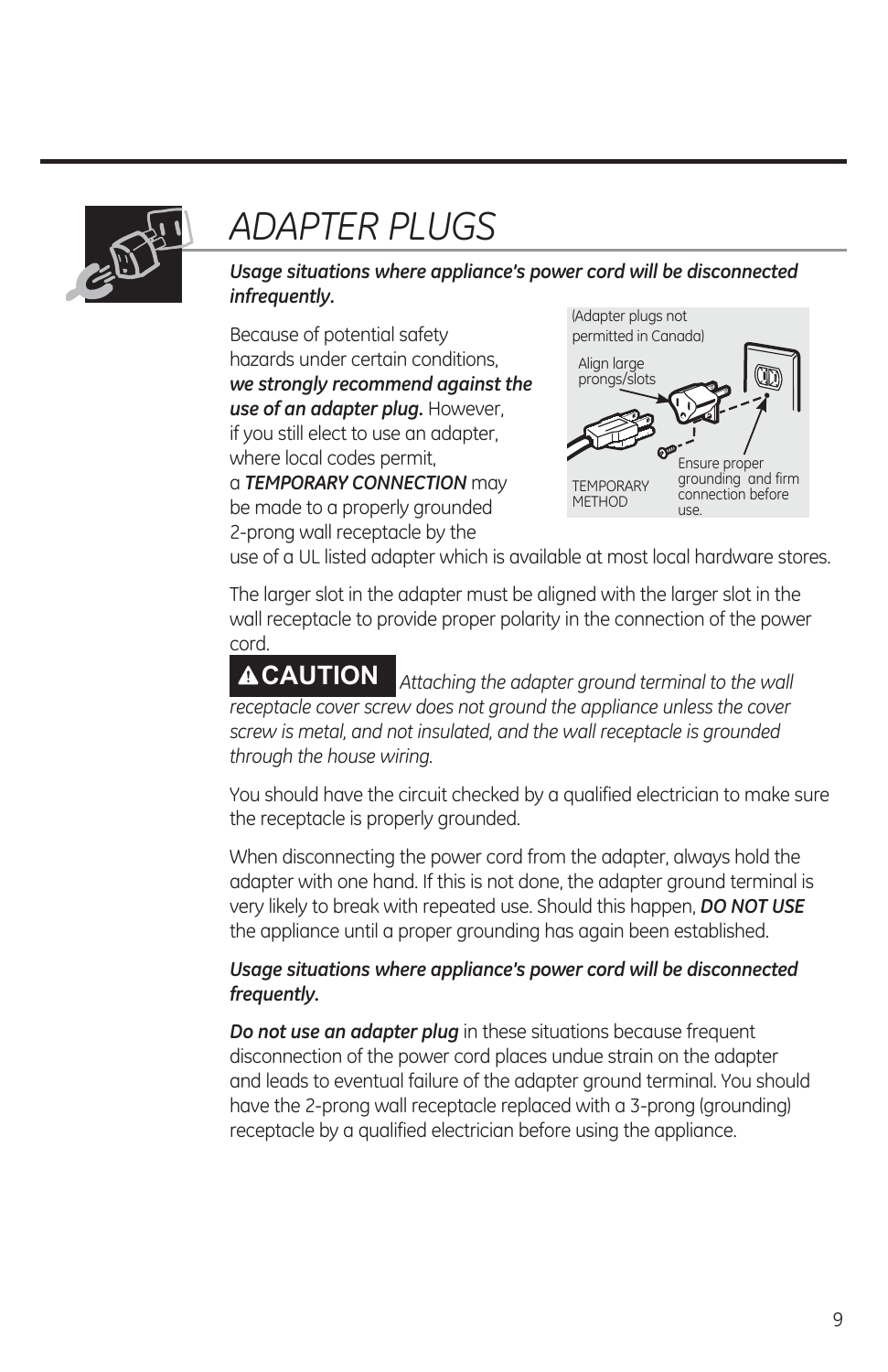# *IMPORTANT SAFETY INSTRUCTIONS READ ALL INSTRUCTIONS BEFORE USING*

### **WARNING**



## **EXTENSION CORDS**

A short power supply cord is provided to reduce the risks resulting from becoming entangled in or tripping over a longer cord.

Extension cords may be used if you are careful in using them.

If an extension cord is used-

- 1 The marked electrical rating of the extension cord should be at least as great as the electrical rating of the appliance;
- The extension cord must be a grounding-type 3-wire cord and it must 2 be plugged into a 3-slot outlet;
- The extension cord should be arranged so that it will not drape over the 3 countertop or tabletop where it can be pulled on by children or tripped over unintentionally.

If you use an extension cord, the interior light may flicker and the blower sound may vary when the microwave oven is on. Cooking times may be longer, too.

## *NOTICE-PACEMAKERS*

Most pacemakers are shielded from interference from electronic products, including microwaves. However, patients with pacemakers may wish to consult their physicians if they have concerns.



*READ AND FOLLOW THIS SAFETY INFORMATION CAREFULLY.*

### **SAVE THESE INSTRUCTIONS**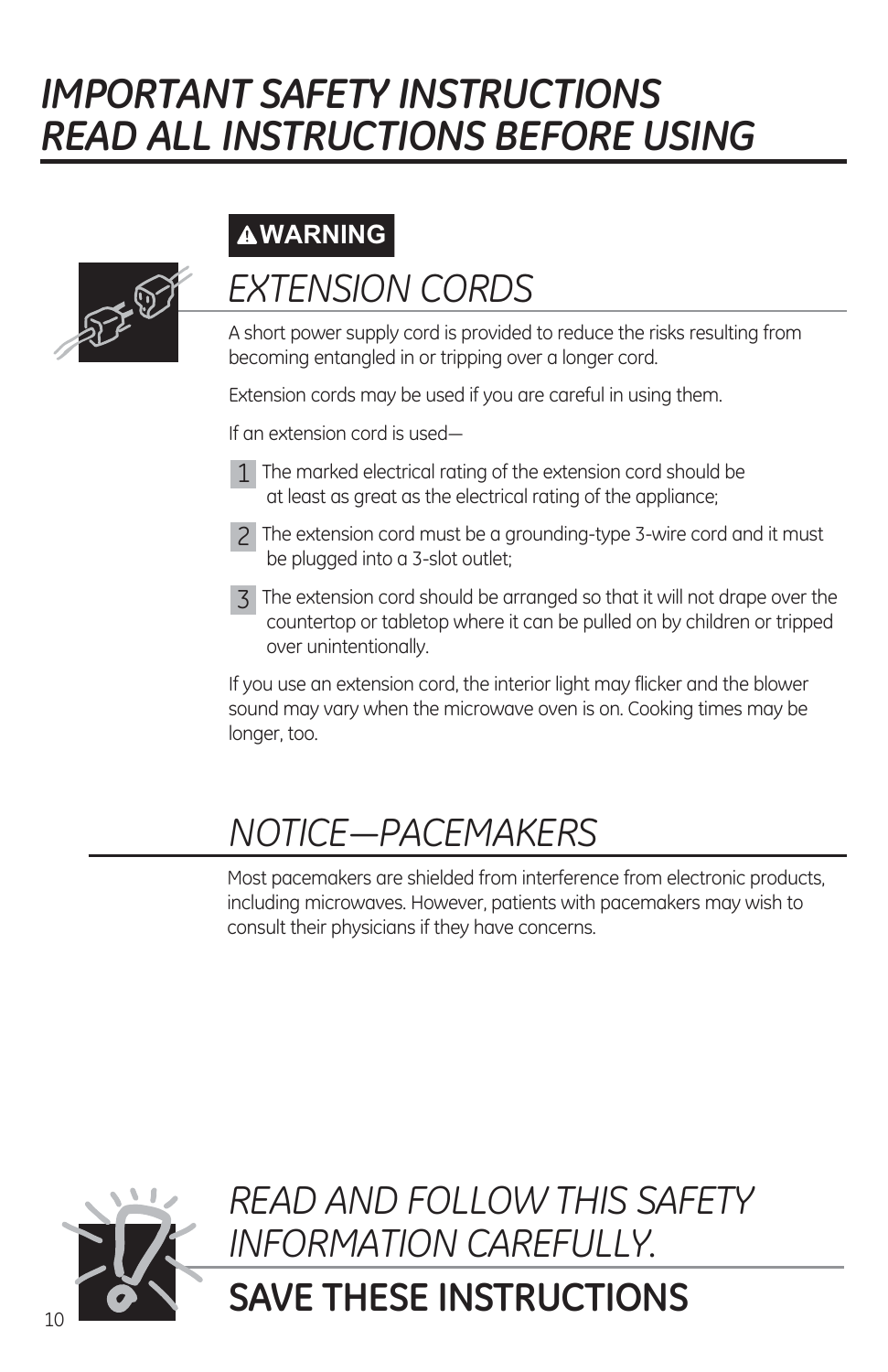### *About the features of your microwave oven.*

*Throughout this manual, features and appearance may vary from your model.*





### *Features of the Oven*

*Door Latches.*



*Window with Metal Shield.* Screen allows cooking to be viewed while keeping microwaves confined in the oven.



*Convenience Guide.*



*Touch Control Panel and Display.*



*Door Latch Release.* Press latch release to open door.



*Removable Turntable.* Turntable and support must be in place when using the oven. The turntable may be removed for cleaning.

*NOTE: Rating plate, oven vent(s) and oven light are located on the inside walls of the microwave oven.*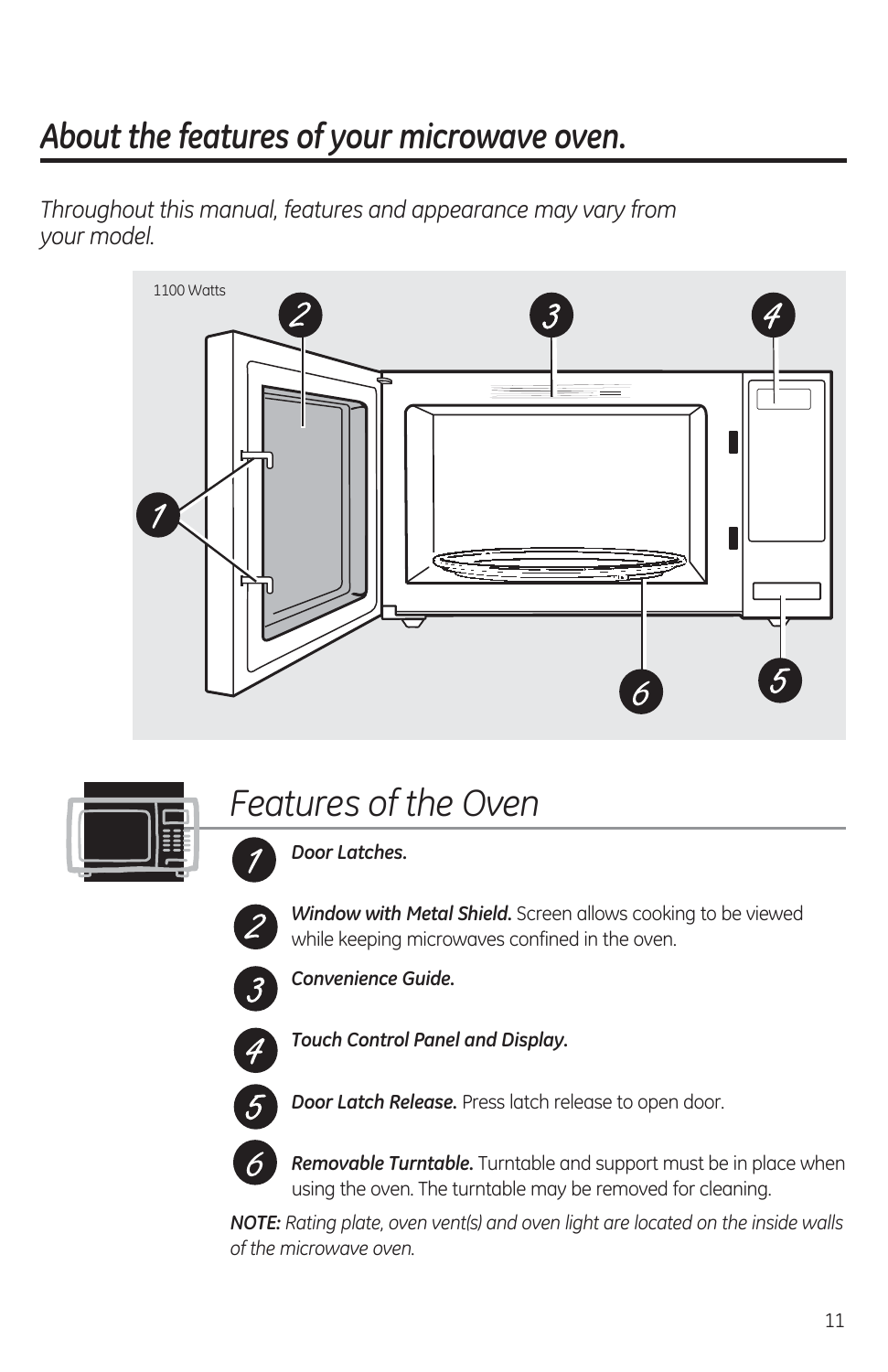### *About the features of your microwave oven.*

*You can microwave by time, with the sensor features or with the auto feature. Not all features on all models.*



#### *Check the Convenience Guide before you begin.*

| Time Features                             |                           |
|-------------------------------------------|---------------------------|
| Press                                     | Enter                     |
| <b>TIME COOK</b>                          | Amount of cooking time    |
| <b>DEFROST TIME/WEIGHT</b><br>Press Twice | Amount of defrosting time |
| <b>BEVERAGE</b>                           | Starts immediately!       |
| <b>EXPRESS COOK</b>                       | Starts immediately!       |
| ADD 30 SEC.                               | Starts immediately!       |
| <b>POWER LEVEL</b>                        | Power level 1-10          |
| <b>Sensor Features and Auto Feature</b>   |                           |
| Press                                     | Enter                     |
| <b>POPCORN</b>                            | Starts immediately!       |
| <b>REHEAT</b>                             | Starts immediately!       |
| <b>POTATO</b>                             | Starts immediately!       |
| <b>VEGETABLE</b>                          | Starts immediately!       |
| <b>RICE</b>                               | Starts immediately!       |
| SOUP                                      | Starts immediately!       |
| <b>FROZEN DINNER</b>                      | Starts immediately!       |
| <b>SIDE DISH</b>                          | Starts immediately!       |
| <b>CHICKEN</b>                            | Starts immediately!       |
| <b>FISH</b>                               | Starts immediately!       |
| <b>DEFROST TIME/WEIGHT</b><br>Press Once  | Food Weight               |



 $\overline{\mathcal{I}}$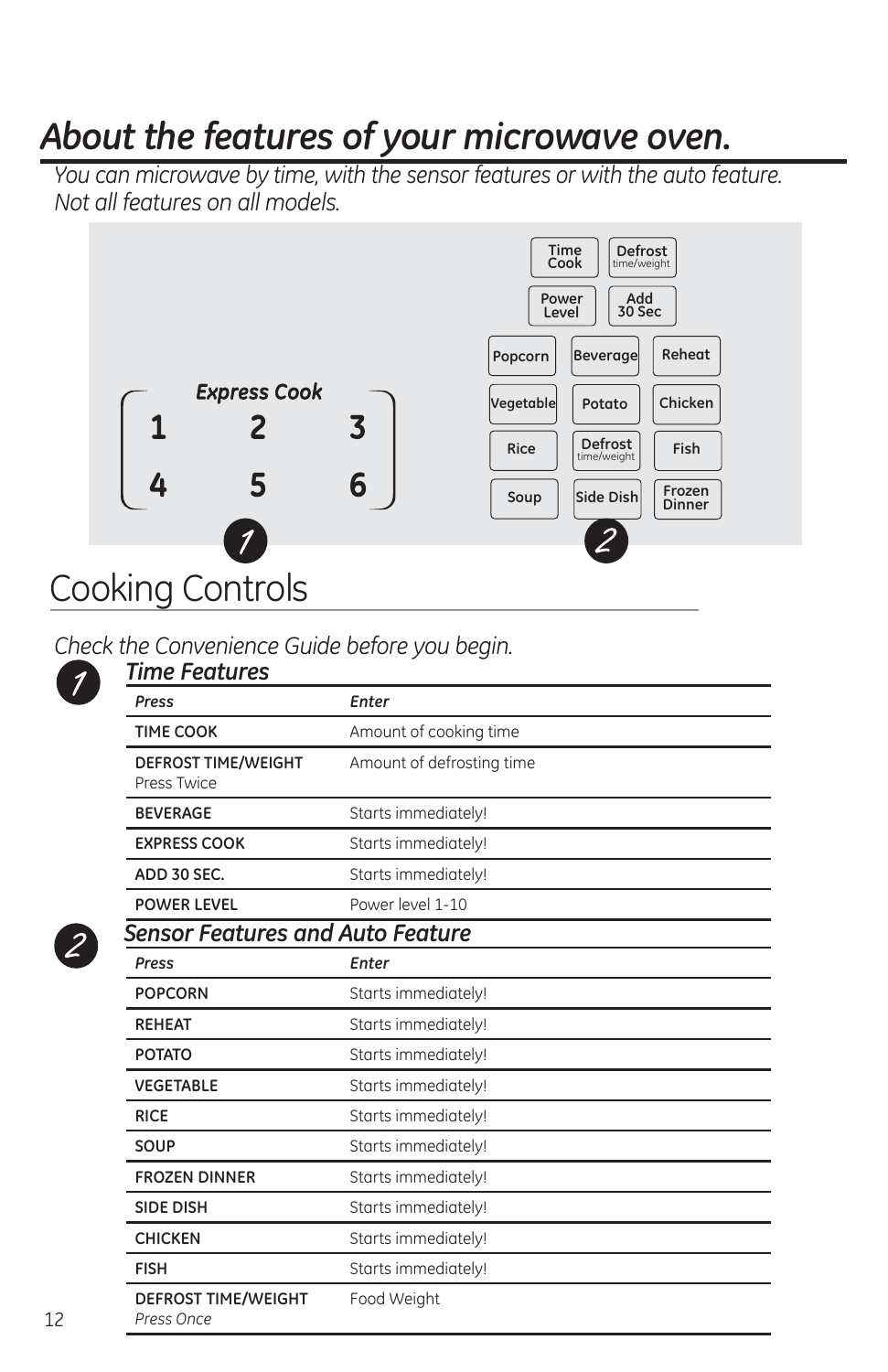### *About changing the power level.*



The power level may be entered or changed immediately after entering the feature time for *TIME COOK*. The power level may NOT be changed during time countdown.

Press *TIME COOK*. 1

2 Enter cooking time.

Press *POWER LEVEL*. 3

4 Select desired power level 1-10.

Press *START/PAUSE*. 5

Variable power levels add flexibility to microwave cooking. The power levels on the microwave oven can be compared to the surface units on a range. Each power level gives you microwave energy a certain percentage of the time. *Power level 7* is microwave energy 70% of the time. *Power level 3* is energy 30% of the time. Most cooking will be done on *High (power level 10)* which gives you 100% power. *Power level 10* will cook faster but food may need more frequent stirring, rotating or turning over. A lower setting will cook more evenly and need less stirring or rotating of the food. Some foods may have better flavor, texture or appearance if one of the lower settings is used. Use a lower power level when cooking foods that have a tendency to boil over, such as scalloped potatoes.

Rest periods (when the microwave energy cycles off) give time for the food to "equalize" or transfer heat to the inside of the food. An example of this is shown with **power level 3**—the defrost cycle. If microwave energy did not cycle off, the outside of the food would cook before the inside was defrosted.

*Here are some examples of uses for various power levels:*

*High 10:* Fish, bacon, vegetables, boiling liquids.

*Med-High 7:* Gentle cooking of meat and poultry; baking casseroles and reheating.

*Medium 5:* Slow cooking and tenderizing for stews and less tender cuts of meat.

**Low 2 or 3:** Defrosting; simmering; delicate sauces.

*Warm 1:* Keeping food warm; softening butter.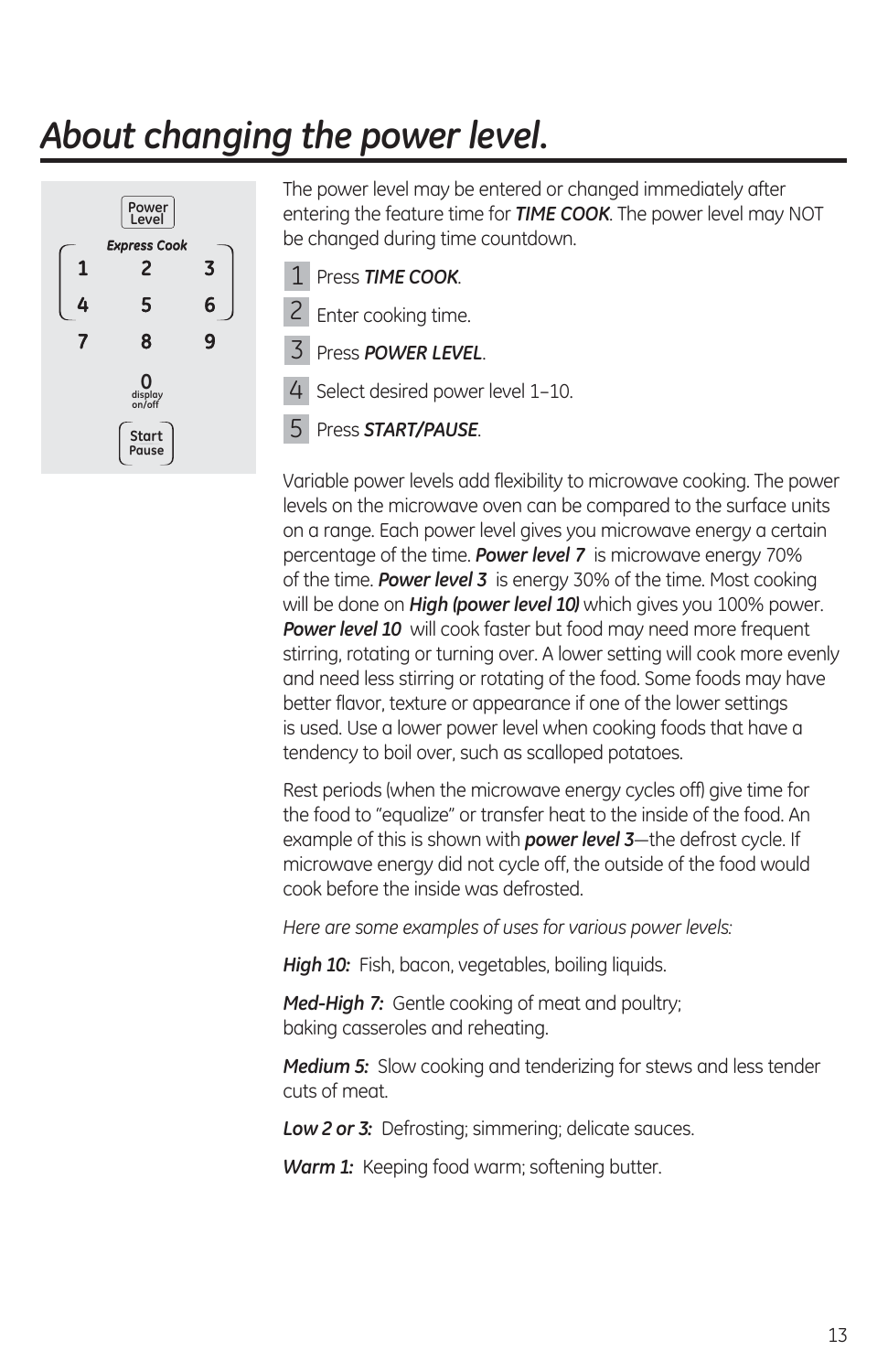### *About the time features.*



#### *Time Cook*

#### *Time Cook I*

Allows you to microwave for any time up to 99 minutes and 99 seconds.

*Power level 10 (High)* is automatically set, but you may change it for more flexibility.



2 Enter cooking time.

3 Change power level if you don't want full power. (Press POWER *LEVEL*. Select a desired power level 1–10.)

Press *START/PAUSE*. 4

You may open the door during *Time Cook* to check the food. Close the door and press *START/PAUSE* to resume cooking.

#### *Time Cook II*

Lets you change power levels automatically during cooking. Here's how to do it:





- 2 Enter the first cook time.
- $3$  Change the power level if you don't want full power. (Press *POWER LEVEL*. Select a desired power level 1–10.)
- Press *TIME COOK* again. 4
- Enter the second cook time. 5
- $6$  Change the power level if you don't want full power. (Press *POWER LEVEL*. Select a desired power level 1–10.)
- Press *START/PAUSE*. 7

At the end of *Time Cook I, Time Cook II* counts down.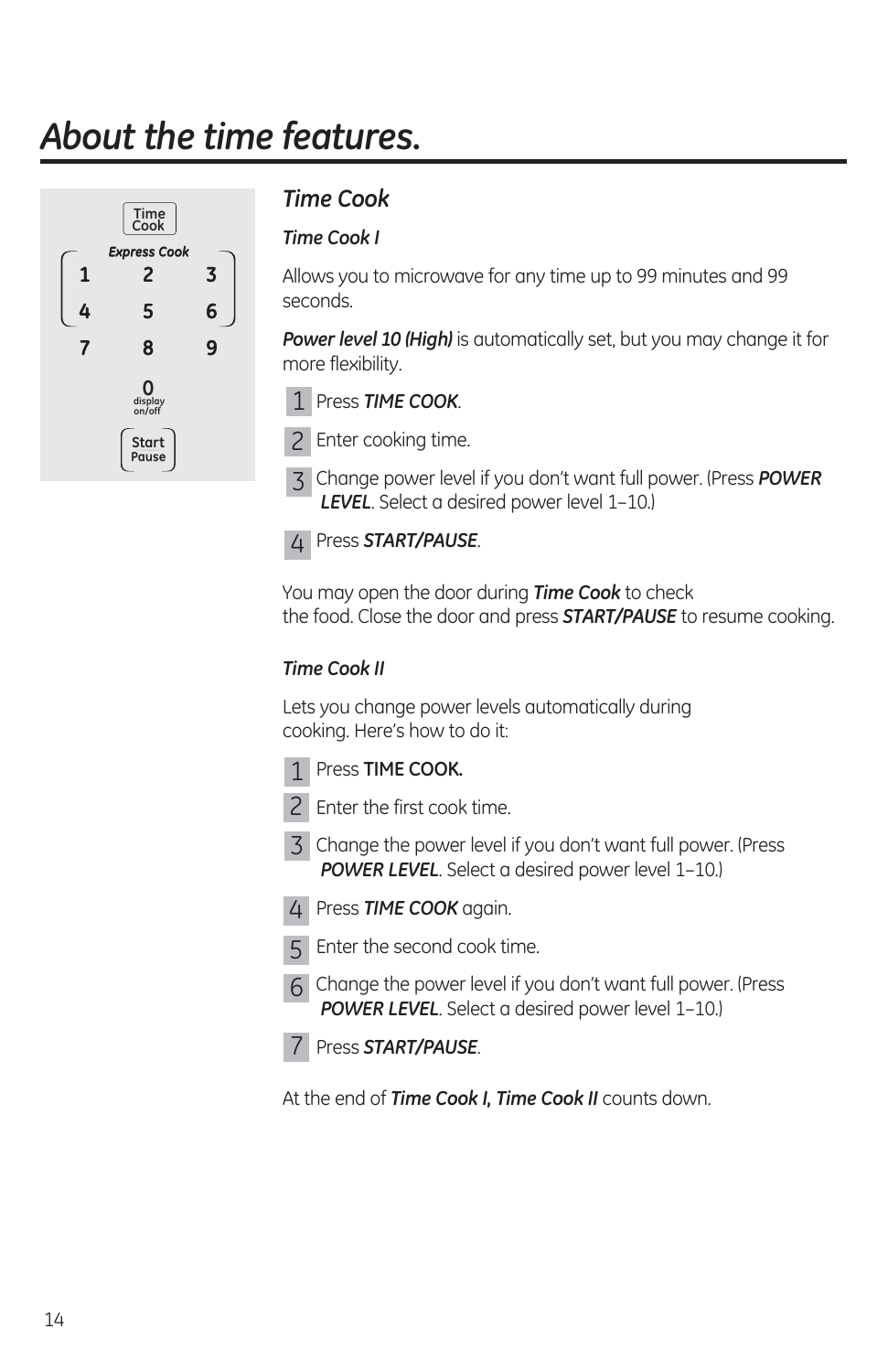### *Cooking Guide for Time Cook NOTE:* Use *power level High (10)* unless otherwise noted.

| Vegetable            | <b>Amount</b>                                          | <b>Time</b>                  | Comments                                                    |
|----------------------|--------------------------------------------------------|------------------------------|-------------------------------------------------------------|
| <b>Asparagus</b>     |                                                        |                              |                                                             |
| (fresh spears)       | $1$ lb.                                                | 5 to 8 min.,<br>Med-High (7) | In 1½-qt. oblong glass baking<br>dish, place 1/4 cup water. |
| (frozen spears)      | 10-oz. package                                         | 4 to 7 min.                  | In 1-qt. casserole.                                         |
| Beans                |                                                        |                              |                                                             |
| (fresh green)        | 1 lb. cut in half                                      | 10 to 15 min.                | In $1\frac{1}{2}$ -qt. casserole, place<br>1/2 cup water.   |
| (frozen green)       | 10-oz. package                                         | $4$ to $8$ min.              | In 1-qt. casserole, place<br>2 tablespoons water.           |
| (frozen lima)        | 10-oz. package                                         | 4 to 8 min.                  | In 1-qt. casserole, place<br>1/4 cup water.                 |
| Beets                |                                                        |                              |                                                             |
| (fresh. whole)       | 1 bunch                                                | 16 to 22 min.                | In 2-qt. casserole, place<br>1/2 cup water.                 |
| <b>Broccoli</b>      |                                                        |                              |                                                             |
| (fresh cut)          | 1 bunch<br>(1¼ to 1½ lbs.)                             | 5 to 9 min.                  | In 2-qt. casserole, place<br>1/2 cup water.                 |
| (fresh spears)       | 1 bunch<br>(1 <sup>1</sup> % to 1 <sup>1</sup> % lbs.) | 7 to 11 min.                 | In 2-qt. oblong glass baking dish,<br>place 1/4 cup water.  |
| (frozen,<br>chopped) | 10-oz. package                                         | 4 to 7 min.                  | In 1-gt. casserole.                                         |
| (frozen spears)      | 10-oz. package                                         | 4 to 7 min.                  | In 1-qt. casserole, place<br>3 tablespoons water.           |
| Cabbage              |                                                        |                              |                                                             |
| (fresh)              | 1 medium head<br>(about 2 lbs.)                        | 6 to 10 min.                 | In 1½- or 2-qt. casserole, place<br>$1/4$ cup water.        |
| (wedges)             |                                                        | 5 to 9 min.                  | In 2- or 3-qt. casserole, place<br>1/4 cup water.           |
| Carrots              |                                                        |                              |                                                             |
| (fresh, sliced)      | $1$ lb.                                                | $4$ to $8$ min.              | In $1\frac{1}{2}$ -qt. casserole, place<br>1/4 cup water.   |
| <i>(frozen)</i>      | 10-oz. package                                         | 3 to 7 min.                  | In 1-gt. casserole, place<br>2 tablespoons water.           |
| <b>Cauliflower</b>   |                                                        |                              |                                                             |
| (flowerets)          | 1 medium head                                          | 7 to 11 min.                 | In 2-qt. casserole, place<br>1/2 cup water.                 |
| (fresh, whole)       | 1 medium head                                          | 7 to 15 min.                 | In 2-qt. casserole, place<br>1/2 cup water.                 |
| (frozen)             | 10-oz. package                                         | 3 to 7 min.                  | In 1-qt. casserole, place<br>2 tablespoons water.           |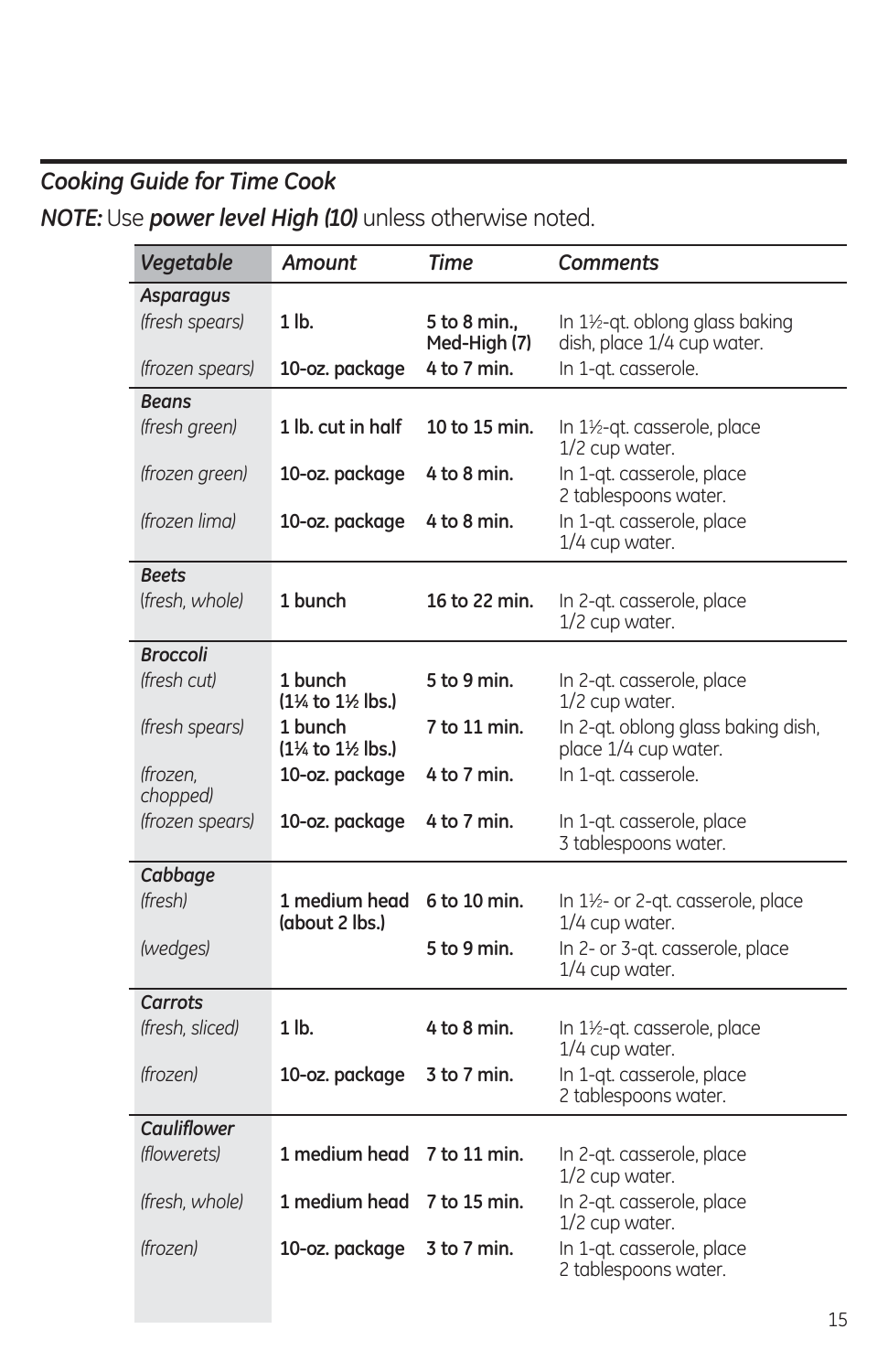### *About the time features.*

| Vegetable                                                                   | <b>Amount</b>                                       | Time                                  | <b>Comments</b>                                                                                                                                                           |
|-----------------------------------------------------------------------------|-----------------------------------------------------|---------------------------------------|---------------------------------------------------------------------------------------------------------------------------------------------------------------------------|
| Corn<br>(frozen kernel)                                                     | 10-oz. package                                      | $2$ to 6 min.                         | In 1-qt. casserole, place<br>2 tablespoons water.                                                                                                                         |
| Corn on the cob<br><i>(fresh)</i>                                           | 1 to 5 ears                                         | $1\frac{1}{4}$ to 4 min.<br>per ear   | In 2-qt. oblong glass baking<br>dish, place corn. If corn is in<br>husk, use no water; if corn has<br>been husked, add 1/4 cup<br>water. Rearrange after half of<br>time. |
| <i>(frozen)</i>                                                             | 1 ear<br>2 to 6 ears                                | 3 to 6 min.<br>2 to 3 min.<br>per ear | Place in 2-qt. oblong glass<br>baking dish. Cover with vented<br>plastic wrap. Rearrange after<br>half of time.                                                           |
| Mixed<br>vegetables<br><i>(frozen)</i>                                      | 10-oz. package                                      | $2$ to 6 min.                         | In 1-qt. casserole, place<br>3 tablespoons water.                                                                                                                         |
| Peas<br>(fresh, shelled)                                                    | 2 lbs. unshelled                                    | 7 to 10 min.                          | In 1-gt. casserole, place<br>1/4 cup water.                                                                                                                               |
| <i>(frozen)</i>                                                             | 10-oz. package                                      | $2$ to 6 min.                         | In 1-qt. casserole, place<br>2 tablespoons water.                                                                                                                         |
| <b>Potatoes</b><br>(fresh. cubed.)<br>white)                                | 4 potatoes<br>(6 to 8 oz. each)                     | 9 to 12 min.                          | Peel and cut into 1-inch cubes.<br>Place in 2-qt. casserole with 1/2<br>cup water. Stir after half of time.                                                               |
| (fresh, whole,<br>sweet or whitel                                           | 1 (6 to 8 oz.)                                      | 2 to 4 min.                           | Pierce with cooking fork. Place<br>in center of the oven. Let stand<br>5 minutes.                                                                                         |
| <b>Spinach</b><br>(fresh)                                                   | 10 to 16 oz.                                        | $3$ to 6 min.                         | In 2-qt. casserole, place washed<br>spinach.                                                                                                                              |
| (frozen, chopped<br>and leaf)                                               | 10-oz. package                                      | 3 to 6 min.                           | In 1-qt. casserole, place<br>3 tablespoons water.                                                                                                                         |
| Sauash<br>(fresh, summer<br>and yellow)<br>(winter, acorn,<br>or butternut) | 1 lb. sliced<br>1 or 2 squash<br>(about 1 lb. each) | $3$ to 5 min.<br>5 to 9 min.          | In 1½-qt. casserole, place 1/4<br>cup water.<br>Cut in half and remove fibrous<br>membranes. In 2-qt. oblong<br>glass baking dish, place squash                           |
|                                                                             |                                                     |                                       | cut-side-down. Turn cut-side-up<br>after 4 minutes.                                                                                                                       |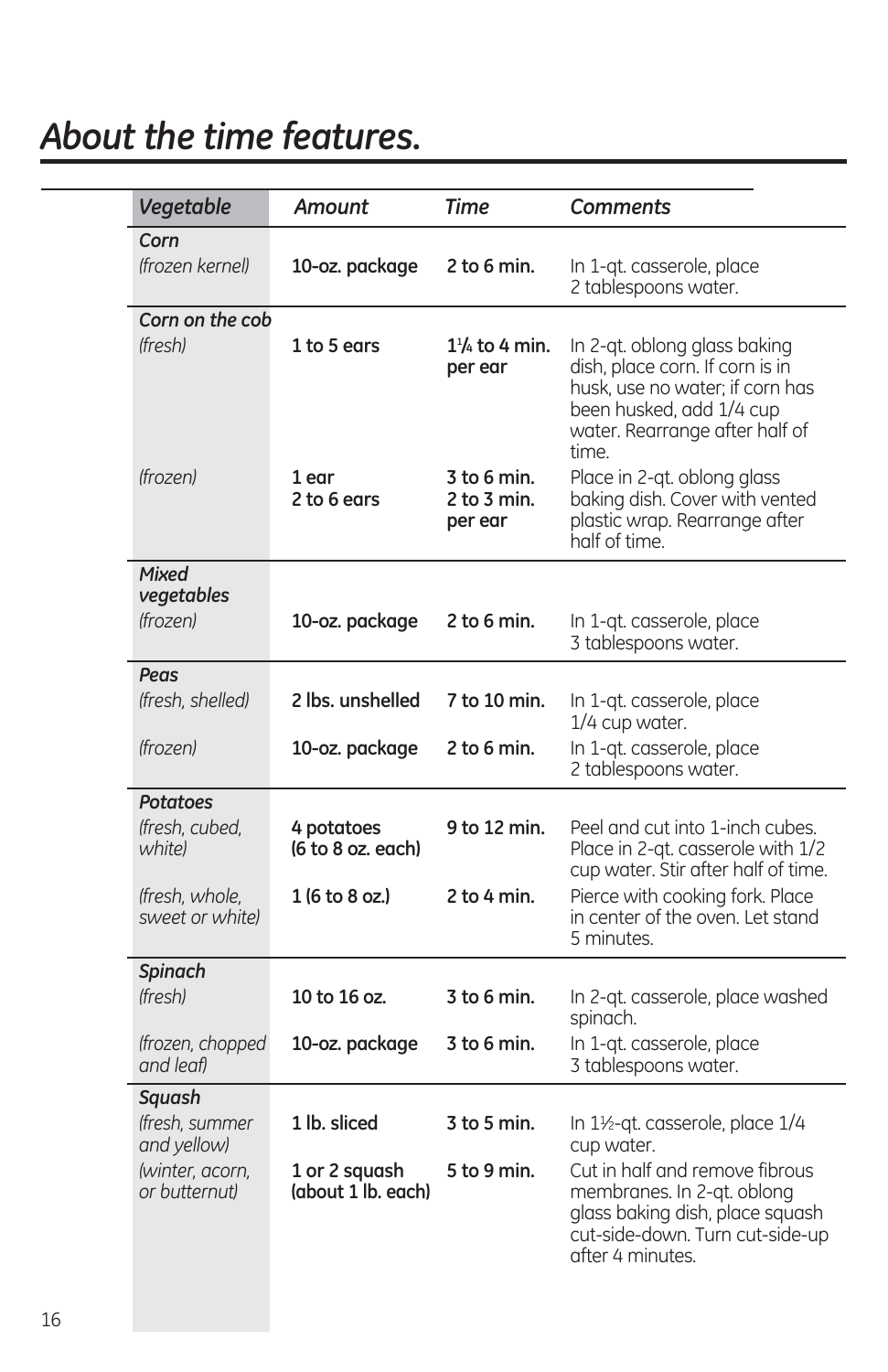

#### *Time Defrost*

Allows you to defrost for a selected length of time. See the *Defrosting Guide* for suggested times. (*Weight Defrost* explained in the *About the Auto Feature* section.)

1 Press DEFROST TIME/WEIGHT twice.

2 Enter defrosting time.

Press *START/PAUSE.* 3

 Turn food over when the oven signals. 4

Press *START/PAUSE*. 5

Power level is automatically set at 3, and you may not change it.

At one half of selected defrosting time, the oven signals *TURN.* At this time, turn food over and break apart or rearrange pieces for more even defrosting. Shield any warm areas with small pieces of foil.

A dull thumping noise may be heard during defrosting. This is normal when oven is not operating at *High* power.

#### *Defrosting Tips*

- Foods frozen in paper or plastic can be defrosted in the package. Closed packages should be slit, pierced or vented AFTER food has partially defrosted. Plastic storage containers should be partially uncovered.
- Family-size, prepackaged frozen dinners can be defrosted and microwaved. If the food is in a foil container, transfer it to a microwave-safe dish.
- Foods that spoil easily should not be allowed to sit out for more than one hour after defrosting. Room temperature promotes the growth of harmful bacteria.
- $\blacksquare$  For more even defrosting of larger foods, such as roasts, use *Weight Defros*t. Be sure large meats are completely defrosted before cooking.
- When defrosted, food should be cool but softened in all areas. If still slightly icy, return to the microwave very briefly, or let it stand a few minutes.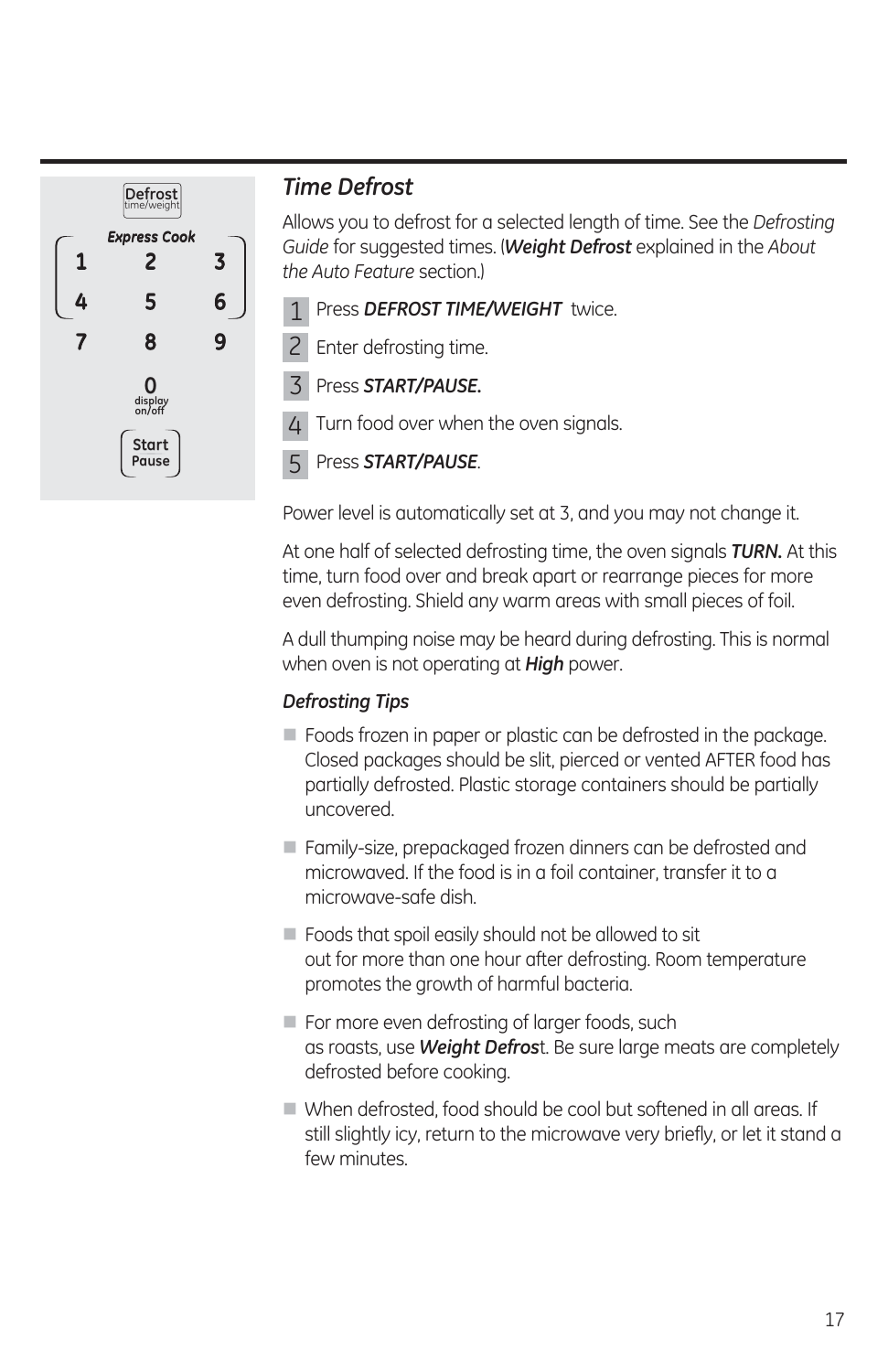### *About the time features.*

#### *Defrosting Guide*

| Food                                                                                   | Time                                   | Comments                                                                                                                                                                                                               |
|----------------------------------------------------------------------------------------|----------------------------------------|------------------------------------------------------------------------------------------------------------------------------------------------------------------------------------------------------------------------|
| <b>Breads, Cakes</b><br>Bread, buns or rolls (1 piece)<br>Sweet rolls (approx. 12 oz.) | $1/4$ min.<br>2 to 4 min.              |                                                                                                                                                                                                                        |
| <b>Fish and Seafood</b><br>Fillets, frozen (1 lb.)<br>Shellfish, small pieces (1 lb.)  | 6 to 9 min.<br>3 to 7 min.             | Place block in casserole dish. Turn over<br>and break up after half the time.                                                                                                                                          |
| Fruit<br>Plastic pouch-1 or 2<br>(10-oz. package)                                      | $1$ to 5 min.                          |                                                                                                                                                                                                                        |
| Meat<br><b>Bacon</b> (1 lb.)                                                           | $2$ to 5 min.                          | Place unopened package in oven.<br>Let stand 5 minutes after defrosting.                                                                                                                                               |
| <b>Franks</b> (1 lb.)                                                                  | $2$ to 5 min.                          | Place unopened package in oven.<br>Microwave just until franks can be<br>separated. Let stand 5 minutes,<br>if necessary, to complete defrosting.                                                                      |
| <b>Ground meat</b> (1 lb.)<br>Roast: beef, lamb, veal, pork                            | 4 to 6 min.<br>9 to 13 min.<br>per lb. | Turn meat over after half the time.<br>Use power level 1.                                                                                                                                                              |
| Steaks, chops and cutlets                                                              | 4 to 8 min.<br>per lb.                 | Place unwrapped meat in cooking<br>dish. Turn over after half the time<br>and shield warm areas with foil.<br>When finished, separate pieces and<br>let stand to complete defrosting.                                  |
| Poultry<br>Chicken, broiler-fryer<br>cut up $(2\frac{1}{2}$ to 3 lbs.)                 | 14 to 20 min.                          | Place wrapped chicken in dish. Unwrap<br>and turn over after half the time. When<br>finished, separate pieces and microwave<br>2-4 minutes more, if necessary. Let stand<br>to finish defrosting.                      |
| Chicken, whole<br>(2½ to 3 lbs.)                                                       | 20 to 25 min.                          | Place wrapped chicken in dish. After half<br>the time, unwrap and turn chicken over.<br>Shield warm areas with foil. Finish<br>defrosting. If necessary, run cold water<br>in the cavity until giblets can be removed. |
| Cornish hen                                                                            | 7 to 13 min.<br>per lb.                | Place unwrapped hen in the oven<br>breast-side-up. Turn over after half<br>the time. Run cool water in the<br>cavity until giblets can be removed.                                                                     |
| Turkey breast (4 to 6 lbs.)                                                            | 3 to 8 min.<br>per lb.                 | Place unwrapped breast in dish breast-<br>side-down. After half the time, turn over<br>and shield warm areas with foil. Finish<br>defrosting. Let stand 1-2 hours in<br>refrigerator to complete defrosting.           |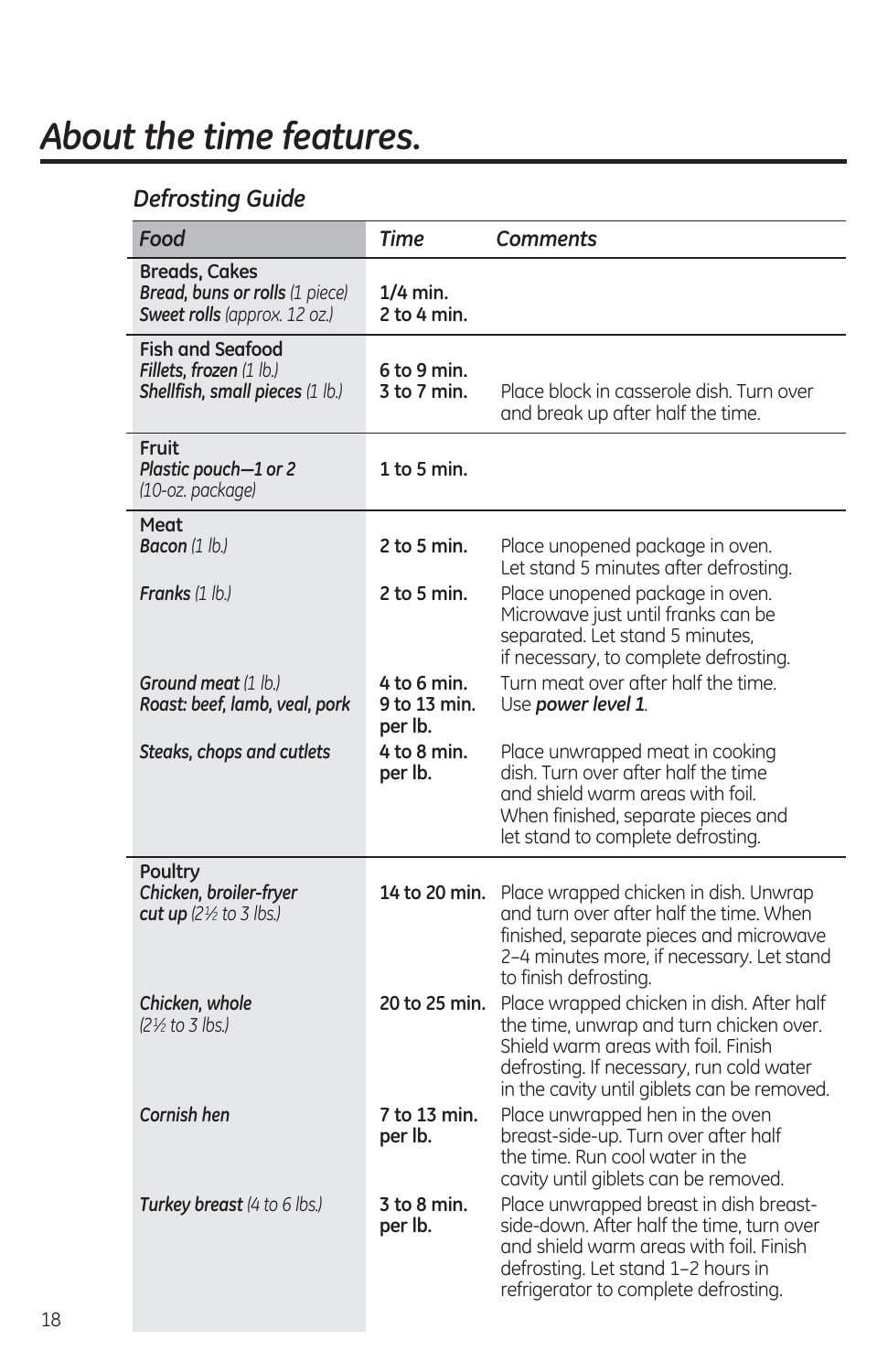| <b>Express Cook</b> |   |
|---------------------|---|
|                     |   |
| 5                   | F |

#### *Express Cook*

This is a quick way to set cooking time for 1-6 minutes.

Press one of the *Express Cook* pads (from 1 to 6) for 1–6 minutes of cooking at *power level 10*. For example, press the 2 pad for 2 minutes of cooking time.



#### *Add 30 Seconds*

*You can use this feature two ways:*

- $\blacksquare$  It will add 30 seconds to the time counting down each time the pad is pressed.
- It can be used as a quick way to set 30 seconds of cooking time.



*NOTE: Do not use this feature twice in succession on the same*  food portion-it may result in *severely overcooked or burnt food.*

#### *Beverage*

Press *BEVERAGE* to heat a cup of coffee or other beverage.

*Drinks heated with the Beverage feature may be very hot. Remove the container with care.*

If food is undercooked after the countdown use *Time Cook* for additional cooking time.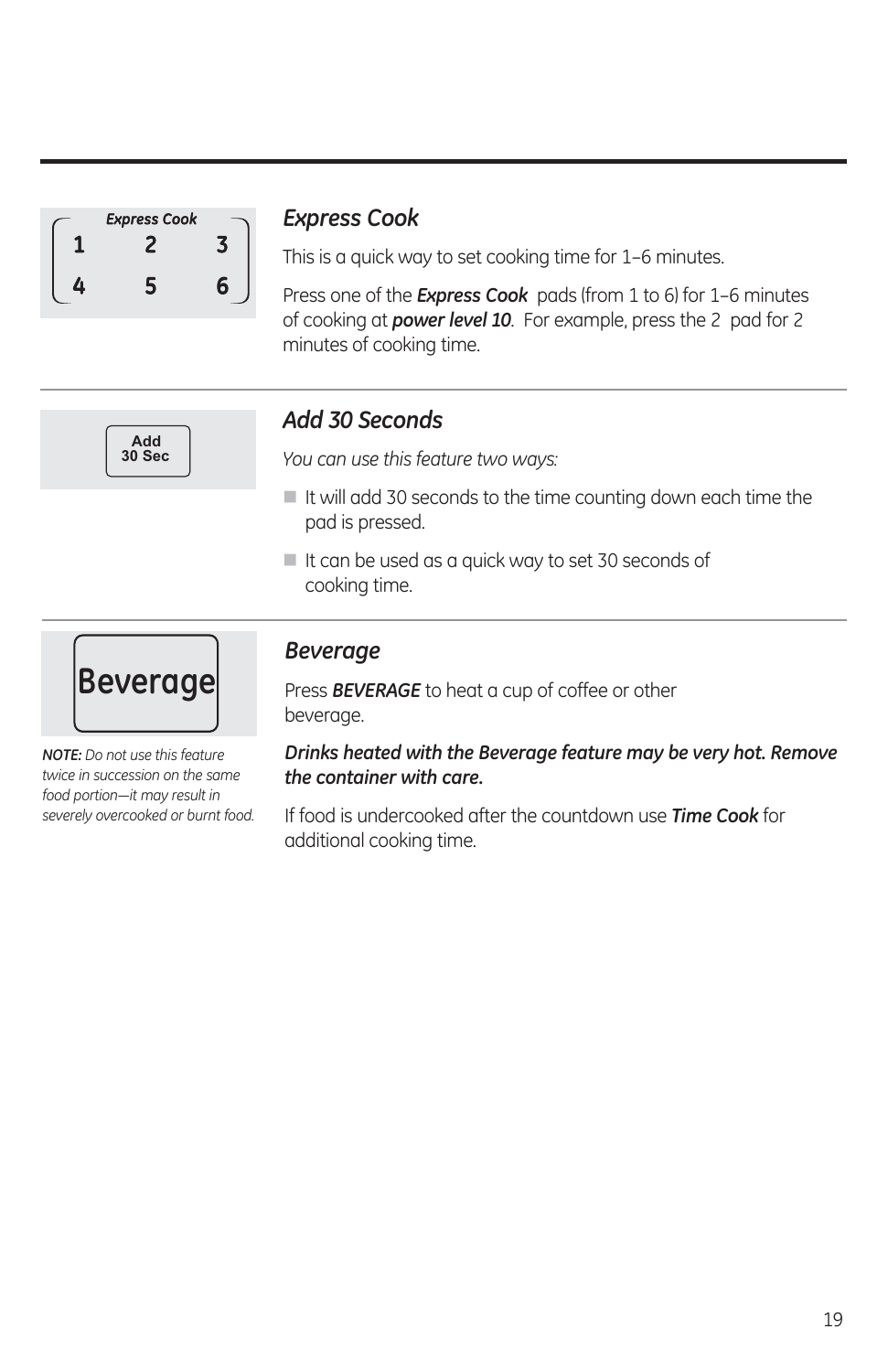# *About the auto feature.*



### *WEIGHT DEFROST*

The *DEFROST TIME/WEIGHT* feature gives you two ways to defrost frozen foods. Press *DEFROST TIME/WEIGHT* once for *WEIGHT DEFROST* or twice for *TIME DEFROST.*

Use *WEIGHT DEFROST* for meat, poultry and fish. Use *TIME DEFROST* for most other frozen foods.

*WEIGHT DEFROST* automatically sets the defrosting times and power levels to give even defrosting results for meats, poultry and fish weighing up to 6 pounds.

1 Press DEFROST TIME/WEIGHT once.

2 Using the Conversion Guide below, enter food weight. For example, press pads 1 and 2 for 1.2 pounds (1 pound, 3 ounces).

#### Press *START/PAUSE.*  3

(*Time Defrost* is explained in the *About the Time Features* section.)

There is a handy guide located on the front of the oven.

- Remove meat from package and place on microwave-safe dish.
- Twice during defrost, the oven signals *TURN*. At each *TURN* signal, turn the food over. Remove defrosted meat or shield warm areas with small pieces of foil.
- After defrosting, most meats need to stand 5 minutes to complete defrosting. Large roasts should stand for about 30 minutes.

#### *Conversion Guide*

If the weight of food is stated in pounds and ounces, the ounces must be converted to tenths (.1) of a pound.

| <b>Weight of Food in Ounces</b> | <b>Enter Food Weight</b><br>(tenths of a pound) |
|---------------------------------|-------------------------------------------------|
| $1 - 2$                         |                                                 |
|                                 | .2                                              |
| $4 - 5$                         | .3                                              |
| $6 - 7$                         |                                                 |
|                                 | .5                                              |
| $9 - 10$                        | .6                                              |
| 11                              |                                                 |
| $12 - 13$                       | 8                                               |
| $14 - 15$                       |                                                 |

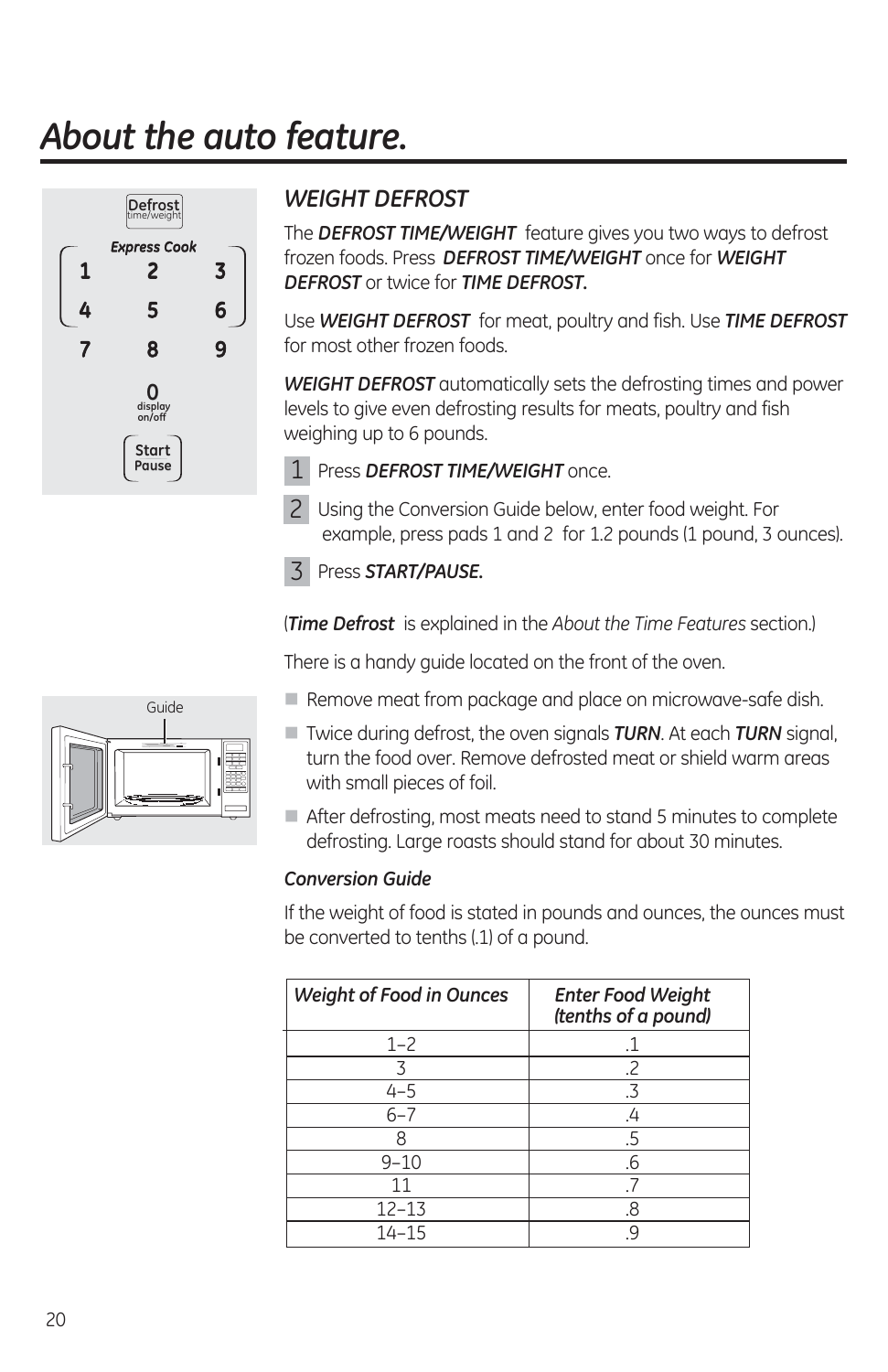# *About the sensor features.*

### *Humidity Sensor*

The Sensor Features detect the increasing humidity released during cooking. The oven automatically adjusts the cooking time to various types and amounts of food.

Do not use the Sensor Features twice in succession on the same food portion-it may result in severely over-cooked or burnt food. If food is undercooked after the countdown, use Time Cook for additional cooking time.

The proper containers and covers are essential for best sensor cooking.

Covered



Vented



Dry off dishes so they don't mislead the sensor.

- Always use microwave-safe containers and cover them with lids or vented plastic wrap. Never use tight-sealing plastic containers—they can prevent steam from escaping and cause food to overcook.
- Be sure the outside of the cooking containers and the inside of the microwave oven are dry before placing food in the oven. Beads of moisture turning into steam can mislead the sensor.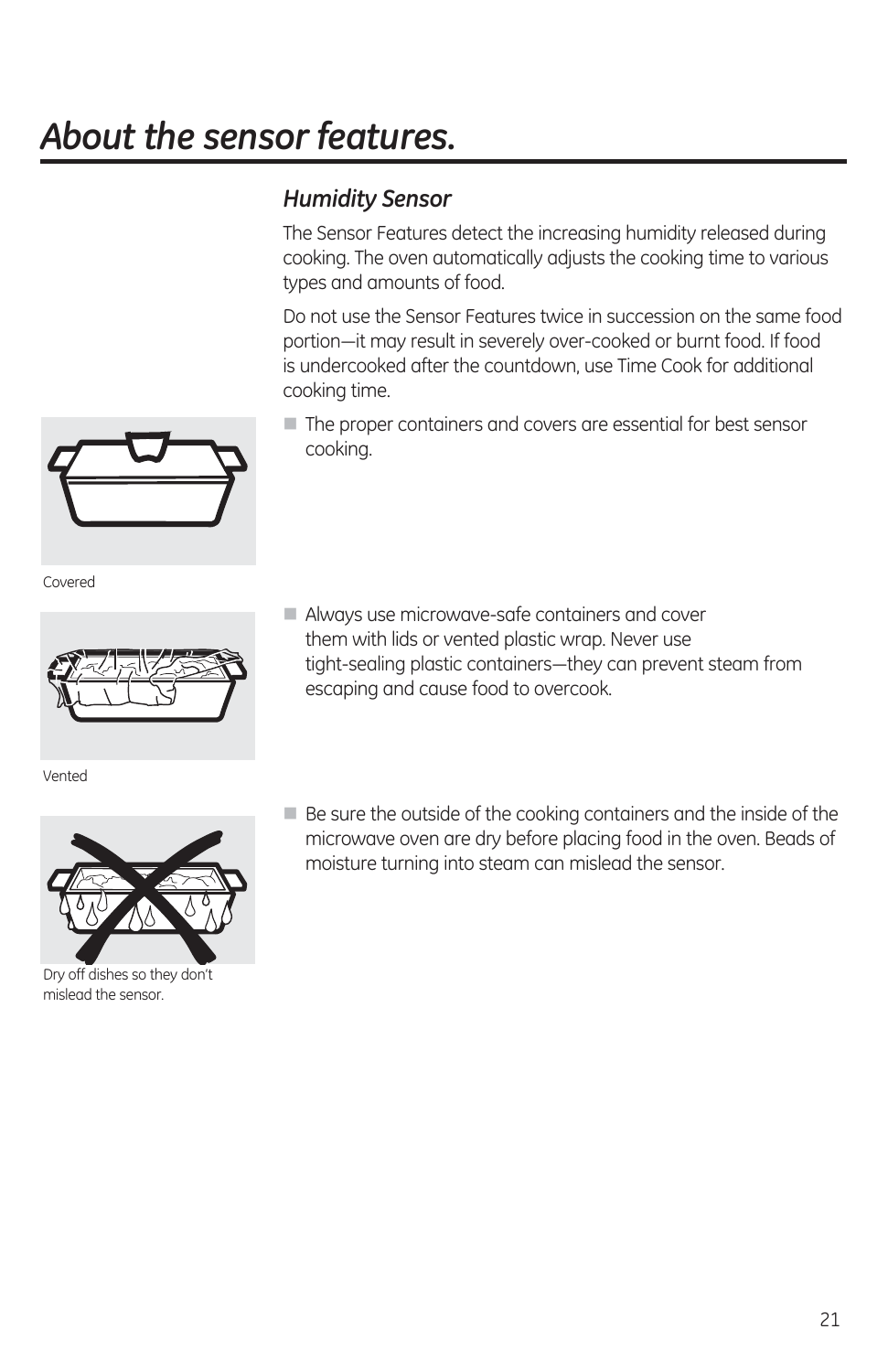### *About the sensor features.*



*Use only with prepackaged microwave popcorn weighing 1.75 to 3.5 ounces.*

*NOTE: Do not use this feature twice in succession on the same*  food portion-it may result in *severely overcooked or burnt food.*

#### *Popcorn*

To use the *Popcorn* feature:

 Follow package instructions, using *Time Cook* if the package 1 is less than 1.75 ounces or larger than 3.5 ounces. Place the package of popcorn in the center of the microwave.

Press *POPCORN*. The oven starts immediately. 2

Do not open the oven door until time is counting down. If the door is opened, while time is counting down, close it and press START/PAUSE immediately.

If food is undercooked after the countdown use *Time Cook* for additional cooking time.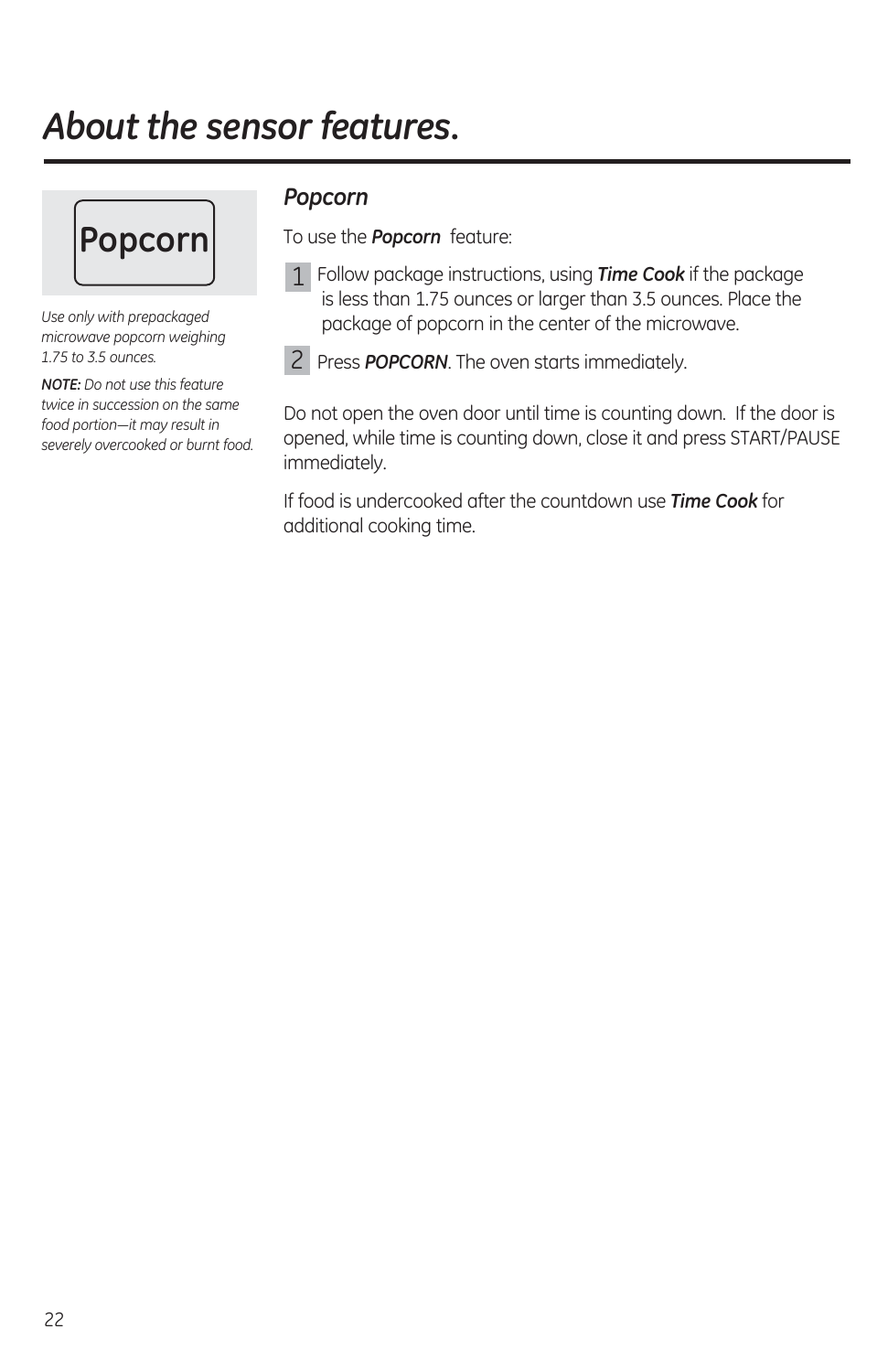# **Reheat**

*NOTE: Do not use this feature twice in succession on the same*  food portion-it may result in *severely overcooked or burnt food.*

#### *Reheat*

The *Reheat* feature reheats single servings of previously cooked foods or a plate of leftovers.



 The oven signals when steam is sensed and the time remaining 2 begins counting down.

Do not open the oven door until time is counting down. If the door is opened, while time is counting down, close it and press START/PAUSE immediately.

#### *After removing food from the oven, stir, if possible, to even out the temperature. Reheated foods may have wide variations in temperature. Some areas may be extremely hot.*

If food is not hot enough after the countdown, use *Time Cook* for additional reheating time.

#### *Some Foods Not Recommended for Use With Reheat*

It is best to use *Time Cook* for these foods:

- **Bread products.**
- Foods that must be reheated uncovered.
- Foods that need to be stirred or rotated.
- Foods calling for a dry look or crisp surface after reheating.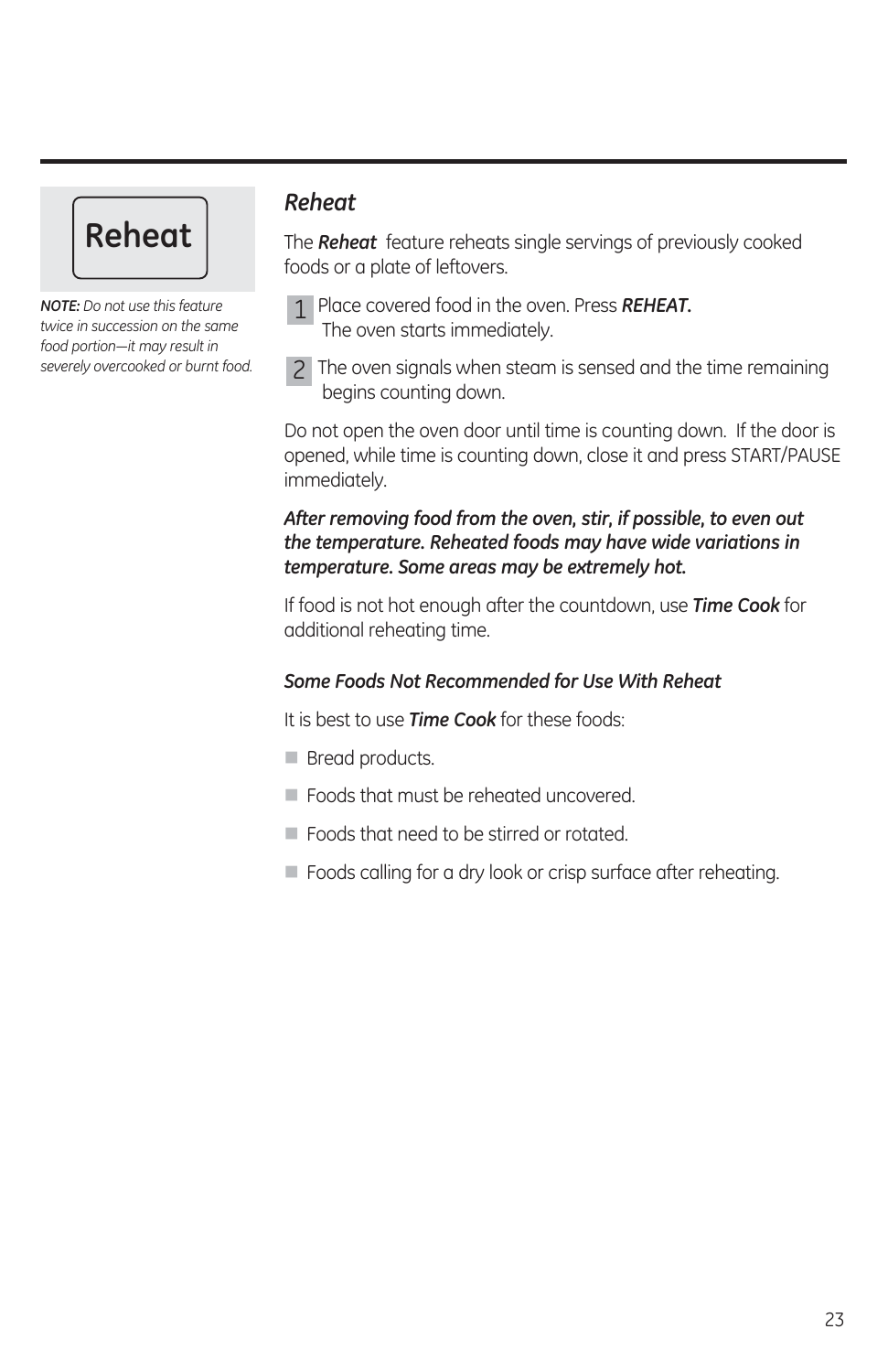### *About the sensor features.*



#### *Sensor Cooking*

#### *Vegetables, Potatoes, Fish, Chicken Pieces, Soup, Side Dish, Rice, Frozen Dinner*

- 1 Place covered food in the oven. Press the food pad. For vegetables, press the *VEGETABLE* pad. The oven will start immediately.
- The oven signals when steam is sensed and the time remaining 2 begins counting down. Turn or stir the food if necessary.

Do not open the oven door until time is counting down. If the door is opened, while time is counting down, close it and press START/PAUSE immediately.

For pre-wrapped potatoes, please follow cooking instructions on the package.

If food is undercooked after the countdown use *Time Cook* for additional cooking time.

| Food Type               | Amount            | Comments                                                              |
|-------------------------|-------------------|-----------------------------------------------------------------------|
| <b>Fresh Vegetables</b> | $4 - 16$ oz.      | Add 1/4 cup water per serving. Cover with lid or vented plastic wrap. |
| Potatoes                | $8 - 9.5$ oz.     | Pierce skin with fork. Place potatoes on the turntable.               |
| Fish                    | $4 - 16$ oz.      | Cover with vented plastic wrap.                                       |
| <b>Chicken Pieces</b>   | $1 - 8$<br>pieces | Cover with vented plastic wrap.                                       |
| <b>Rice</b>             | 1 cup             | Cover with vented plastic wrap.                                       |
| Side dish               | 1 cup             | Add 1T water and cover with vented plastic wrap.                      |
| Soup                    | 1 cup             | Cover with vented plastic wrap.                                       |
| <b>Frozen Dinner</b>    | 11 oz             | Cover with vented plastic wrap.                                       |

*Sensor cooking gives you easy, automatic results with a variety of foods (see the Cooking Guide below).*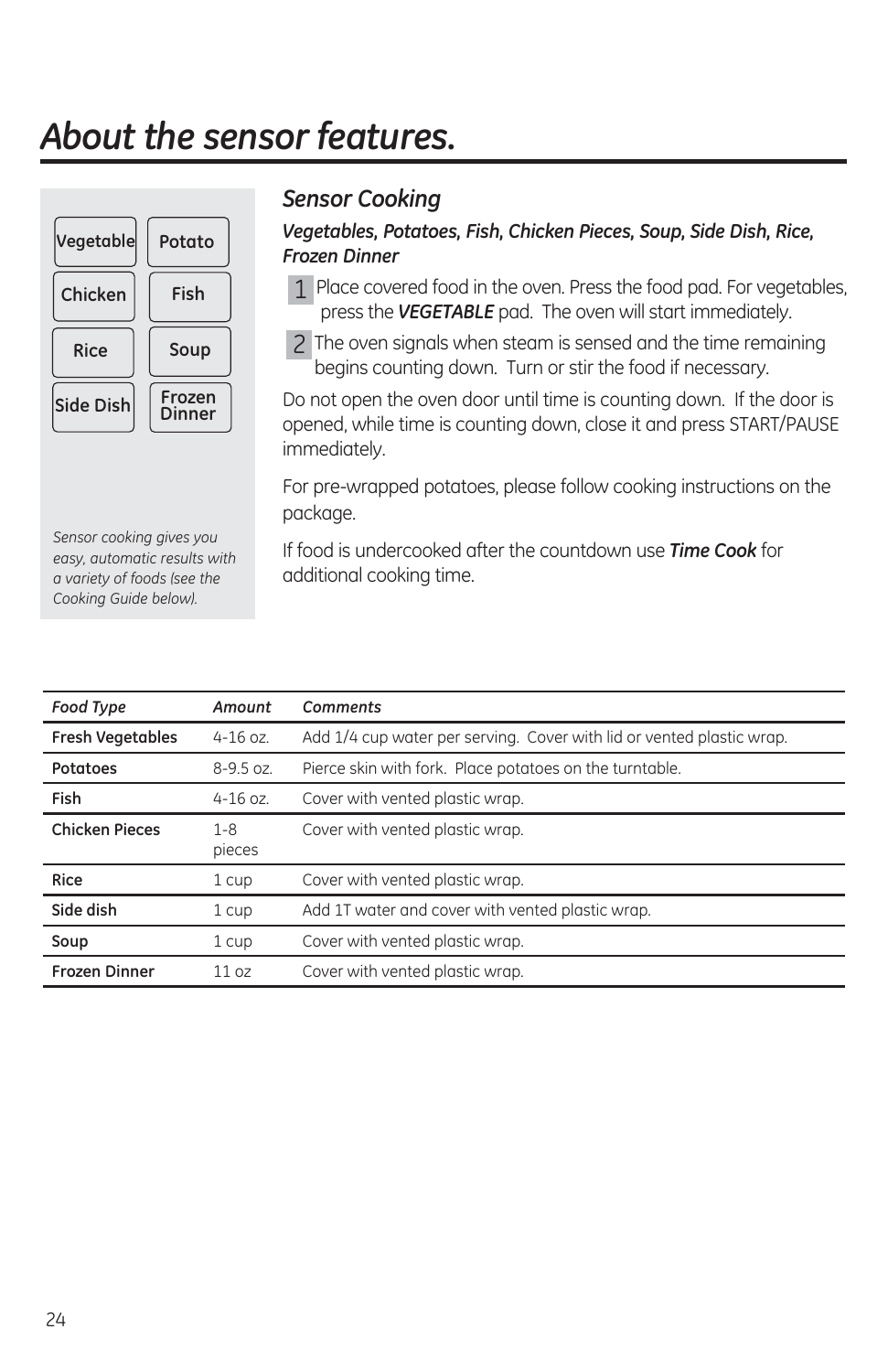## *About the other features.*



#### *Clock*

Press to enter the time of day or to check the time of day while microwaving.

- Press *CLOCK.* 1
- 2 Enter time of day.
- 3 Select AM or PM.
- Press *START/PAUSE* or *CLOCK*. 4



#### *Start/Pause*

In addition to starting many functions, *START/PAUSE* allows you to stop cooking without opening the door.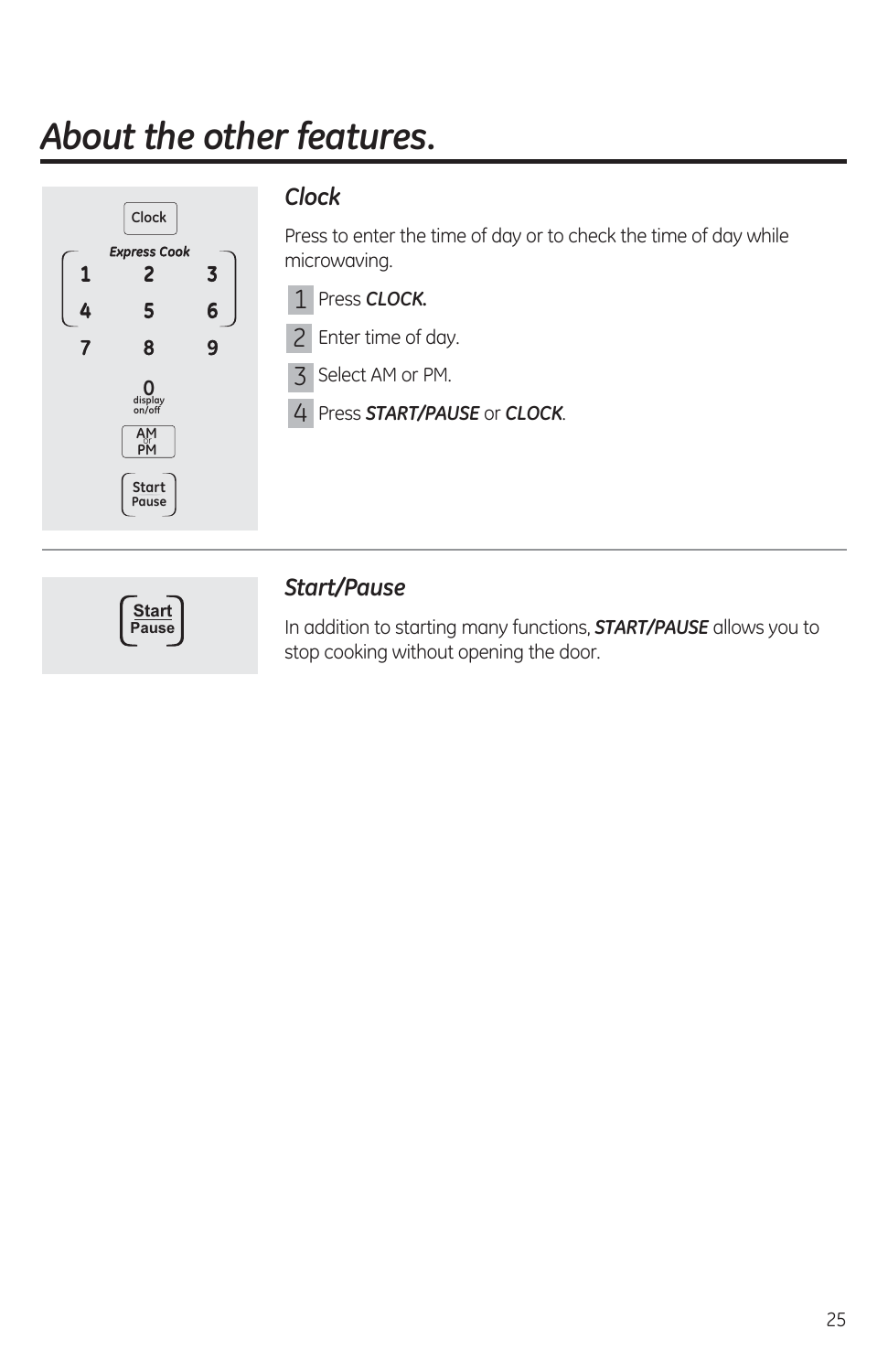# *About the other features.*



### *Control Lock-Out*

You may lock the control panel to prevent the microwave from being accidentally started or used by children.

To lock or unlock the controls, press and hold *CANCEL/OFF* for about three seconds. When the control panel is locked, *LOC* will be displayed to the extreme right.



### *Timer On/Off*

*Timer On/Off* operates as a minute timer and can be used at any time, even when the oven is operating.

Press *TIMER ON/OFF*. 1

2 Enter time you want to count down.

Press *TIMER ON/OFF* to start. 3

When time is up, the oven will signal. To turn off the timer signal, press *TIMER ON/OFF*.

*NOTE: The timer indicator will be lit while the timer is operating.*

**0 display on/off**

#### *Display On/Off*

To turn the clock display on or off, press and hold *0* for about 3 seconds. The *Display On/Off* feature cannot be used while a cooking feature is in use.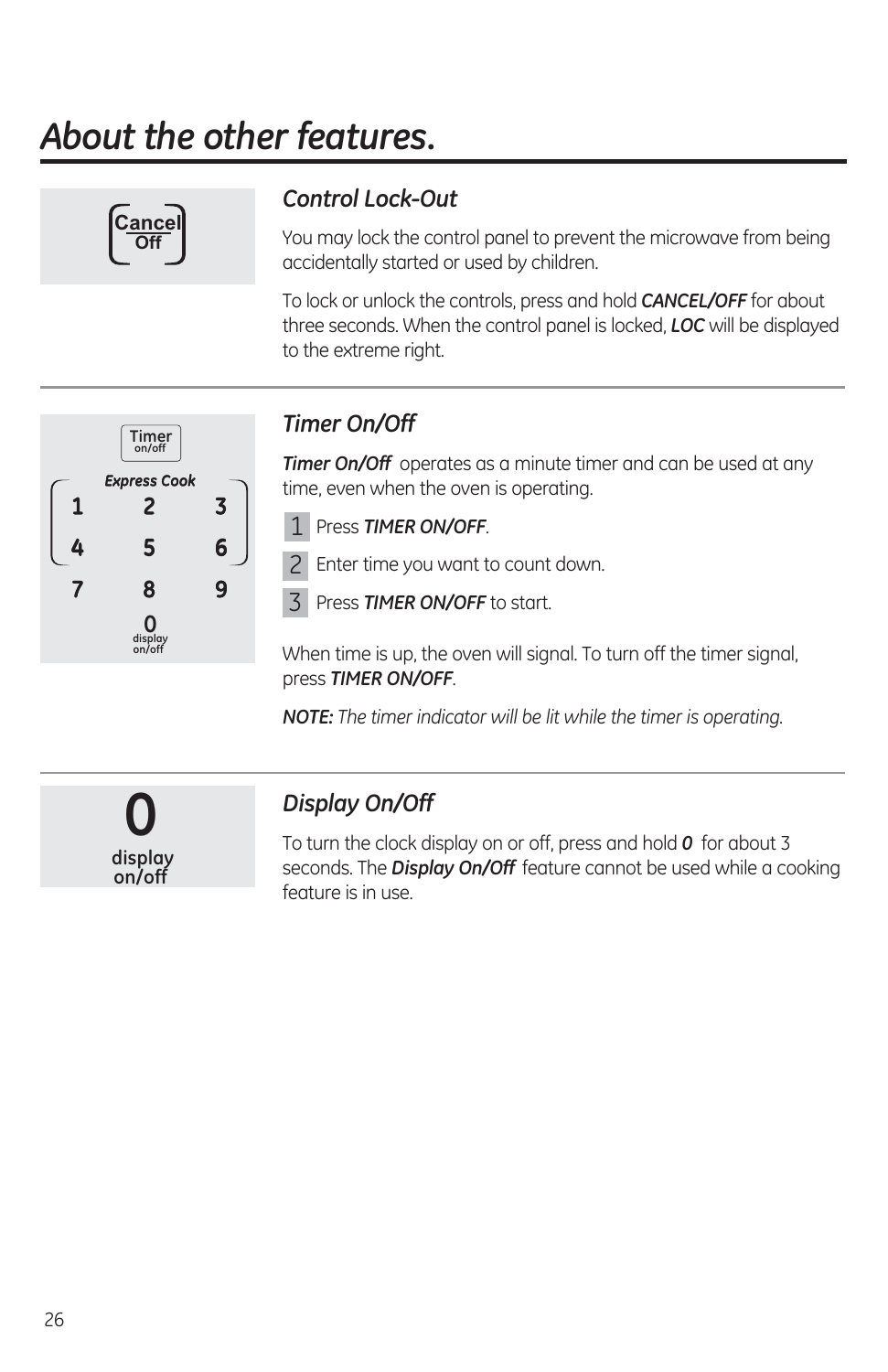### *Microwave terms.*

| <b>Term</b>          | <b>Definition</b>                                                                                                                                                                                                                                         |
|----------------------|-----------------------------------------------------------------------------------------------------------------------------------------------------------------------------------------------------------------------------------------------------------|
| Arcing               | Arcing is the microwave term for sparks in the oven. Arcing is<br>caused by:                                                                                                                                                                              |
|                      | metal or foil touching the side of the oven.                                                                                                                                                                                                              |
|                      | foil that is not molded to food (upturned edges act like<br>antennas).                                                                                                                                                                                    |
|                      | $\blacksquare$ metal such as twist-ties, poultry pins, gold-rimmed dishes.                                                                                                                                                                                |
|                      | recycled paper towels containing small metal pieces.                                                                                                                                                                                                      |
| Covering             | Covers hold in moisture, allow for more even heating and reduce<br>cooking time. Venting plastic wrap or covering with wax paper<br>allows excess steam to escape.                                                                                        |
| <b>Shielding</b>     | In a regular oven, you shield chicken breasts or baked foods to<br>prevent over-browning. When microwaving, you use small strips<br>of foil to shield thin parts, such as the tips of wings and legs on<br>poultry, which would cook before larger parts. |
| <b>Standing Time</b> | When you cook with regular ovens, foods such as roasts or cakes<br>are allowed to stand to finish cooking or to set. Standing time is<br>especially important in microwave cooking. Note that a<br>microwaved cake is not placed on a cooling rack.       |
| <b>Venting</b>       | After covering a dish with plastic wrap, you vent the plastic wrap by<br>turning back one corner so excess steam can escape.                                                                                                                              |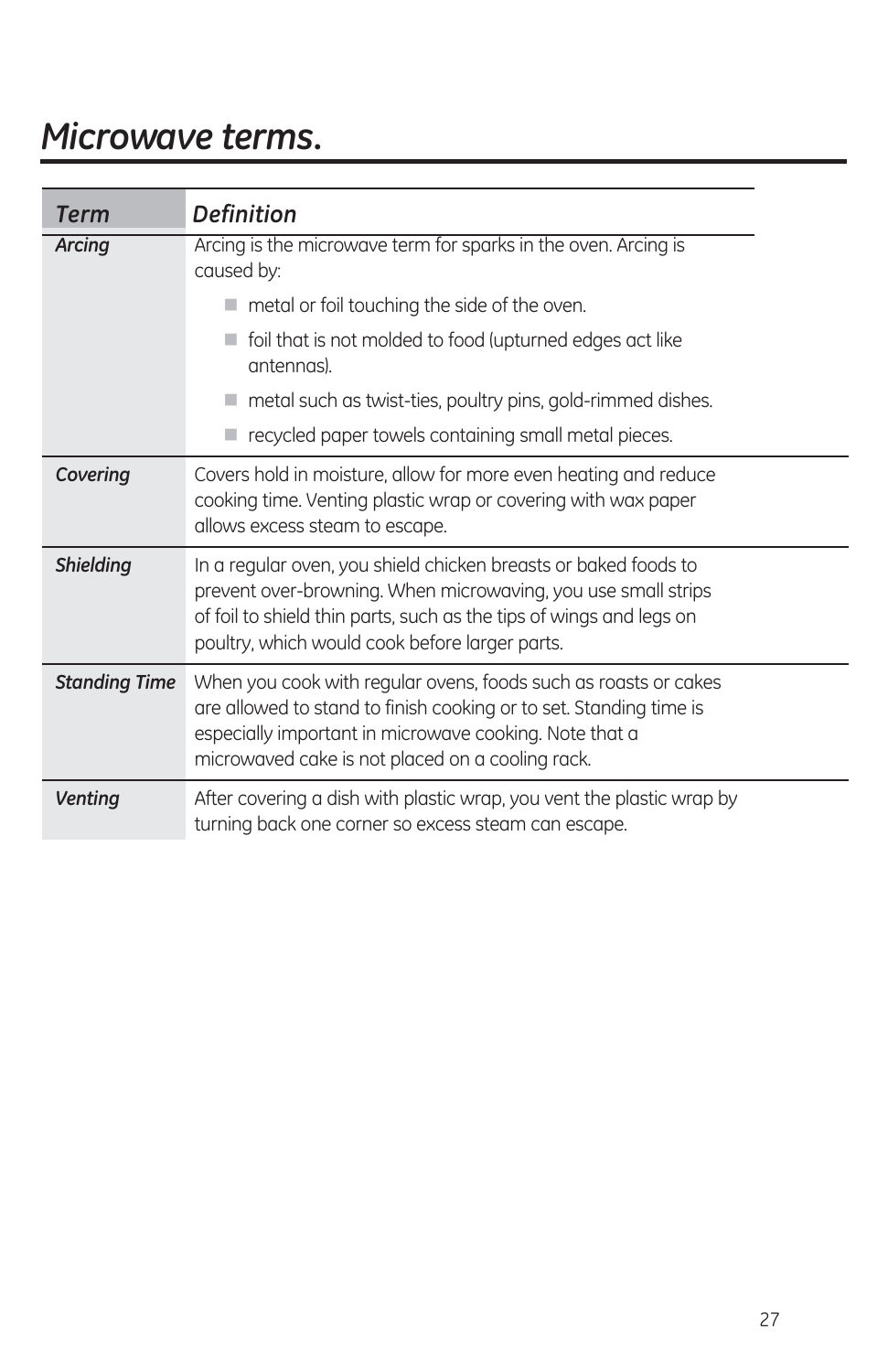### *Care and cleaning of the microwave oven.*



#### *Helpful Hints*

An occasional thorough wiping with a solution of baking soda and water keeps the inside fresh.

*Unplug the cord before cleaning any part of this oven.*

#### *How to Clean the Inside*

### *Walls, Floor, Inside Window, Metal and Plastic Parts on the Door*

Some spatters can be removed with a paper towel, others may require a damp cloth. Remove greasy spatters with a sudsy cloth, then rinse with a damp cloth. Do not use abrasive cleaners or sharp utensils on oven walls.

*To clean the surface of the door and the surface of the oven that come together upon closing, use only mild, nonabrasive soaps or detergents using a sponge or soft cloth. Rinse with a damp cloth and dry.*

*Never use a commercial oven cleaner on any part of your microwave.*

#### *Removable Turntable and Turntable Support*



To prevent breakage, do not place the turntable into water just after cooking. Wash it carefully in warm, sudsy water or in the dishwasher. The turntable and support can be broken if dropped. Remember, do not operate the oven without the turntable and support in place.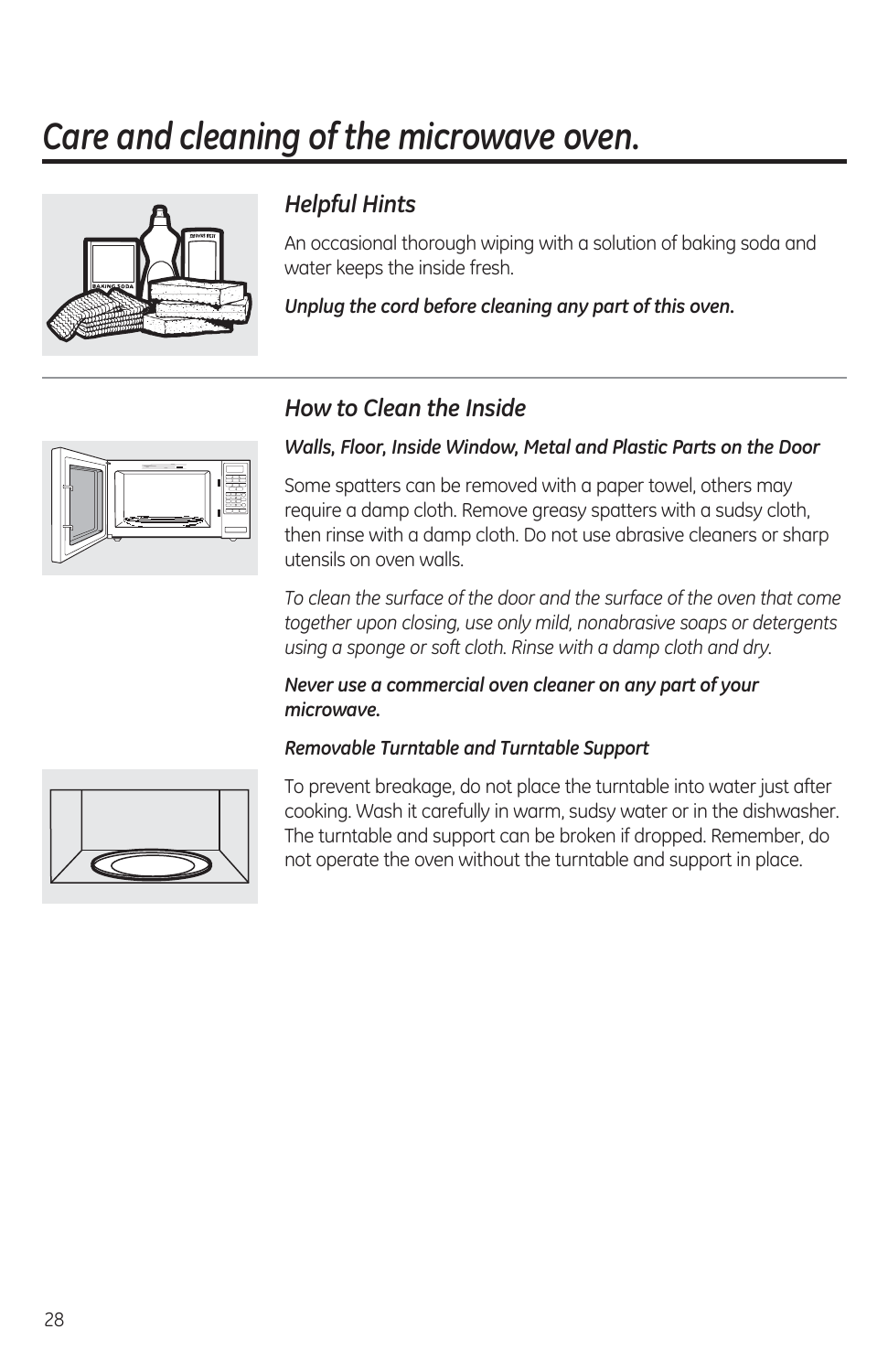

#### *How to Clean the Outside*

*Do not use cleaners containing ammonia or alcohol on the microwave oven. Ammonia or alcohol can damage the appearance of the microwave.*

#### *Case*

Clean the outside of the microwave with a sudsy cloth. Rinse and then dry. Wipe the window clean with a damp cloth.

#### *Control Panel and Door*

Wipe with a damp cloth. Dry thoroughly. Do not use cleaning sprays, large amounts of soap and water, abrasives or sharp objects on the panel-they can damage it. Some paper towels can also scratch the control panel.

#### *Door Surface*

It's important to keep the area clean where the door seals against the microwave. Use only mild, non-abrasive detergents applied with a clean sponge or soft cloth. Rinse well.

#### *Stainless Steel*

*Do not use a steel-wool pad, it will scratch the surface.*

To clean the stainless steel surface, use a hot, damp cloth with a mild detergent suitable for stainless steel surfaces. Use a clean, hot, damp cloth to remove soap. Dry with dry, clean cloth. Always scrub lightly in the direction of the grain.

#### *Power Cord*

If the power cord becomes soiled, unplug and wash with a damp cloth. For stubborn spots, sudsy water may be used, but be certain to rinse with a damp cloth and ddry thoroughly before plugging cord into outlet.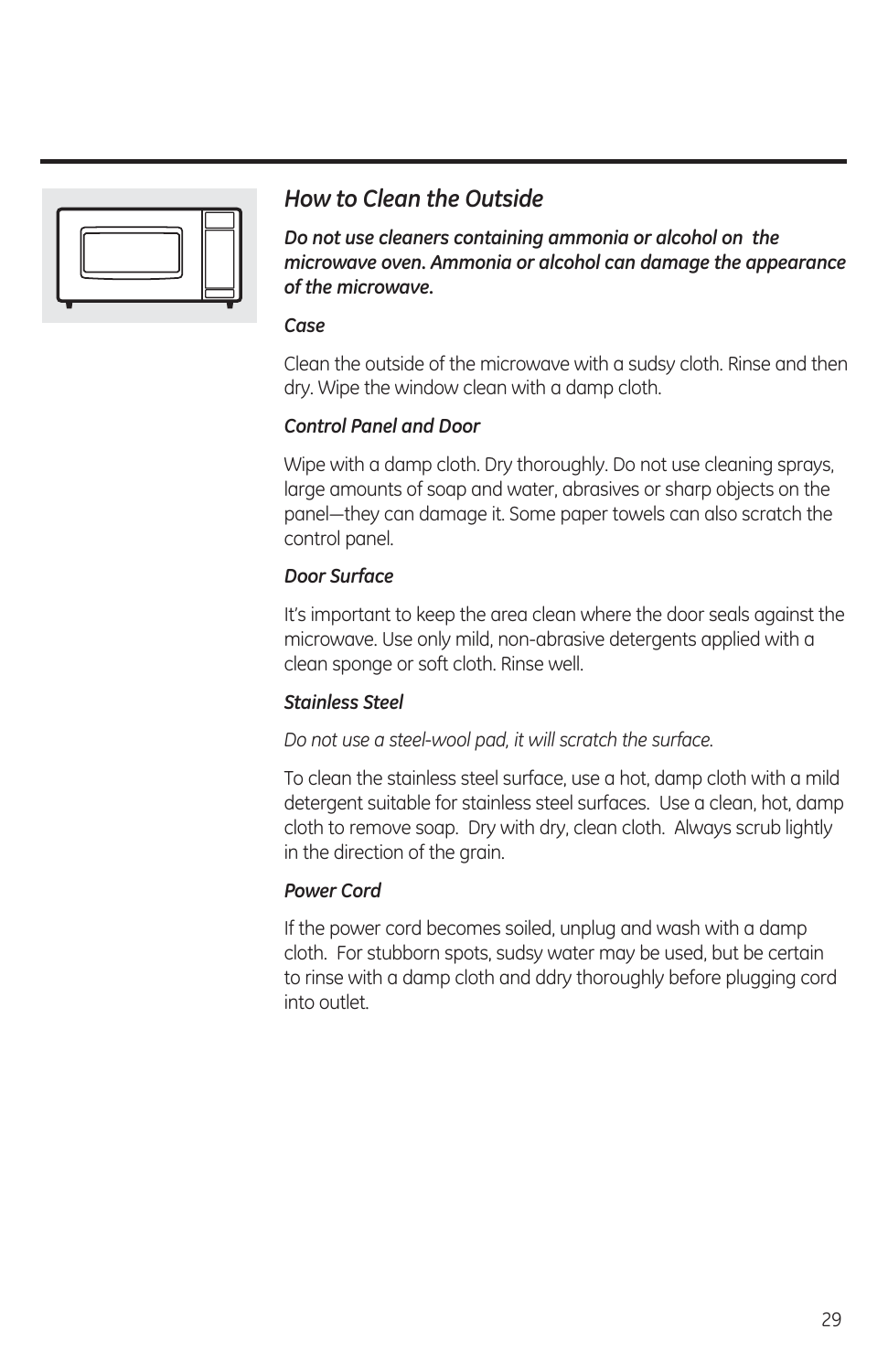### *Before you call for service…*



*Troubleshooting Tips Save time and money! Review the charts on the following pages first and you may not need to call for service.*

| Problem                                           | <b>Possible Causes</b>                                                                                                                                                   | What To Do                                                                               |
|---------------------------------------------------|--------------------------------------------------------------------------------------------------------------------------------------------------------------------------|------------------------------------------------------------------------------------------|
| Oven will not start                               | A fuse in your home<br>may be blown or the<br>circuit breaker tripped.                                                                                                   | · Replace fuse or reset<br>circuit breaker.                                              |
|                                                   | Power surge.                                                                                                                                                             | · Unplug the microwave<br>oven, then plug it back in.                                    |
|                                                   | Plug not fully inserted<br>into wall outlet.                                                                                                                             | • Make sure the 3-prong<br>plug on the oven is fully<br>inserted into wall outlet.       |
|                                                   | Door not securely closed.                                                                                                                                                | . Open the door and close<br>securely.                                                   |
| Control panel lighted,<br>yet oven will not start | Door not securely closed.                                                                                                                                                | . Open the door and close<br>securely.                                                   |
|                                                   | START/PAUSE pad not<br>pressed after entering<br>cooking selection.                                                                                                      | · Press START/PAUSE.                                                                     |
|                                                   | Another selection entered<br>already in oven and<br>CANCEL/OFF pad not<br>pressed to cancel it.                                                                          | · Press CANCEL/OFF.                                                                      |
|                                                   | Cooking time not entered<br>after pressing TIME COOK.                                                                                                                    | · Make sure you have<br>entered cooking time<br>after pressing TIME COOK.                |
|                                                   | CANCEL/OFF was pressed<br>accidentally.                                                                                                                                  | • Reset cooking program<br>and press START/PAUSE.                                        |
|                                                   | Food weight not entered<br>after selecting WEIGHT<br>DEFROST.                                                                                                            | · Make sure you have<br>entered food weight<br>after selecting<br><b>WEIGHT DEFROST.</b> |
| "SENSOR ERROR" (or Err)<br>appears on display     | During Popcorn,<br>Potato, Vegatable, Rice,<br>Soup, Frozen Dinner, Side<br>Dish, Chicken, or Fish<br>program, the door was<br>opened before steam<br>could be detected. | • Close the door, press<br><b>CANCEL/OFF</b> and begin<br>again.                         |
|                                                   | Steam was not detected<br>in maximum amount<br>of time.                                                                                                                  | . Use <b>Time Cook</b> to heat<br>for more time.                                         |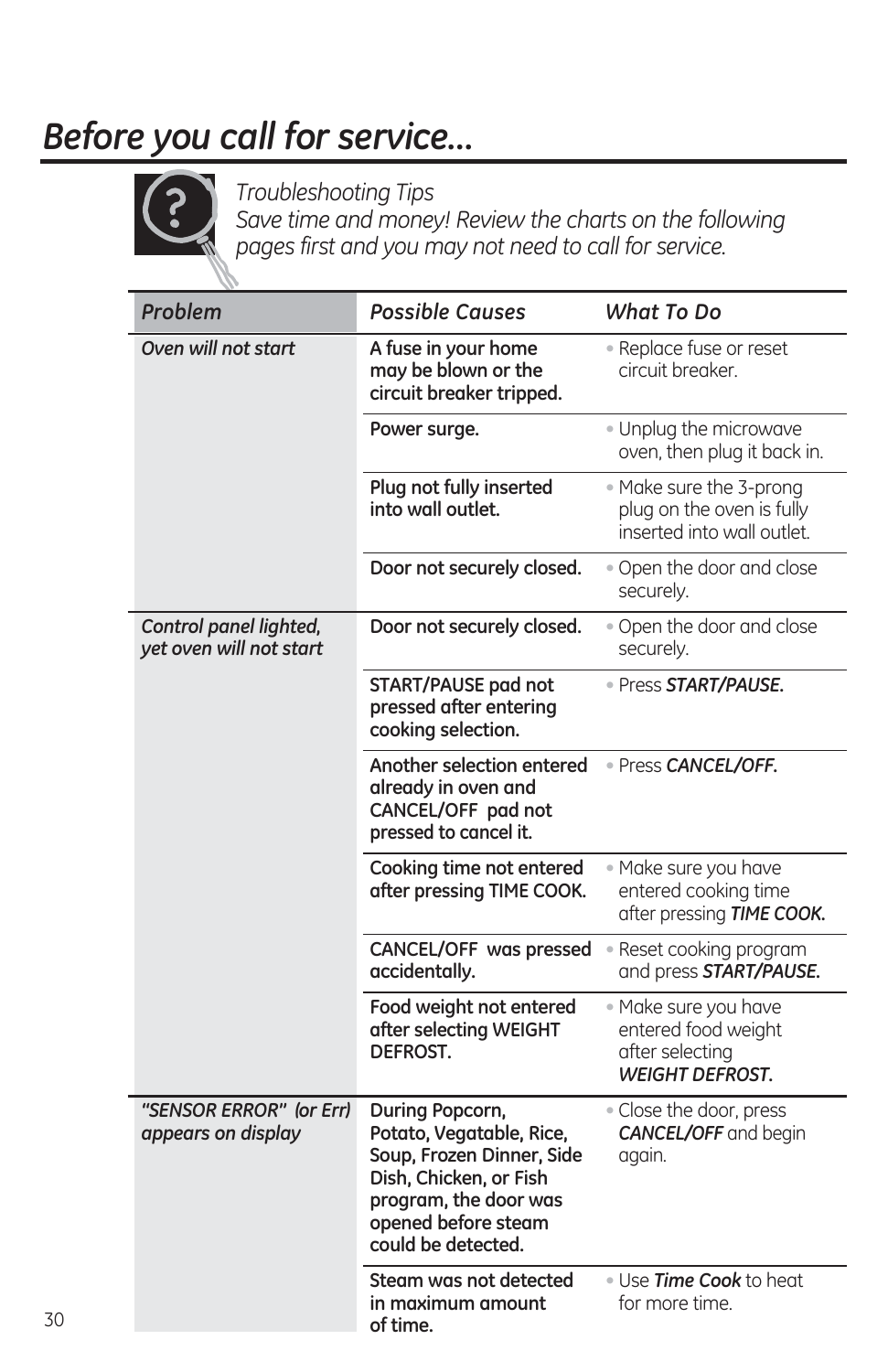# *Before you call for service…*

| Problem                                    | <b>Possible Causes</b>                                                                                                                                                                                                                                                        | What To Do                                                                                                                                                                                                                                                                                                                                                                                                                                                                                                                                                                                                                               |
|--------------------------------------------|-------------------------------------------------------------------------------------------------------------------------------------------------------------------------------------------------------------------------------------------------------------------------------|------------------------------------------------------------------------------------------------------------------------------------------------------------------------------------------------------------------------------------------------------------------------------------------------------------------------------------------------------------------------------------------------------------------------------------------------------------------------------------------------------------------------------------------------------------------------------------------------------------------------------------------|
| "LOCKED" (or LOC)<br>appears in display    | The control has been<br>locked.                                                                                                                                                                                                                                               | • Press and hold <b>CANCEL/</b><br>OFF or about three<br>seconds to unlock the<br>control.                                                                                                                                                                                                                                                                                                                                                                                                                                                                                                                                               |
| Food amount too large<br>for Sensor Reheat | Sensor Reheat is for single<br>servings of recommended<br>foods.                                                                                                                                                                                                              | . Use Time Cook for large<br>amounts of food.                                                                                                                                                                                                                                                                                                                                                                                                                                                                                                                                                                                            |
| "FOOD (or food)"<br>appears on display     | For safe cooking "food<br>detection algorithm" is<br>added to prevent micro-<br>wave cooking without<br>first placing food into the<br>cavity. Through monitor<br>the door open/close<br>switch, Food Detection<br>Algorithm control the<br>initiating a cooking<br>sequence. | • You should open the door<br>to check the food. (For<br>users who place food into<br>the cavity before selecting<br>a cooking sequence, the<br>door switch is read to<br>determine the door has<br>been opened and then<br>closed. Upon opening and<br>the door, a 5-minute<br>count down timer is started<br>You can then make your<br>cooking selection prior to the<br>expiration of the timer.<br>When 5-timer expires, if you<br>elect a cooking sequence,<br>"FOOD" will appear on the<br>display and an error beep<br>will sound. Then you should<br>open the door to check the<br>food before selecting a<br>cooking sequence.) |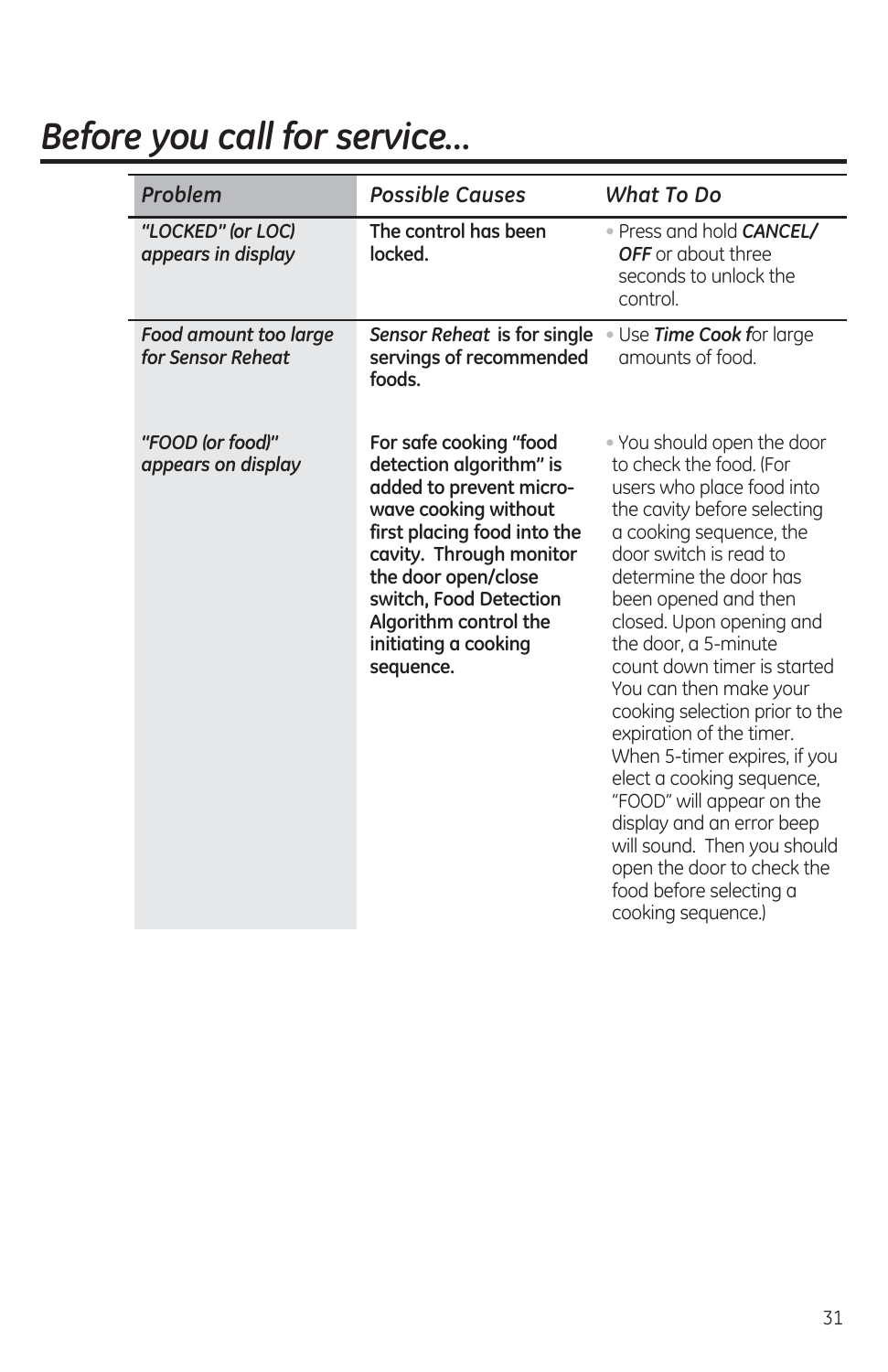### *Things That Are Normal With Your Microwave Oven*

- Steam or vapor escaping from around the door.
- Light reflection around door or outer case.
- $\blacksquare$  Dimming oven light and change in the blower sound at power levels other than high.
- U Dull thumping sound while oven is operating.
- TV/radio interference might be noticed while using the microwave. Similar to the interference caused by other small appliances, it does not indicate a problem with the microwave. Plug the microwave into a different electrical circuit, move the radio or TV as far away from the microwave as possible, or check the position and signal of the TV/radio antenna.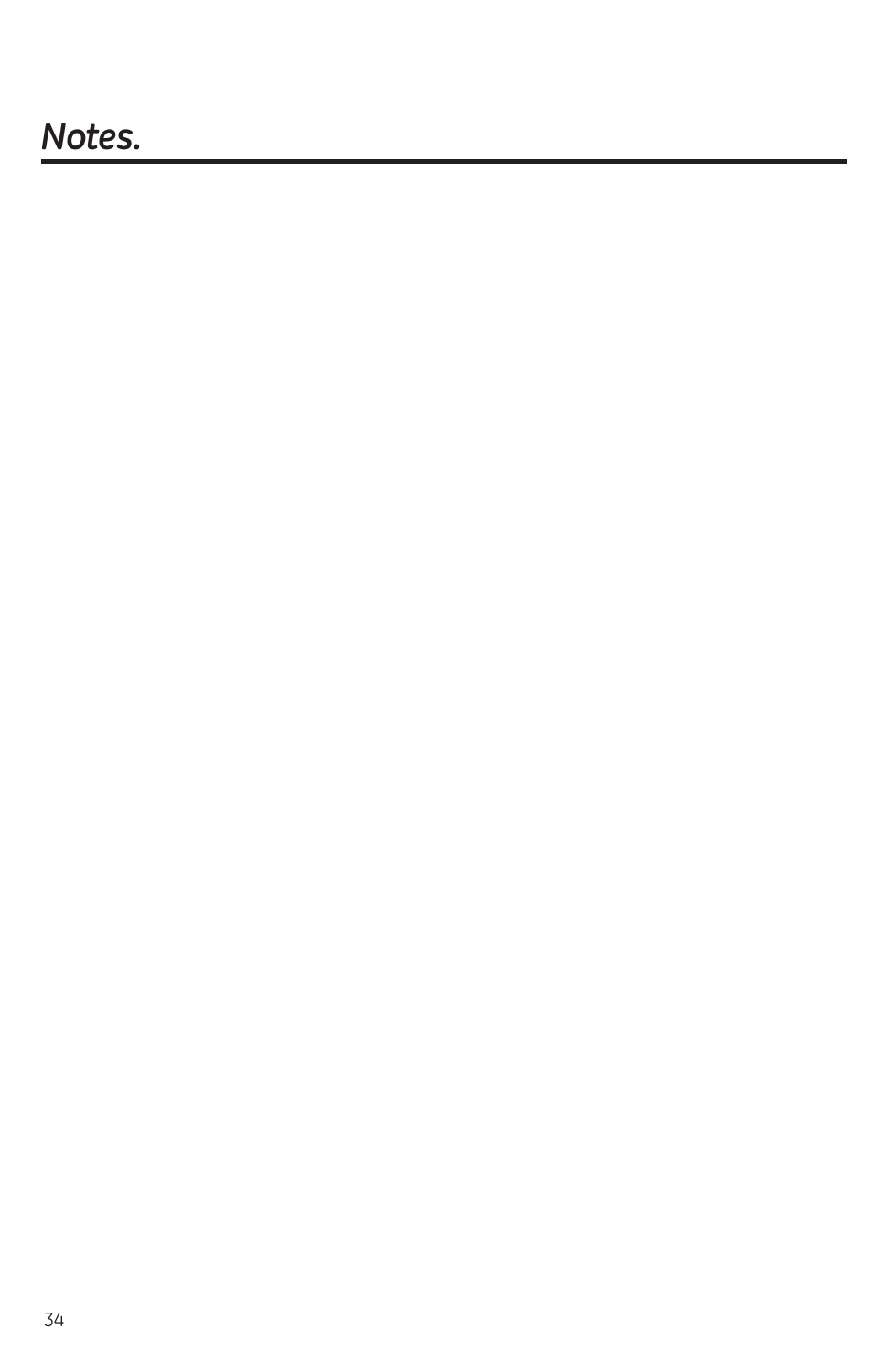### *GE Microwave Oven Warranty.*



*All warranty service provided by our Factory Service Centers, or an authorized Customer Care® technician. To schedule service, on-line, 24 hours a day, visit us at GEAppliances.com, or call 800.GE.CARES (800.432.2737). Please have serial and model numbers available when calling for service.*

*Staple your receipt here. Proof of the original purchase date is needed to obtain service under the warranty.*

| For The Period Of:                                | <b>GE Will Choose to Replace or Service:</b>                                                                                                                                                                                                                                                                              |  |
|---------------------------------------------------|---------------------------------------------------------------------------------------------------------------------------------------------------------------------------------------------------------------------------------------------------------------------------------------------------------------------------|--|
| One Year<br>From the date of<br>original purchase | In the event of service, GE will provide any part of the<br>microwave oven which fails due to a defect in materials or<br>workmanship. During this limited one-year warranty,<br>GE will also provide, free of charge, all labor and related<br>service costs to replace the defective part when the unit<br>is serviced. |  |

#### *What GE Will Not Cover:*

- Service trips to your home to teach you how to use the product.
- Improper installation, delivery or maintenance. If you have an installation problem, contact your dealer or installer. You are responsible for providing adequate electrical, exhausting, and other connecting facilities.
- Failure of the product or damage to the product if it is abused, misused (for example, cavity arcing from wire rack or metal/foil), or used for other than the intended purpose or used commercially.
- Replacement of house fuses or resetting of circuit breakers.
- $\blacksquare$  Damage to the product caused by accident, fire, floods or acts of God.
- **Incidental or consequential damage** caused by possible defects with this appliance.
- **D** Damage caused after delivery.
- Product not accessible to provide required service.
- Service to repair or replace light bulbs, except for LED lamps.
- $\blacksquare$  Damage to the finish, such as surface rust, tarnish, or small blemishes not reported within 48 hrs of delivery.

EXCLUSION OF IMPLIED WARRANTIES-Your sole and exclusive remedy is *product repair as provided in this Limited Warranty. Any implied warranties, including the implied warranties of merchantability or fitness for a particular purpose, are limited to one year or the shortest period allowed by law.*

*This warranty is extended to the original purchaser and any succeeding owner for products purchased for home use within the USA. If the product is located in an area where service by a GE Authorized Servicer is not available, you may be responsible for a trip charge or you may be required to bring the product to an Authorized GE Service Location for service. In Alaska, the warranty excludes the service calls to your home.*

*Some states do not allow the exclusion or limitation of incidental or consequential damages. This warranty gives you specific legal rights, and you may also have other rights which vary from state to state. To know what your legal rights are, consult your local or state consumer affairs office or your state's Attorney General.*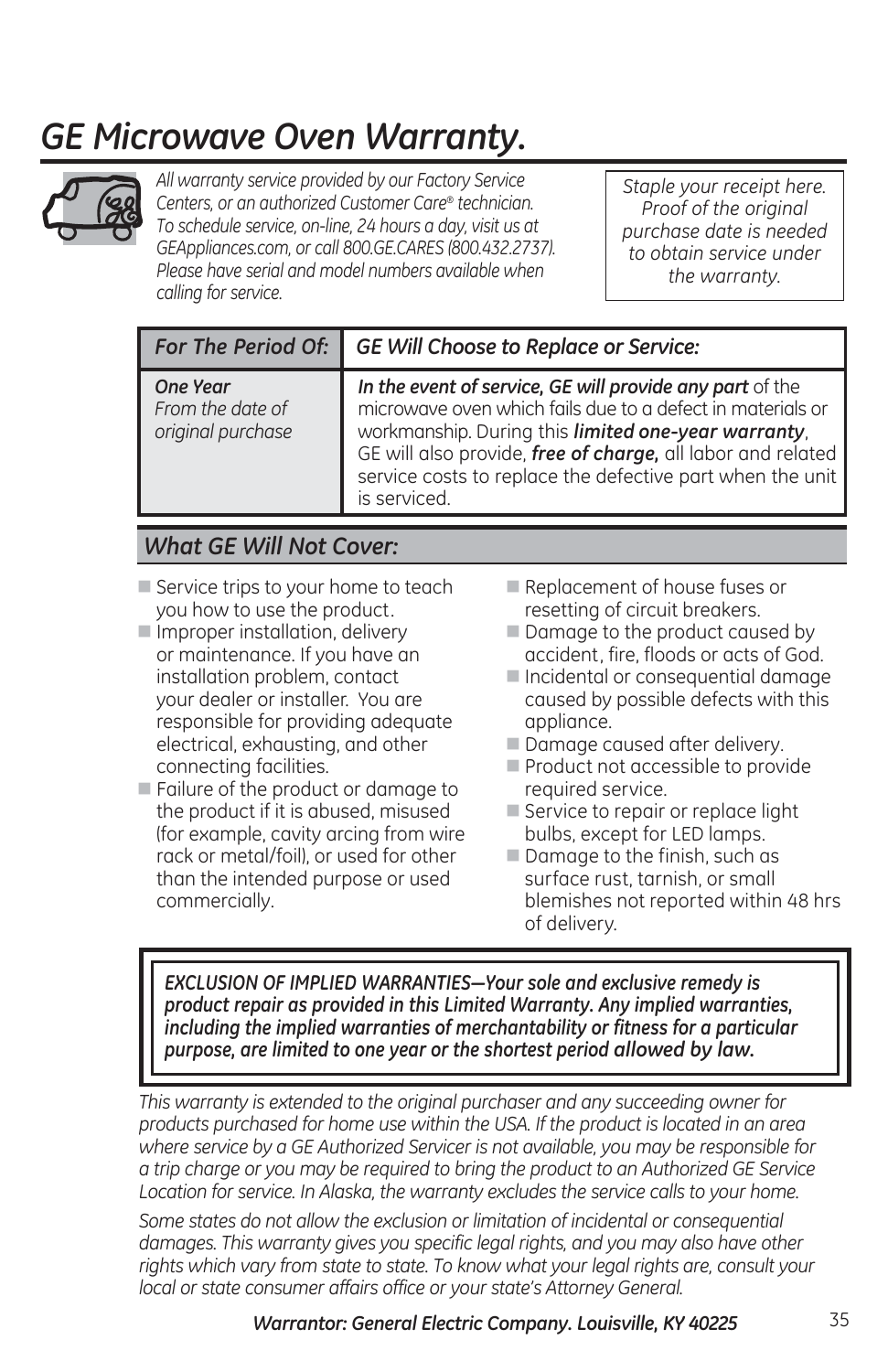### *Consumer Support.*



### *GE Appliances Website GEAppliances.com*

Have a question or need assistance with your appliance? Try the GE Appliances Website 24 hours a day, any day of the year! For greater convenience and faster service, you can now download Owner's Manuals, order parts, catalogs, or even schedule service on-line. You can also "Ask Our Team of Experts™" your questions, and so much more…



# *Schedule Service GEAppliances.com*

Expert GE repair service is only one step away from your door. Get on-line and schedule your service at your convenience 24 hours any day of the year! Or call 800.GE.CARES (800.432.2737) during normal business hours.



## *Real Life Design Studio GEAppliances.com*

GE supports the Universal Design concept—products, services and environments that can be used by people of all ages, sizes and capabilities. We recognize the need to design for a wide range of physical and mental abilities and impairments. For details of GE's Universal Design applications, including kitchen design ideas for people with disabilities, check out our Website today. For the hearing impaired, please call 800.TDD.GEAC (800.833.4322).



# *Extended Warranties GEAppliances.com*

Purchase a GE extended warranty and learn about special discounts that are available while your warranty is still in effect. You can purchase it on-line anytime, or call 800.626.2224 during normal business hours. GE Consumer Home Services will still be there after your warranty expires.



### *Parts and Accessories GEApplianceParts.com*

Individuals qualified to service their own appliances can have parts or accessories sent directly to their homes (VISA, MasterCard and Discover cards are accepted). Order on-line today, 24 hours every day or by phone at 800.626.2002 during normal business hours.

*Instructions contained in this manual cover procedures to be performed by any user. Other servicing generally should be referred to qualified service personnel. Caution must be exercised, since improper servicing may cause unsafe operation.* 



### *Contact Us GEAppliances.com*

If you are not satisfied with the service you receive from GE, contact us on our Website with all the details including your phone number, or write to: General Manager, Customer Relations GE Appliances, Appliance Park Louisville, KY 40225



### *Register Your Appliance GEAppliances.com*

Register your new appliance on-line-at your convenience! Timely product registration will allow for enhanced communication and prompt service under the terms of your warranty, should the need arise. You may also mail in the pre-printed registration card included in the packing material.

*Printed in China*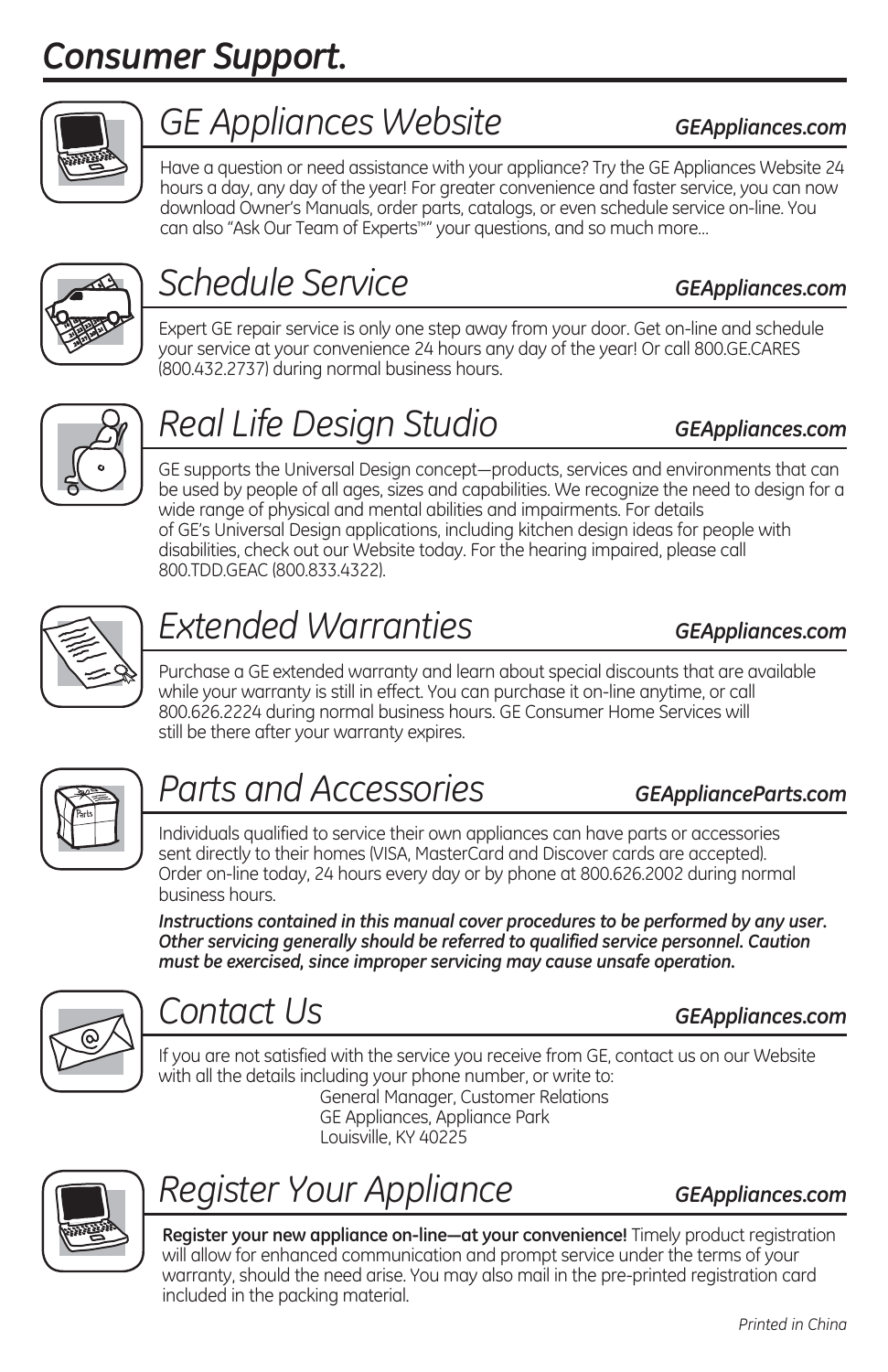**GE APPLIANCES** 



#### *Instrucciones de Seguridad*.. . . . . . . . . . . . . . . . .2–10

#### *Instrucciones de Funcionamiento*

| Función Automática  20         |  |
|--------------------------------|--|
| Cuidado y Limpieza 28-29       |  |
| Cambio del NIvel de Potencia13 |  |
| Funciones de Su                |  |
| Horno Microondas 11, 12        |  |
| Términos del Microondas 27     |  |
| Otras Funciones 25, 26         |  |
| Funciones del Sensor21-24      |  |
| Funciones de Tiempo 14-19      |  |

### *Consejos para la Solución de*

*Problemas* . . . . . . . . . . . . . . . .30-32 Cosas que son Normales de su Horno Microondas . . . . . . 32

#### *Soporte al Cliente*

Soporte al Cliente .... Back Cover Garantía en la Tapa Trasera . . . 35

#### *Manual del Propietario*

*Escriba los números de modelo y de serie aquí:*

*Modelo # \_\_\_\_\_\_\_\_\_\_\_\_\_\_\_\_\_\_\_\_\_\_*

#### *Serie # \_\_\_\_\_\_\_\_\_\_\_\_\_\_\_\_\_\_\_\_\_\_\_\_*

You can find them on a label inside of the oven.

MFL67367601 *49-40660-2 03-16 GE*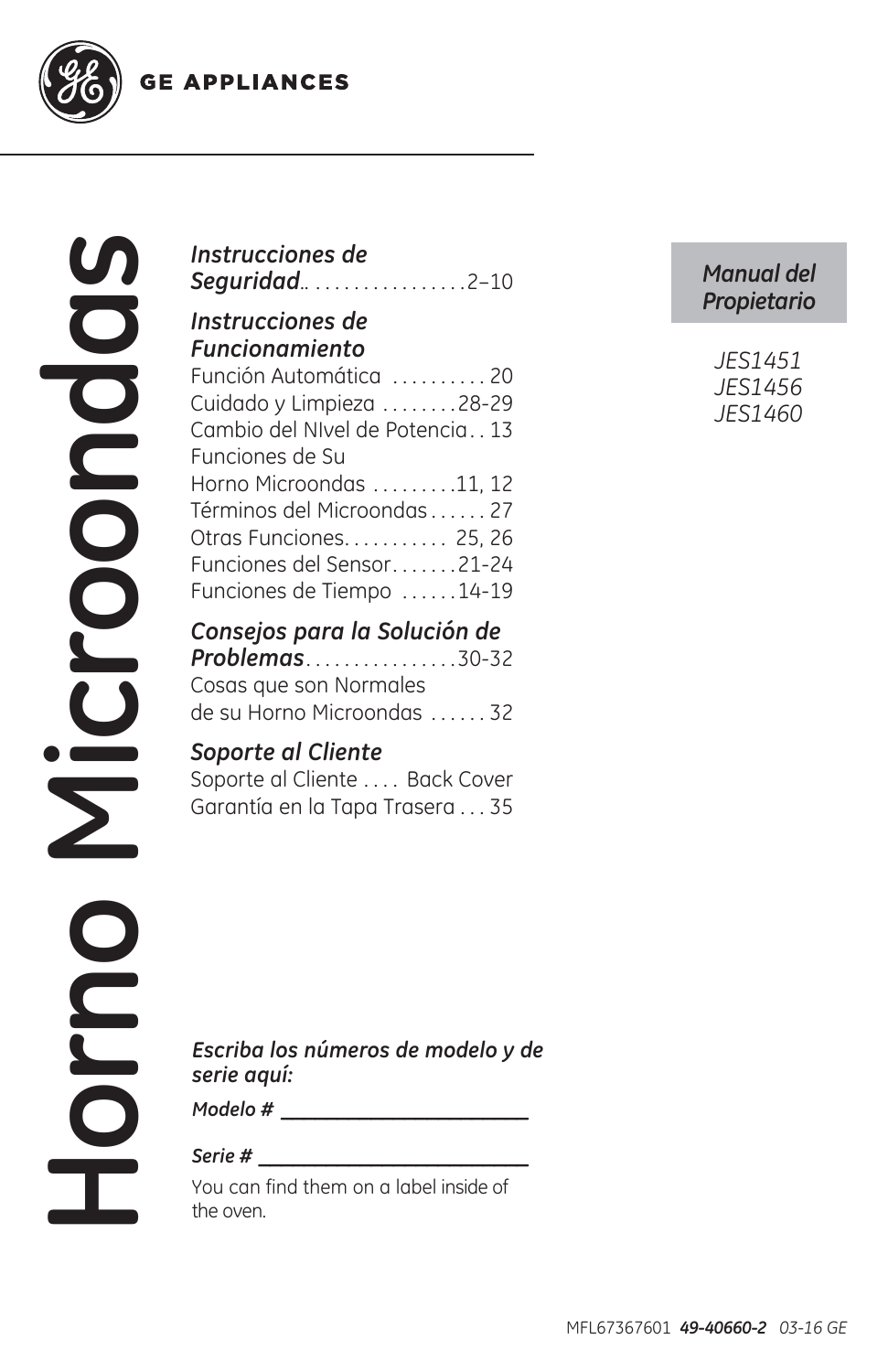# *INSTRUCCIONES IMPORTANTES DE SEGURIDAD LEA TODAS LAS INSTRUCCIONES ANTES DE USAR.*

 Éste es el símbolo de alerta de seguridad. El mismo alerta sobre potenciales riesgos que le pueden producir la muerte o lesiones tanto a usted como a otras personas. Todos los mensajes de seguridad estarán a continuación del símbolo de alerta de seguridad y con la palabra "PELIGRO", "ADVERTENCIA" o "PRECAUCIÓN". Estas palabras se definen como:

| <b>APELIGRO</b>     | Indica una situación de riesgo que, si no se evita, producirá<br>la muerte o lesiones graves.                                                    |  |
|---------------------|--------------------------------------------------------------------------------------------------------------------------------------------------|--|
| <b>AADVERTENCIA</b> | Indica una situación de riesgo que, si no se evita, <b>podría</b><br>producir la muerte o lesiones graves.                                       |  |
| <b>APRECAUCIÓN</b>  | Indica una situación de riesgo que, si no se evita, podría<br>resultar en lesiones menores o moderadas.                                          |  |
|                     | A fin de reducir el riesgo de quemaduras, descargas eléctricas,<br><b>AADVERTENCIA</b> A TIN de requem en resegu su que es posición a excesos de |  |

*energía de microondas:* 

### *PRECAUCIONES PARA EVITAR UNA POSIBLE EXPOSICIÓN A ENERGÍA EXCESIVA DE MICROONDAS*

- *(a) No Intente usar* este horno con la puerta abierta, ya que esto podrá producir una exposición peligrosa a la energía de microondas. Es importante no forzar los bloqueos de seguridad.
- *( b) No Coloque ningún* objeto entre la cara frontal del horno y la puerta, ni permita que se acumule tierra ni residuos de limpiadores en las superficies selladas.
- *(c) No Utilice* el horno si se encuentra dañado. Es especialmente importante que la puerta del horno se cierre de forma adecuada y que no se dañe lo siguiente: (1) puerta (doblada) (2) bisagras y pestillos (rotos o sueltos) (3) juntas de la puerta y superficies selladas *(d) El Horno No Debe* ser reparado
- por ninguna persona excepto personal calificado del servicio de reparaciones.
- **Lea y siga las precauciones específicas en la sección Precauciones para Evitar una Posible Exposición a una Excesiva Energía de Microondas a continuación.**
- Este electrodoméstico deberá estar conectado a tierra. Conecte sólo a un tomacorriente con la adecuada conexión a tierra. Consulte la sección Instrucciones de Conexión a Tierra en la página 8.
- Instale o coloque el electrodoméstico sólo de acuerdo con las instrucciones de instalación provistas.
- Asegúrese de colocar la superficie frontal de la puerta a tres pulgadas o más atrás del extremo de la base, a fin de evitar caídas accidentales del electrodoméstico durante un uso normal.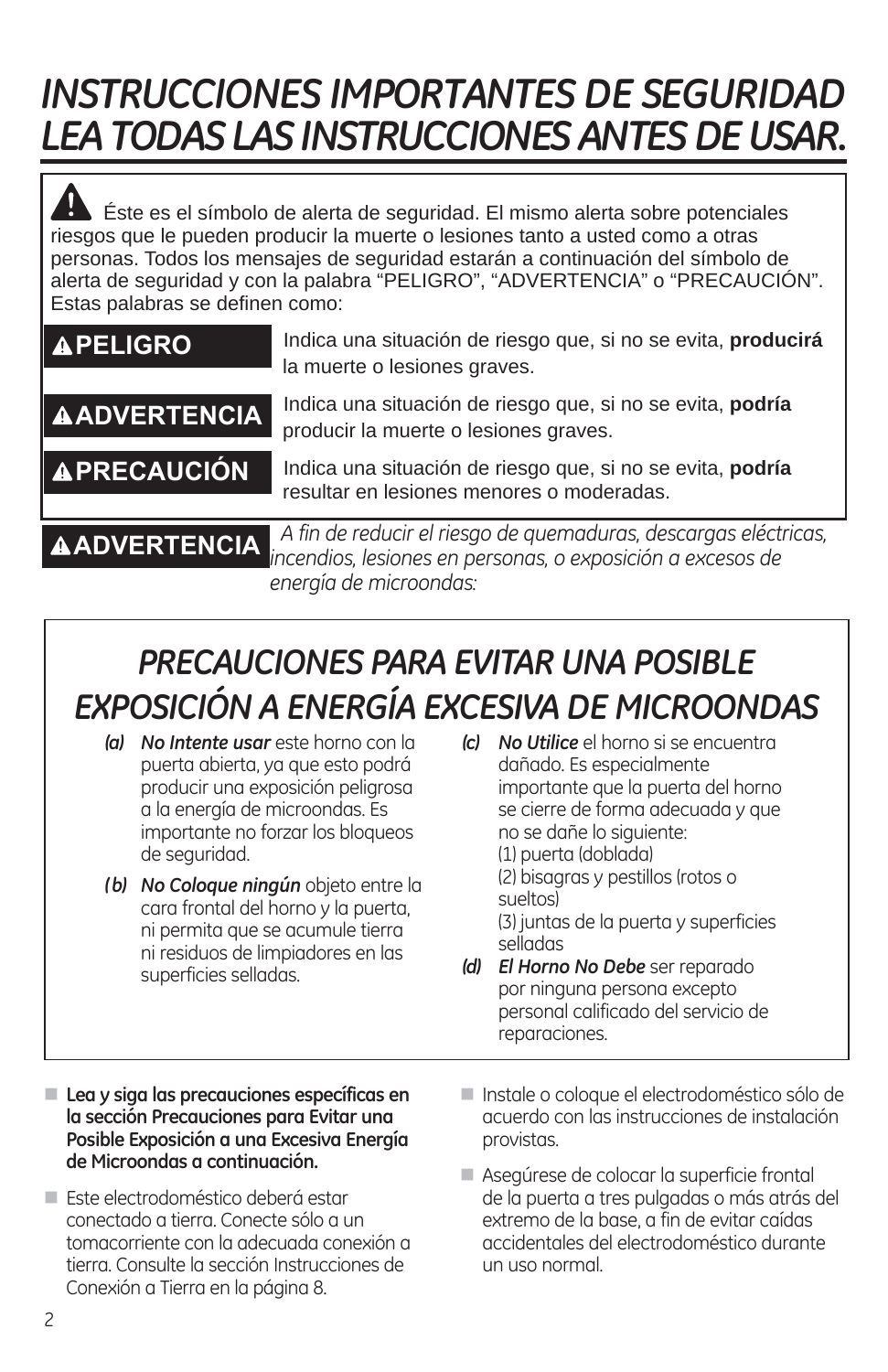#### *Use este electrodoméstico sólo para su propósito original, como se describe en el Manual del Propietario.*

- Este horno microondas no está aprobado ni evaluado para uso marítimo.
- **Para su instalación en mostrador:**
- $-$  No quarde nada directamente sobre la superficie del horno microondas cuando el mismo se encuentre en funcionamiento.
- Uso Residencial Sólo:
- $-$  Fallas del producto o daños al producto si sufrió abusos, usos inadecuados (por ejemplo, formación de arco eléctrico provocada por rejillas de metal o metal/papel de aluminio) o usos diferentes del objetivo para el que fue creado o un uso comercial.
- No utilice este artefacto si posee un cable o enchufe dañado, si no funciona correctamente, o si fue dañado o sufrió una caída.
- No cubra ni bloquee cualquier abertura del artefacto.
- Dé a este electrodoméstico el uso para el cual fue diseñado únicamente, como se describe en este manual. No use productos químicos corrosivos ni vapores en este electrodoméstico. Este horno microondas fue diseñado específicamente para calentar, secar o cocinar comida, y no para uso industrial o en laboratorio.
- No quarde este electrodoméstico al aire libre. No use este producto cerca del agua; por ejemplo, en un sótano húmedo, cerca de una piscina, cerca de un lavabo o en ubicaciones similares.
- Mantenga el cable de corriente alejado de superficies calientes.
- No sumerja el cable de corriente o el enchufe en el agua.
- No permita que el cable de corriente cuelque del extremo de una mesa o mostrador.
- Para reducir el riesgo de incendio en la cavidad del horno:
- No cocine en exceso la comida. Preste especial atención cuando se coloque papel, plástico u otros materiales combustibles dentro del horno mientras se cocina.
- Elimine cualquier torcedura del cable y asas metálicas de los envases de papel o plástico antes de colocar estos en el horno.
- No use el horno con el propósito de quardar cosas. No deje productos de papel, utensilios de cocina ni comida en el horno cuando no esté en uso.
- $-$  Si los materiales dentro del horno se prenden fuego, mantenga la puerta del horno cerrada, apague el mismo y desconecte el cable de la corriente, o corte la corriente del fusible o el disyuntor. Si se abre la puerta, el fuego se podrá esparcir.
- $-$  No use las Funciones del Sensor dos veces seguidas con la misma porción de comida. Si la comida no se cocina luego de la primera cuenta regresiva, use *Time Cook* (Cocción con Temporizador) para adicionar tiempo de cocción.
- Es importante mantener el área limpia donde la puerta se selle contra el horno microondas. Use sólo detergentes suaves y no abrasivos con una esponja limpia o tela suave. Enjuague bien.
- Este electrodoméstico sólo debe ser reparado por personal calificado del servicio técnico. Comuníquese a una sucursal autorizada del servicio técnico para cualquier control, reparación o ajuste.
- Al igual que con cualquier electrodoméstico, se deberá realizar una supervisión de cerca si es usado por niños.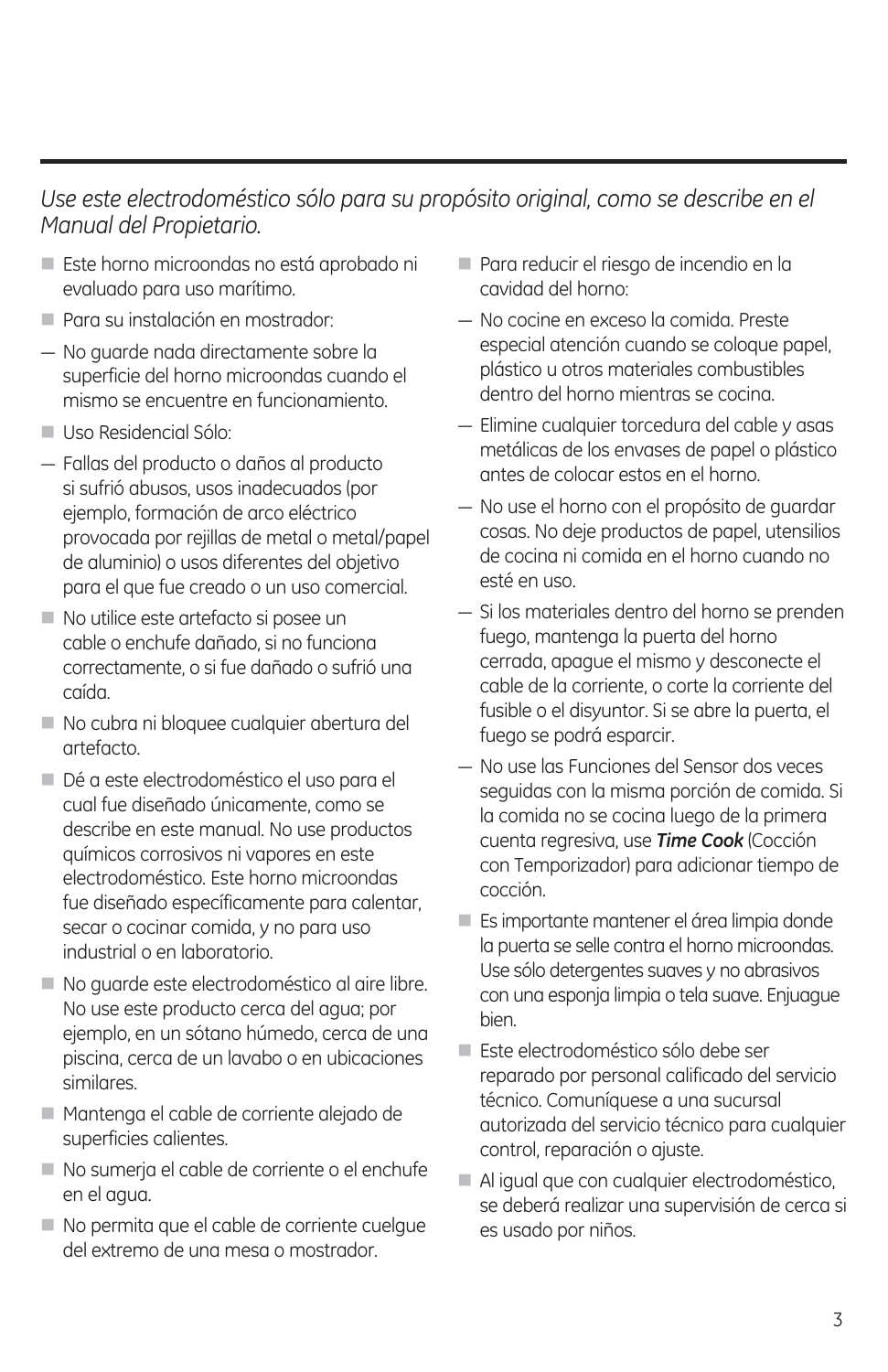# *INSTRUCCIONES IMPORTANTES DE SEGURIDAD LEA TODAS LAS INSTRUCCIONES ANTES DE USAR.*



### *ARCO ELÉCTRICO*  **ADVERTENCIA**

*Si observan arcos eléctricos, presione la tecla CLEAR/OFF (Borrar/ Apagar) y corrija el problema.*

*Arco eléctrico es el término que se usa para definir la producción de chispas en el horno microondas. Los arcos eléctricos son producidos por:*

- Metal o papel de aluminio en contacto con el costado del horno.
- Papel de aluminio no moldeado a la comida (los extremos no doblados actúan como antenas).
- $\blacksquare$  Metales, tales como precintos, pinchos de ave, o platos con rebordes dorados, en el microondas.
- Toallas de papel reciclable que contengan pequeños trozos de metal usados en el microondas.



### *COMIDAS*

- No prepare palomitas de maíz en el horno microondas, a menos que se encuentren en un accesorio especial de palomitas de maíz para microondas o que el envoltorio de las palomitas de maíz posea una etiqueta que indique que se pueden preparar en el horno microondas.
- Algunos productos tales como huevos enteros y envases sellados – por ejemplo: tarros de vidrio cerrados – pueden explotar y por esto no se deben calentar en el horno microondas. Dicho uso del horno microondas podrá producir lesiones.
- No hierva huevos en un horno microondas. Se acumulará presión dentro de la yema del huevo y esto hará que explote, posiblemente produciendo lesiones.
- Utilizar el horno microondas sin comida dentro por más de uno o dos minutos podrá causar daños al horno y esto podría provocar un incendio. Esto incrementa el calor en torno al magnetrón y puede acortar la vida útil del horno.
- Las comidas con la piel exterior "intacta" tales como las papas, perros calientes, salsas, tomates, manzanas, hígados de pollo y otros menudos y yemas de huevo deberán ser perforados para permitir que salga el vapor durante la cocción.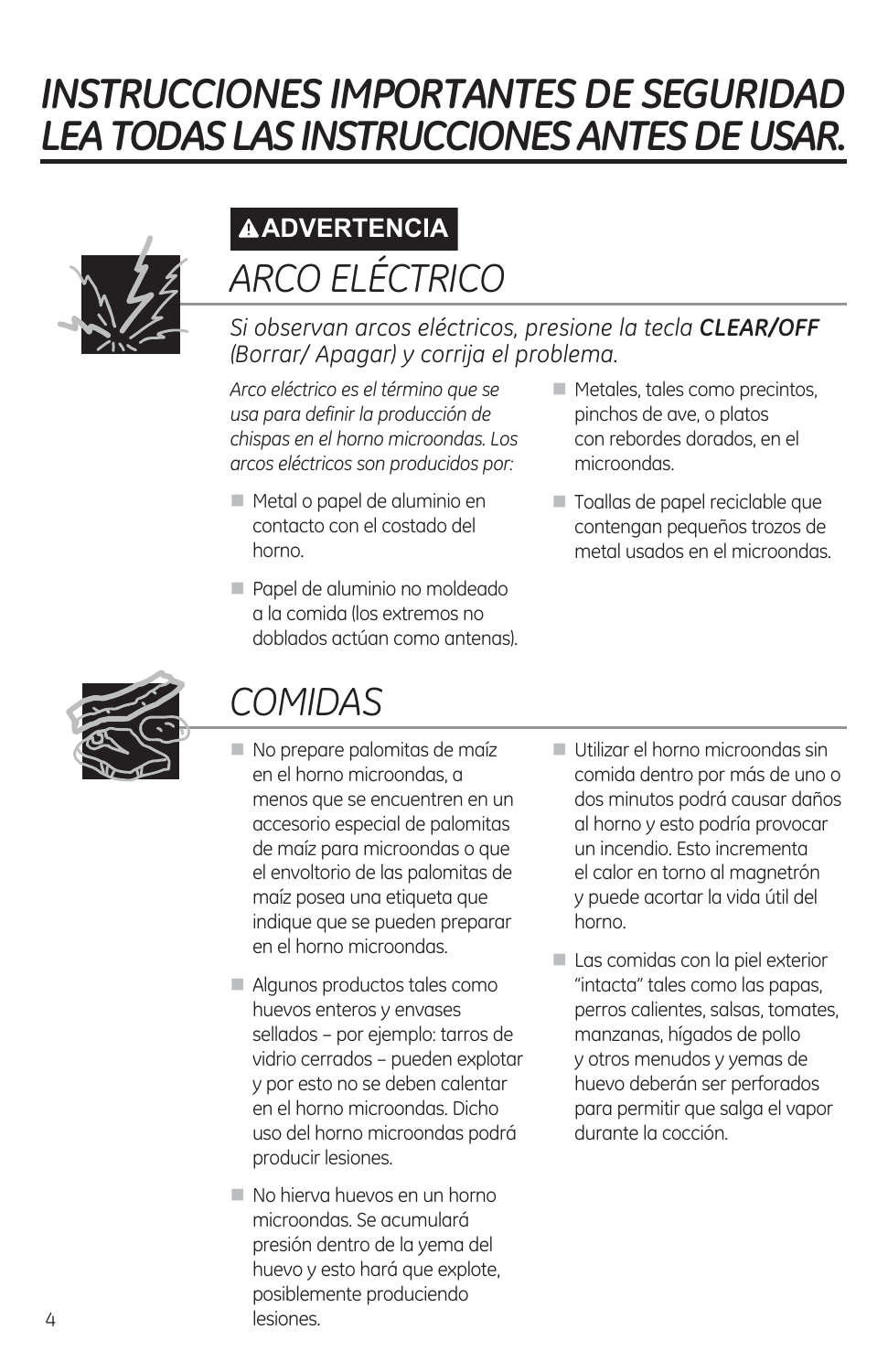#### *AGUA SOBRECALENTADA*

*Los líquidos, tales como el agua, café o té se podrán sobrecalentar más allá de su punto de hervor sin que parezca que esto está sucediendo. No siempre se observan burbujas o hervor cuando el envase es retirado del horno microondas. ESTO PODRÍA PROVOCAR QUE LÍQUIDOS MUY CALIENTES DE PRONTO HIERVAN CUANDO SE MUEVA EL ENVASE O CUANDO SE INSERTE UNA CUCHARA U OTRO UTENSILIO EN EL LÍQUIDO.*

*Para reducir el riesgo de lesiones personales:*

- No sobrecaliente el líquido.
- $-$  Revuelva el líquido tanto antes como a la mitad del tiempo mientras lo calienta.
- $-$  No use envases con lados rectos y cuellos angostos.
- Después de calentar, deje reposar el envase en el horno microondas durante un período corto antes de retirar el mismo.
- Tenga extremo cuidado al insertar una cuchara u otro utensilio en el envase.
- Evite calentar comida para bebés en frascos de vidrio, incluso sin la tapa. Asegúrese de que las comidas para infantes estén totalmente cocinadas. Revuelva la comida para distribuir el calor de forma pareja. Asegúrese de evitar el punto de hervor cuando caliente fórmula de bebé. Es posible que el envase se sienta más frío que su contenido. Siempre pruebe fórmula antes de alimentar a su bebé.
- $\blacksquare$  No descongele bebidas congeladas en botellas con cuello pequeño (especialmente bebidas gaseosas). Incluso si el envase es abierto, se podrá acumular presión. Esto podrá hacer que el envase explote, ocasionando posibles lesiones.
- Las comidas calientes y el vapor pueden causar quemaduras. Tenga cuidado al abrir cualquier envase de comida caliente, incluyendo bolsas de palomitas de maíz, bolsas plásticas y cajas para cocción. A fin de evitar posibles lesiones, aleje el vapor de las manos y el rostro.
- No caliente las papas en exceso. Se podrían deshidratar y prenderse fuego, causando daños en su horno.
- Cocina carnes y carnes de ave en forma completa – la carne por lo menos a una temperatura INTERIOR de 160º F y la carne de ave por lo menos a una temperatura INTERIOR de 180º F. Normalmente la cocción a estas temperaturas brindan una protección contra las enfermedades de transmitidas por la comida.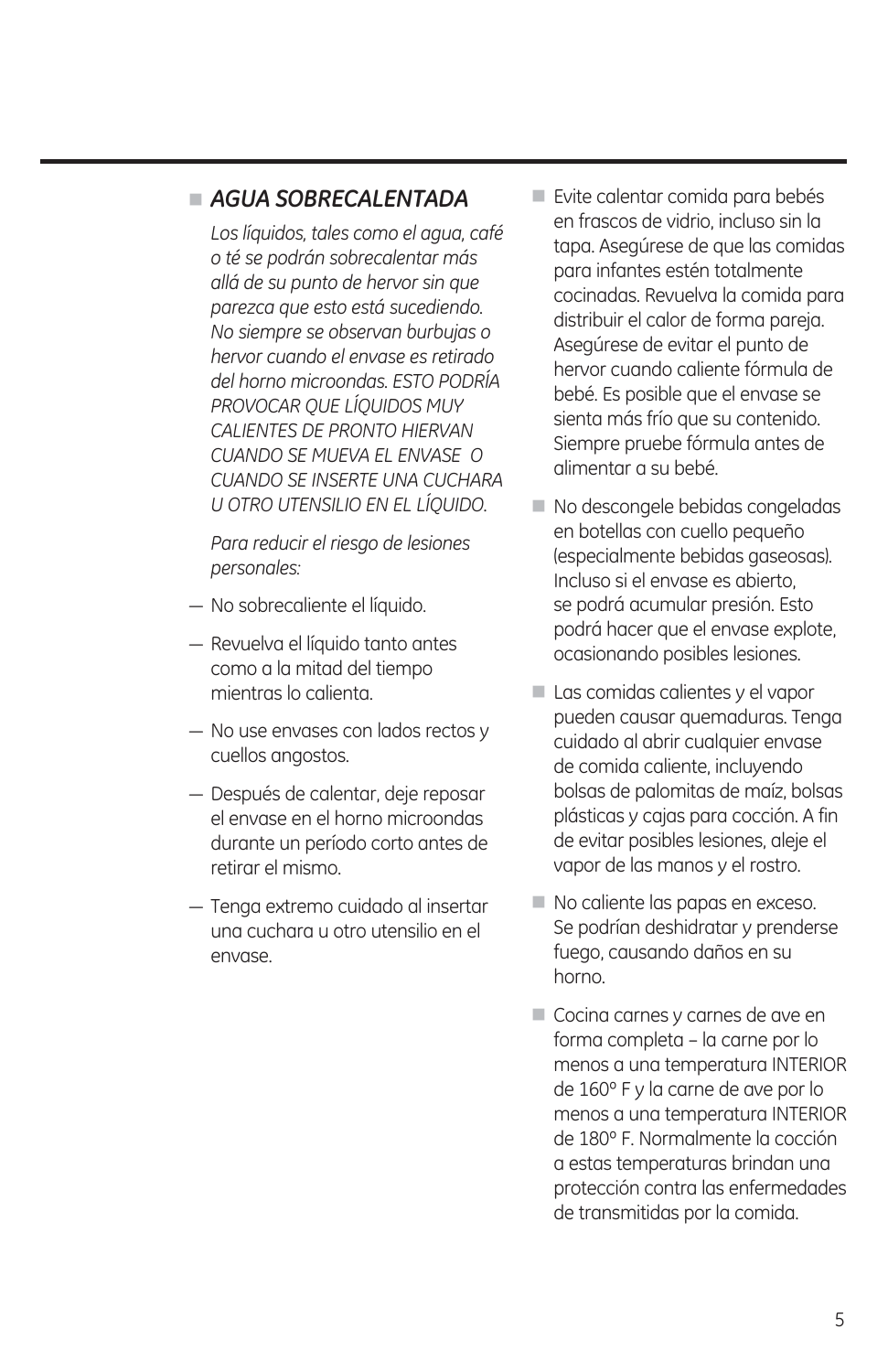### *INSTRUCCIONES IMPORTANTES DE SEGURIDAD LEA TODAS LAS INSTRUCCIONES ANTES DE USAR.*

### *UTENSILIOS DE COCINA SEGUROS PARA MICROONDAS*  **ADVERTENCIA**

Asegúrese de que todos los utensilios usados en el horno microondas sean para uso en el mismo. Se puede usar la mayoría de las cacerolas de vidrio, platos de cocción, tazas graduadas, tazas para postre, vajillas de cerámica o porcelana que no posean bordes metálicos o vidriados con un brillo metálico. Algunos utensilios cuentan con la etiqueta "para uso en microondas".

Si no está seguro de que un plato sea para uso en el microondas, realice esta prueba: Coloque en el horno el plato que está evaluando y una taza de vidrio graduada llena con 1 taza de agua; coloque la taza graduada en o junto al plato. Active el microondas entre 30 y 45 segundos en el nivel alto. Si el plato se calienta, no se deberá usar en el microondas.

 Si el plato permanece frío y sólo el agua de la taza se calienta, entonces podrá usar el plato de forma segura.

- Si usa un termómetro para carnes mientras cocina, cerciórese de que sea seguro para uso en hornos microondas.
- No use productos de papel reciclado. Las toallas de papel reciclado, servilletas y papel para alimentos pueden contener trozos de metal que podrán

ocasionar arcos eléctricos o hacer que se prendan fuego. Se deberá evitar el uso de productos de papel que contengan nylon o filamentos de nylon, ya que también se podrán prender fuego.

- Algunas bandejas de gomaespuma (como aquellas donde se empaqueta la carne) poseen una tira fina de metal insertada en la parte inferior. Si se usan en el horno microondas, el metal podrá quemar el piso del horno o encender una toalla de papel.
- No use el horno microondas para secar el periódico.
- No todos los envoltorios de plástico se pueden usar en el horno microondas. Controle el paquete para un uso adecuado.
- Las toallas de papel, papel para alimentos o envoltorios de plástico se podrán usar para cubrir platos, a fin de retener la humedad y evitar salpicaduras. Asegúrese de ventilar los envoltorios de plástico, de modo que el vapor pueda salir.
- Los utensilios de cocina se podrá calentar debido al calor transferido por la comida que se calentó. Será necesario usar guantes para horno al tomar el utensilio de cocina.

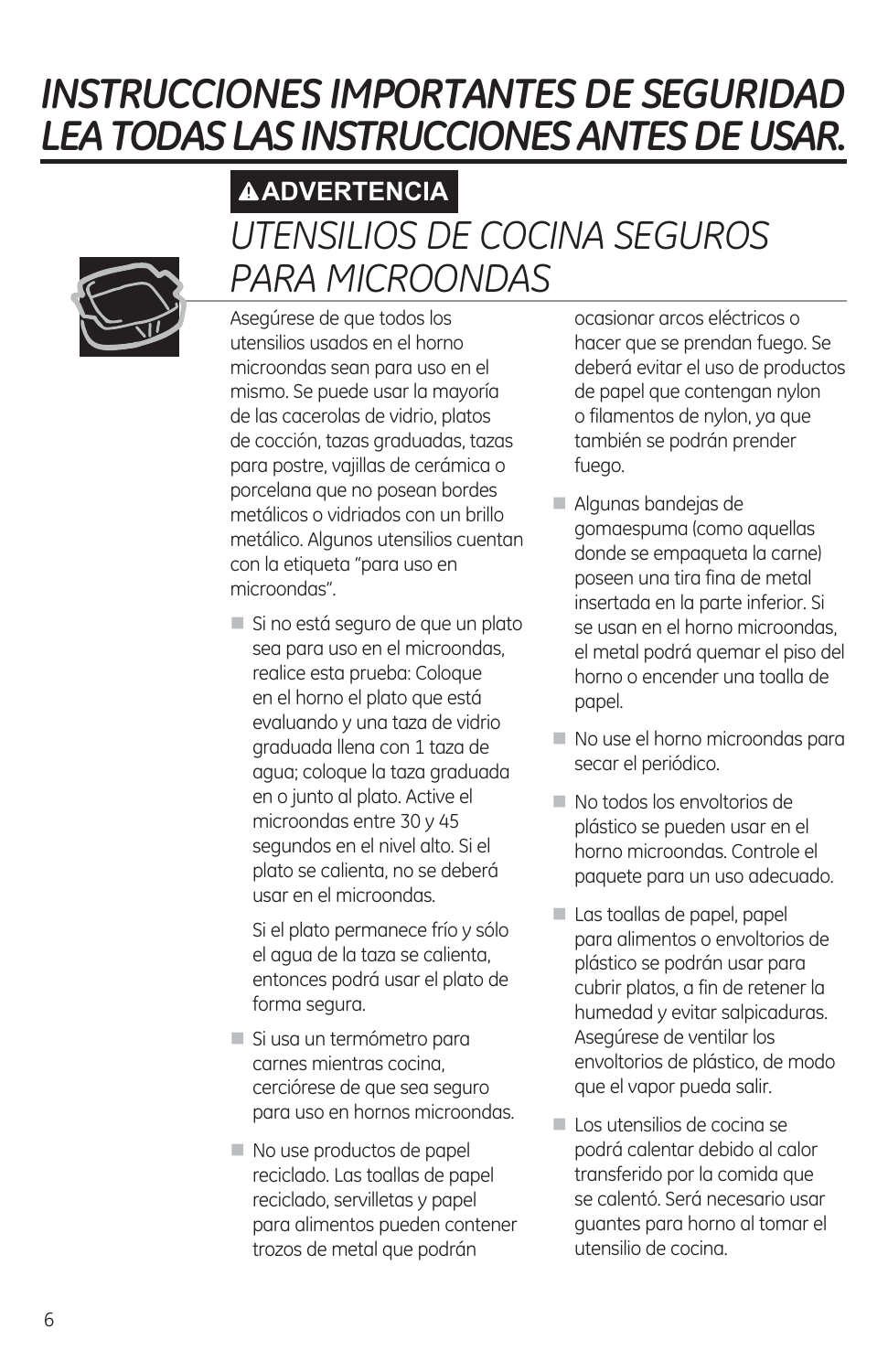- Las bolsas plásticas "para hervir" y las bolsas plásticas de cierre hermético aptas para hervir se deberán cortar, perforar o ventilar, como se indica en el paquete. De no ser así, el plástico podría explotar durante o inmediatamente después de la cocción, lo cual podrá ocasionar lesiones. Además, los envases de plástico deberán estar por lo menos parcialmente descubiertos debido a que forman un sellado hermético. Al cocinar con envases herméticamente cubiertos con envoltorios de plástico, retire el envoltorio con cuidado y dirija el vapor lejos de las manos y el rostro.
- Use papel de aluminio sólo como se indica en esta guía. Las comidas congeladas se podrán calendar en el horno microondas en bandejas de aluminio de menos de ¾" de altura; retire la tapa superior de aluminio y vuelva a colocar la bandeja en la caja. Al usar papel de aluminio en el horno microondas, mantenga el papel de aluminio alejado por lo menos a 1" de los costados del horno.
- Utensilios de plástico los utensilios de plástico diseñados para la cocción en el horno microondas son muy útiles, pero se deberán usar con cuidado. Es posible que el plástico de uso seguro en el horno microondas no tolere condiciones de sobrecalentamiento, como sí es el caso con materiales de vidrio o cerámica, y se podrá ablandar o carbonizar si se somete a períodos cortos de sobrecalentamiento. Si se exponen a un sobrecalentamiento prolongado, la comida y los utensilios se podrán incendiar.

 *Siga estas pautas:*

- 1 Use plásticos de uso seguro en el horno microondas únicamente y use los mismos cumpliendo de forma estricta las recomendaciones del fabricante de utensilios.
- 2 No cocine envases vacíos en el horno microondas.
- No permita que los niños usen utensilios de plástico sin una supervisión completa. 3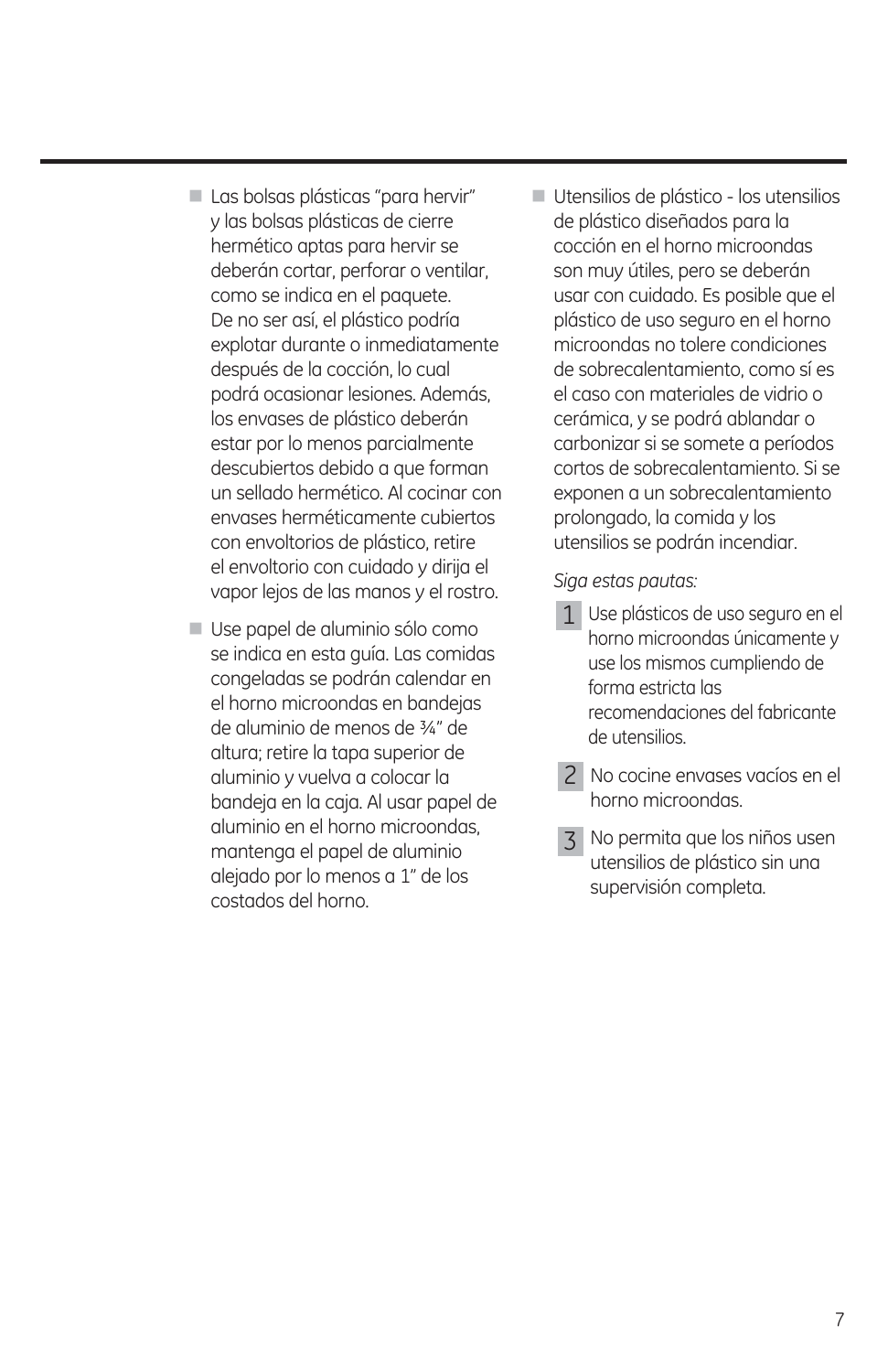# *INSTRUCCIONES IMPORTANTES DE SEGURIDAD LEA TODAS LAS INSTRUCCIONES ANTES DE USAR.*

### **ADVERTENCIA**

*El uso inadecuado del enchufe de conexión a tierra puede provocar riesgos de descargas eléctricas.*

### *INSTRUCCIONES DE CONEXIÓN A TIERRA*

Este electrodoméstico deberá estar conectado a tierra. En caso de que se produzca un cortocircuito, la conexión a tierra reduce el riesgo de descarga eléctrica, brindando un cable para la salida de la corriente eléctrica.

Este electrodoméstico está equipado con un cable de corriente que posee un cable de conexión a tierra con un enchufe a tierra. El cable se deberá enchufar en un tomacorriente instalado y conectado a tierra de forma adecuada.

Consulte a un electricista calificado o al personal del servicio técnico en caso de que las instrucciones de conexión a tierra no se entiendan completamente, o si tiene dudas sobre si la herramienta está conectada a tierra de forma apropiada.

En caso de contar con un tomacorriente de pared de 2 cables, es su responsabilidad y obligación reemplazarlo por un tomacorriente de pared de 3 cables correctamente conectado a tierra.

Bajo ninguna circunstancia corte o elimine el tercer cable (tierra) del cable de corriente.

No recomendamos el uso de un prolongador con este electrodoméstico. Si el cable de corriente es demasiado corto, solicite a un electricista o a personal del servicio técnico calificado que instale un tomacorriente cerca del electrodoméstico. (Lea la sección de ADVERTENCIA - PROLONGADORES.)

Para un mejor funcionamiento, conecte este electrodoméstico en su tomacorriente eléctrico a fin de evitar parpadeos de las luces, explosión del fusible o desactivación del disyuntor.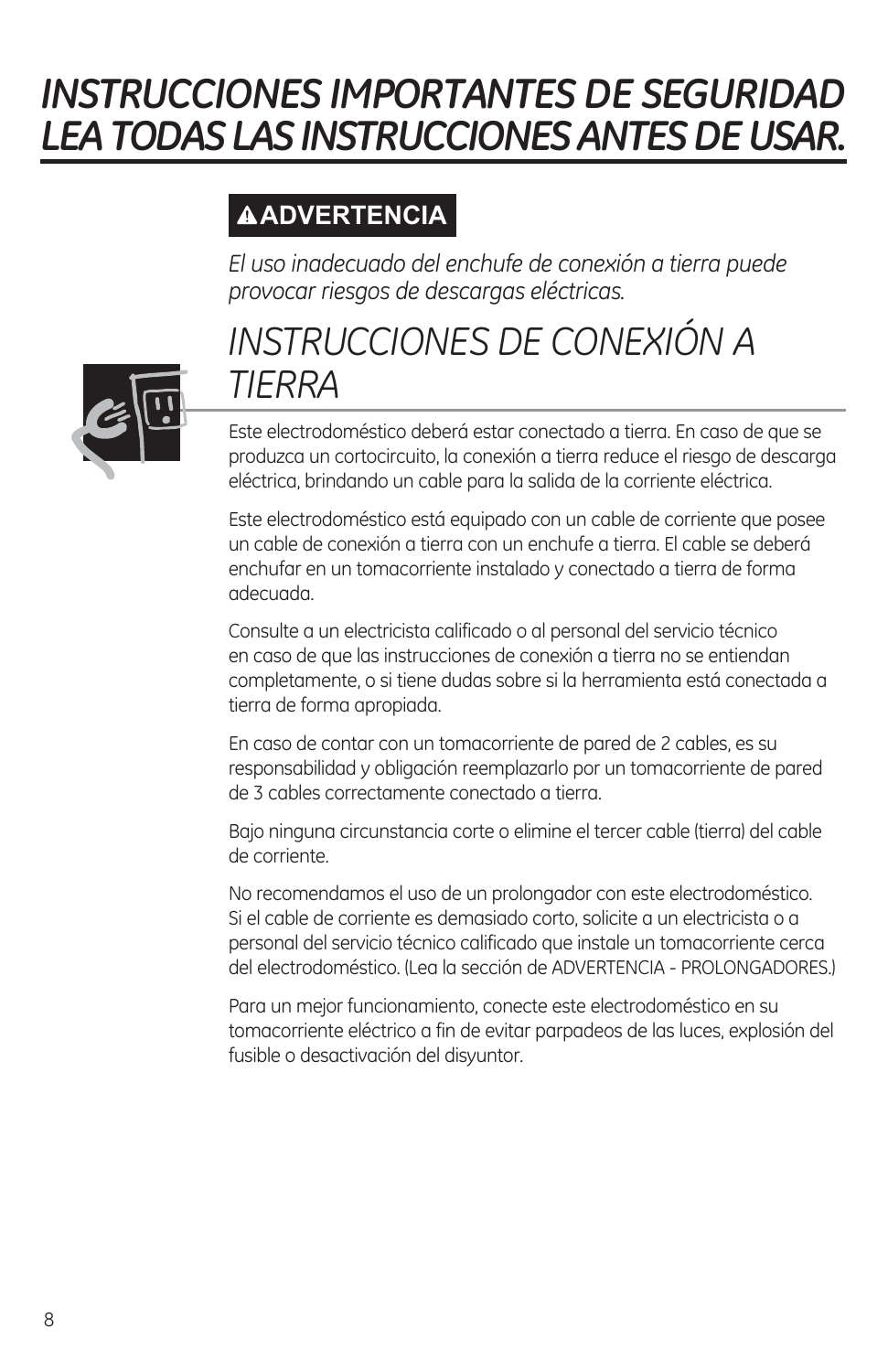

# *ADAPTADORES DE ENCHUFE*

*Situaciones de uso en que el cable de corriente del electrodoméstico será desconectado con poca frecuencia.*

Debido a los posibles riesgos sobre la seguridad bajo ciertas condiciones, *recomendamos enfáticamente no usar adaptadores de enchufe*. Sin embargo, si aún elije usar un adaptador, cuando los códigos locales lo permitan, se podrá realizar una *CONEXIÓN TEMPORARIA* a un tomacorriente de pared de 2 enchufes adecuadamente conectado



a tierra, utilizando un adaptador que figure en la lista de UL que se encuentre disponible en la mayoría de los locales de repuestos.

La ranura más larga del adaptador deberá estar alineada con la ranura más larga en el tomacorriente de pared, a fin de brindar la polaridad adecuada en la conexión del cable de corriente.

**APRECAUCIÓN** Conectar la terminal del adaptador con conexión a tierra al tornillo de la cubierta del tomacorriente no conecta el electrodoméstico a tierra, a menos que el tornillo de la cubierta sea de metal, y no esté aislado, y que el tomacorriente esté conectado a tierra a través del cableado del hogar.

Contrate a un electricista calificado para que controle el circuito, a fin de asegurar que el tomacorriente esté correctamente conectado a tierra.

Cuando desconecte el cable de corriente del adaptador, siempre sostenga el adaptador con una mano. En caso de no hacer esto, es muy probable que la terminal del adaptador con conexión a tierra se rompa con el uso repetido. Si esto sucede, NO USE el electrodoméstico hasta que se haya establecido una conexión a tierra adecuada nuevamente.

#### *Situaciones de uso en que el cable de corriente del electrodoméstico será desconectado con frecuencia.*

*No use un adaptador de enchufe* en estas situaciones, ya que una desconexión frecuente del cable de corriente representa un esfuerzo excesivo sobre el adaptador y conduce finalmente a una falla de la terminal del adaptador con conexión a tierra. Deberá solicitar a un electricista calificado el reemplazo del tomacorriente de 2 cables por uno de 3 cables (con conexión a tierra), antes de usar el electrodoméstico.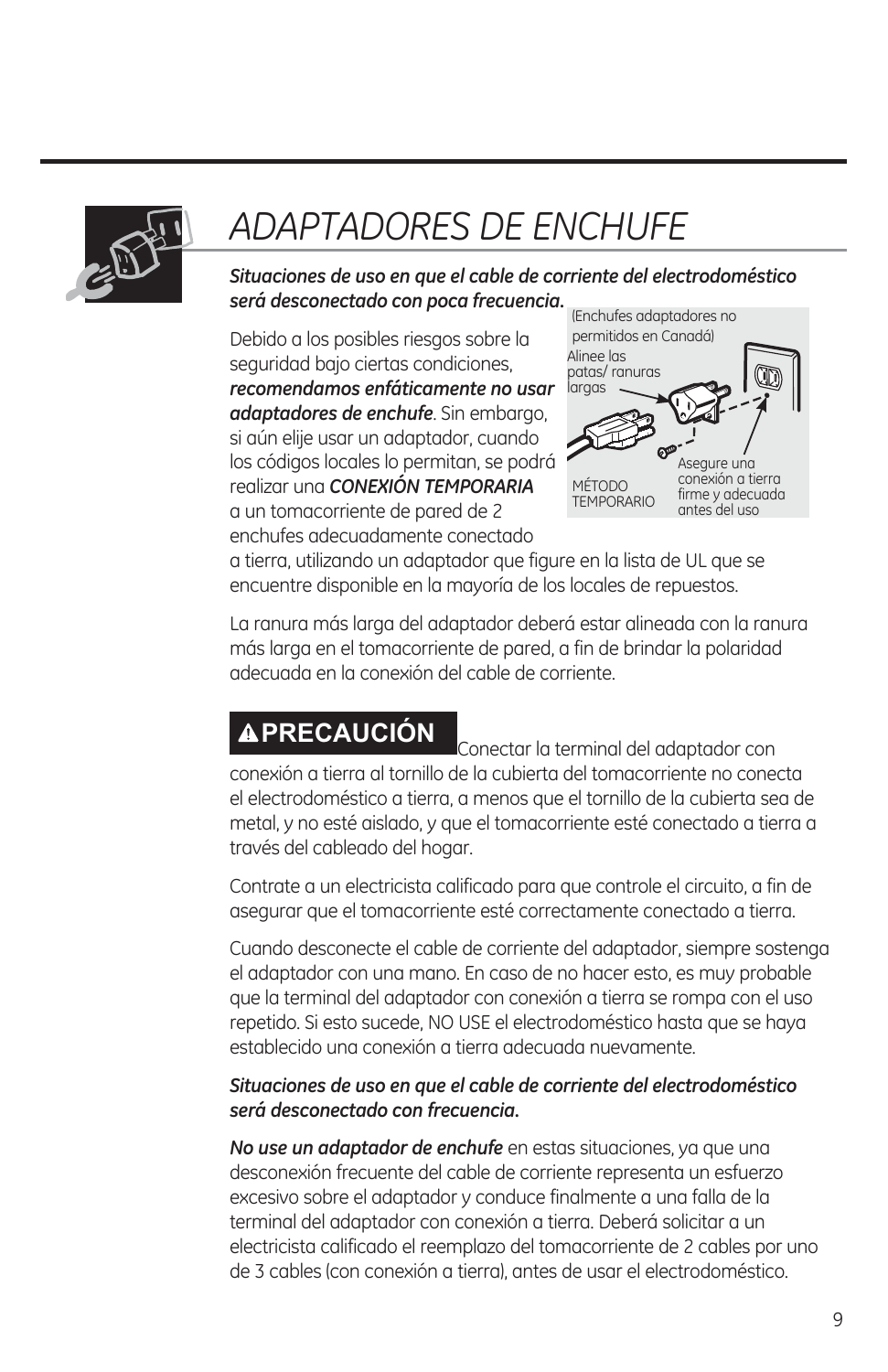# *INSTRUCCIONES IMPORTANTES DE SEGURIDAD LEA TODAS LAS INSTRUCCIONES ANTES DE USAR.*



### *PROLONGADORES* **ADVERTENCIA**

Se brinda un cable de corriente corto a fin de reducir riesgos de enredo o tropiezos con un cable más largo.

Se podrán usar prolongadores siempre que se tenga el debido cuidado.

Si se usa un prolongador-

- La graduación eléctrica del prolongador debería ser por lo menos tan 1 amplia como la graduación eléctrica del electrodoméstico;
- El prolongador deberá contar con 3 cables con conexión a tierra y estar 2 enchufado a un tomacorriente con 3 ranuras;
- El prolongador no se deberá colocar a lo largo de la mesada o mesa, de 3 modo que pueda ser empujado por niños o que se pueda tropezar con éste de forma no intencional.

Si usa un prolongador, la luz interna podrá parpadear y el sonido del calefactor podrá variar cuando el horno microondas esté encendido. Los tiempos de cocción podrán ser más largos también.

### *AVISO - MARCAPASOS*

La mayoría de los marcapasos poseen protección contra interferencias de productos eléctricos, incluyendo los hornos microondas. Sin embargo, es aconsejable que los pacientes con marcapasos consulten a sus médicos ante cualquier duda..

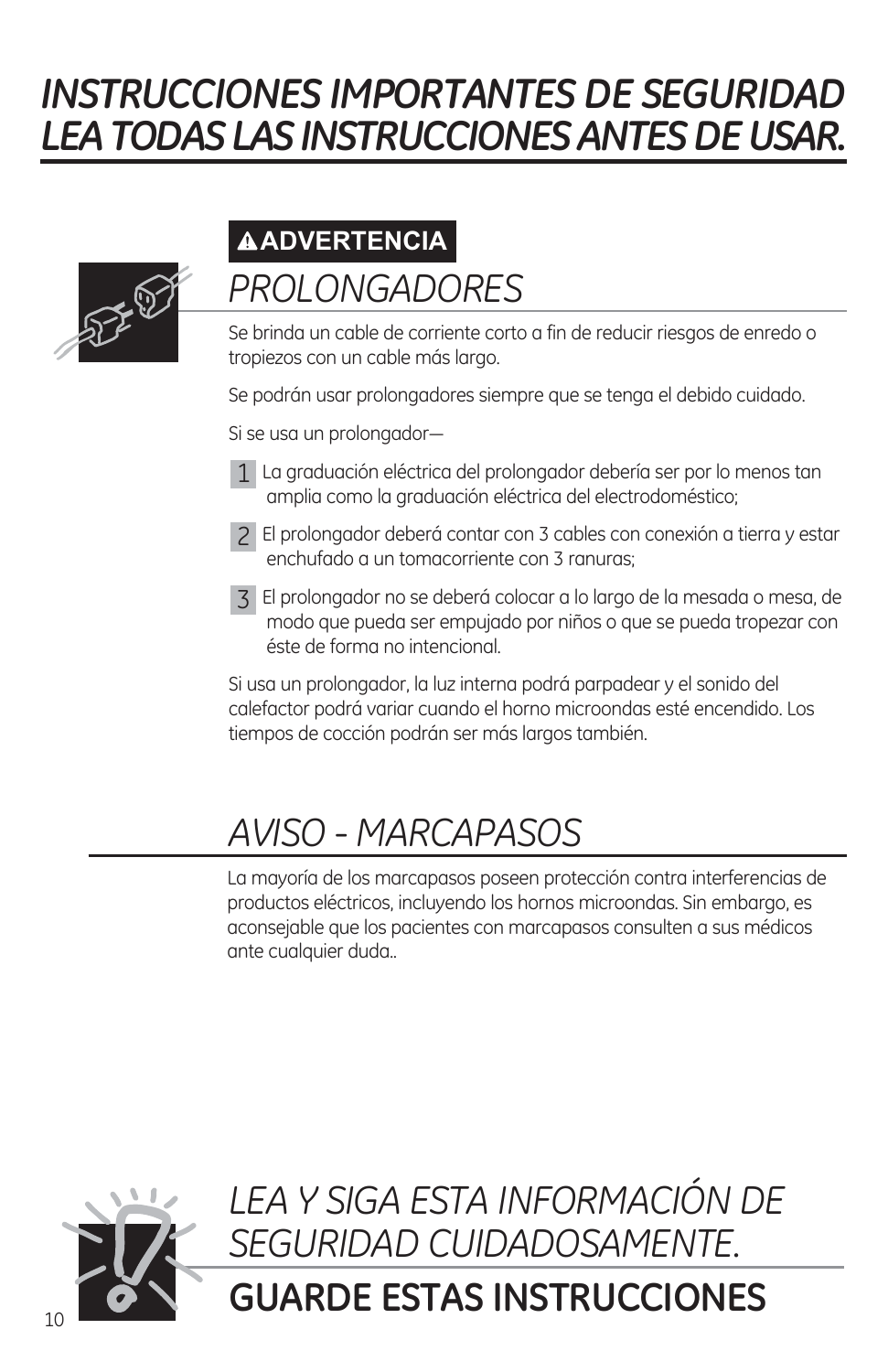### *Acerca de las funciones de su horno microondas.*

*Es posible que las funciones y apariencias varíen con relación a su modelo a lo largo del manual.*





### *Funciones del Horno*



*Ventana con Protector Metálico.* La pantalla permite que la cocción pueda ser observada mientras se mantienen las microondas dentro del horno.



*Guía de Acciones Convenientes.*



*Panel y Pantalla de Control Táctil.*



*Liberar Pestillos.* Presione liberar pestillos para abrir la puerta.



*Plato Giratorio Extraíble.* El plato giratorio y el soporte deben estar en la ubicación correcta al usar el horno. El plato giratorio se podrá retirar para la limpieza.

*NOTA: El Plato de graduación, la ventilación(es) del horno y la luz del horno están ubicados en las paredes interiores del horno microondas.*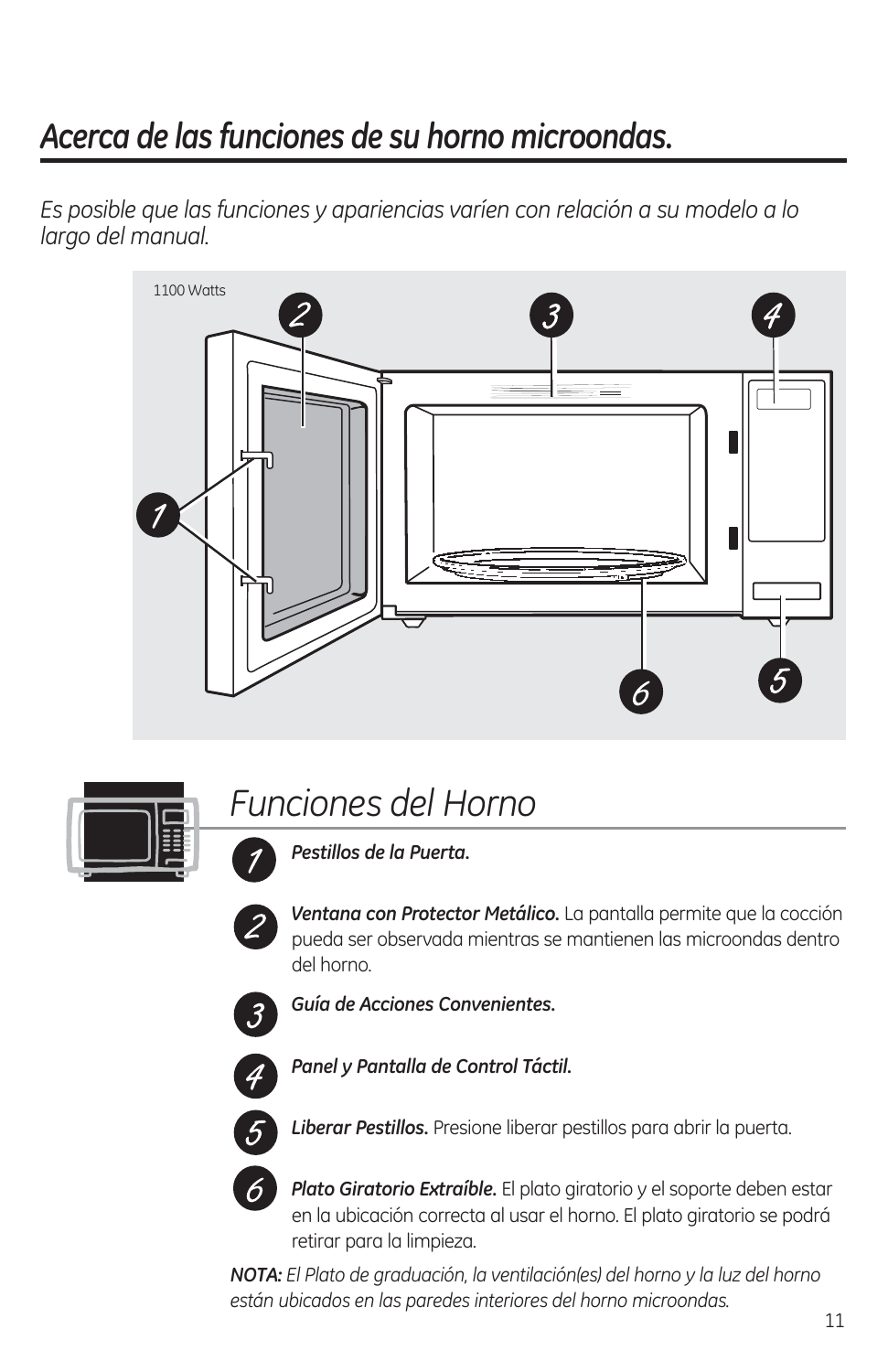### *Acerca de las funciones de su horno microondas.*

*Puede cocinar con microondas por tiempo, con las funciones del sensor o con la función automática. No todos los modelos cuentan con todas las funciones.*



## Controles de Cocción

*Consulte la Guía de Acciones Convenientes antes de comenzar.*

| Presione                                                                | <b>Iniciar</b>                            |
|-------------------------------------------------------------------------|-------------------------------------------|
| TIME COOK (TIEMPO DE COCCIÓN)                                           | Cantidad de tiempo de cocción             |
| DEFROST TIME/WEIGHT (DESCONGELAR POR TIEMPO/PESO)<br>Presione Dos Veces | Cantidad de tiempo de descon-<br>gelación |
| <b>BEVERAGE (BEBIDA)</b>                                                | ¡Comienza de inmediato!                   |
| <b>EXPRESS COOK (COCCIÓN EXPRESS)</b>                                   | ¡Comienza de inmediato!                   |
| ADD 30 SEC. (AGREGAR 30 SEGUNDOS)                                       | ¡Comienza de inmediato!                   |
| POWER LEVEL (NIVEL DE POTENCIA)                                         | Power level 1-10                          |
| Funciones del Sensor y Función Automática                               |                                           |
| Presione                                                                | <b>Iniciar</b>                            |
| PALOMITAS DE MAÍZ                                                       | ¡Comienza de inmediato!                   |
| <b>REHEAT (RECALENTAR)</b>                                              | ¡Comienza de inmediato!                   |
| POTATO (PAPA)                                                           | ¡Comienza de inmediato!                   |
| <b>VEGETABLE (VERDURA)</b>                                              | ¡Comienza de inmediato!                   |
| <b>RICE (ARROZ)</b>                                                     | ¡Comienza de inmediato!                   |
| SOUP (SOPA)                                                             | ¡Comienza de inmediato!                   |
| FROZEN DINNER (CENA CONGELADA)                                          | ¡Comienza de inmediato!                   |
| SIDE DISH (GUARNICIÓN)                                                  | ¡Comienza de inmediato!                   |
| <b>CHICKEN (POLLO)</b>                                                  | ¡Comienza de inmediato!                   |
| <b>FISH (PESCADO)</b>                                                   | ¡Comienza de inmediato!                   |
| DEFROST TIME/WEIGHT (DESCONGELAR POR TIEMPO/PESO)<br>Presione Una Vez   | Peso de la Comida                         |

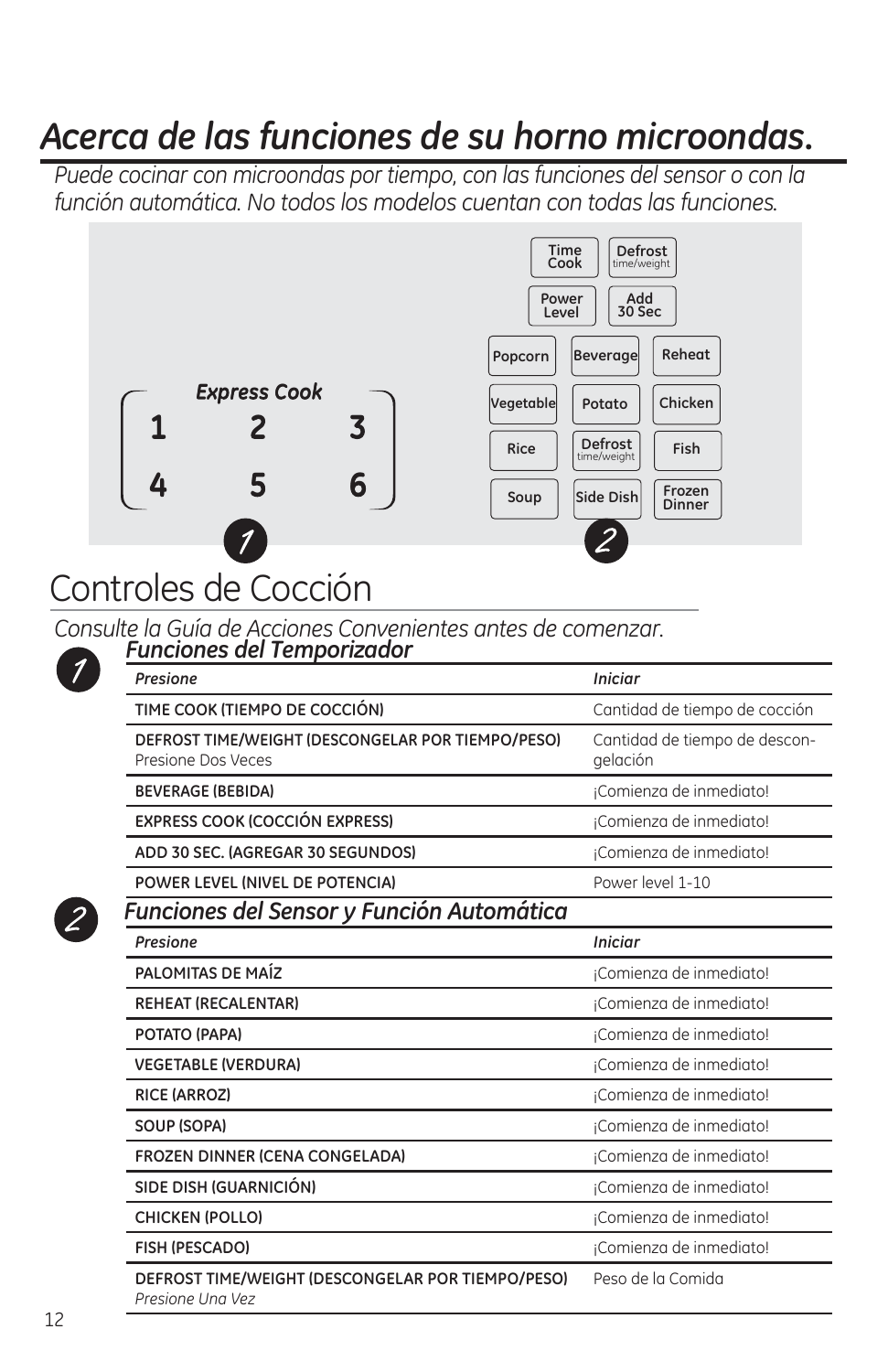### *Acerca de cómo cambiar el nivel de potencia*



El nivel de potencia se puede ingresar o modificar de forma inmediata luego de introducir la función de tiempo para *TIME COOK* (Cocción por Tiempo). El nivel de potencia NO se podrá modificar durante la cuenta regresiva.

- 1 Presione **TIME COOK** (Cocción por Tiempo).
- 2 Ingrese el tiempo de cocción.
- 3 Presione **POWER LEVEL** (Nivel de Potencia).
- 4 Seleccione el nivel de potencia deseado de 1 a 10.
- Presione *START/PAUSE* (Iniciar/ Pausar). 5

Los niveles de potencia variables suman flexibilidad a la cocción en el microondas. Los niveles de potencia del horno microondas se pueden comparar con las unidades de superficie en una graduación. Cada nivel de potencia le brinda energía de microondas durante un cierto porcentaje del tiempo. El *Nivel de Potencia 7* es energía de microondas el 70% del tiempo. *El Nivel de Potencia 3* es energía de microondas el 30% del tiempo. La mayoría de las cocciones se harán en *High (power level 10) (Alto (nivel de potencia 10))*, lo cual le brinda el 100% de potencia. *Power level 10 (Nivel de potencia 10)* hará la cocción más rápido pero será necesario revolver, rotar o dar vuelta la comida con mayor frecuencia. Una configuración inferior hará la cocción más pareja y se necesitará revolver y rotar menos la comida. Algunas comidas podrán tener mejor sabor, textura o aspecto si se usa una de las configuraciones inferiores. Use un nivel de potencia inferior al cocinar comidas con tendencia a hervir, tales como papas en escalope.

Los períodos de descanso (cuando los ciclos de energía de microondas finalizan) brindan tiempo para que la comida "equipare" o transfiera calor al interior de la comida. Un ejemplo de esto se muestra con el nivel de potencia 3 - el ciclo de descongelamiento. Si la energía del microondas no finalizó el ciclo, la parte externa de la comida se cocinará antes de que el interior esté descongelado.

*Estos son algunos ejemplos de usos de diferentes niveles de potencia:* 

Alto 10: Pescado, tocino, verduras, líquidos en hervor.

*Medio-Alto 7:* Cocción suave de carne y ave; cacerolas para hornear y recalentar.

*Medio 5:* Cocción lenta y ablandamiento para guisados y cortes de carne menos tiernos.

*Bajo 2 o 3:* Descongelar; hervir a fuego lento; platos delicados.

*Caliente 1:* Mantener la comida caliente; ablandar la manteca.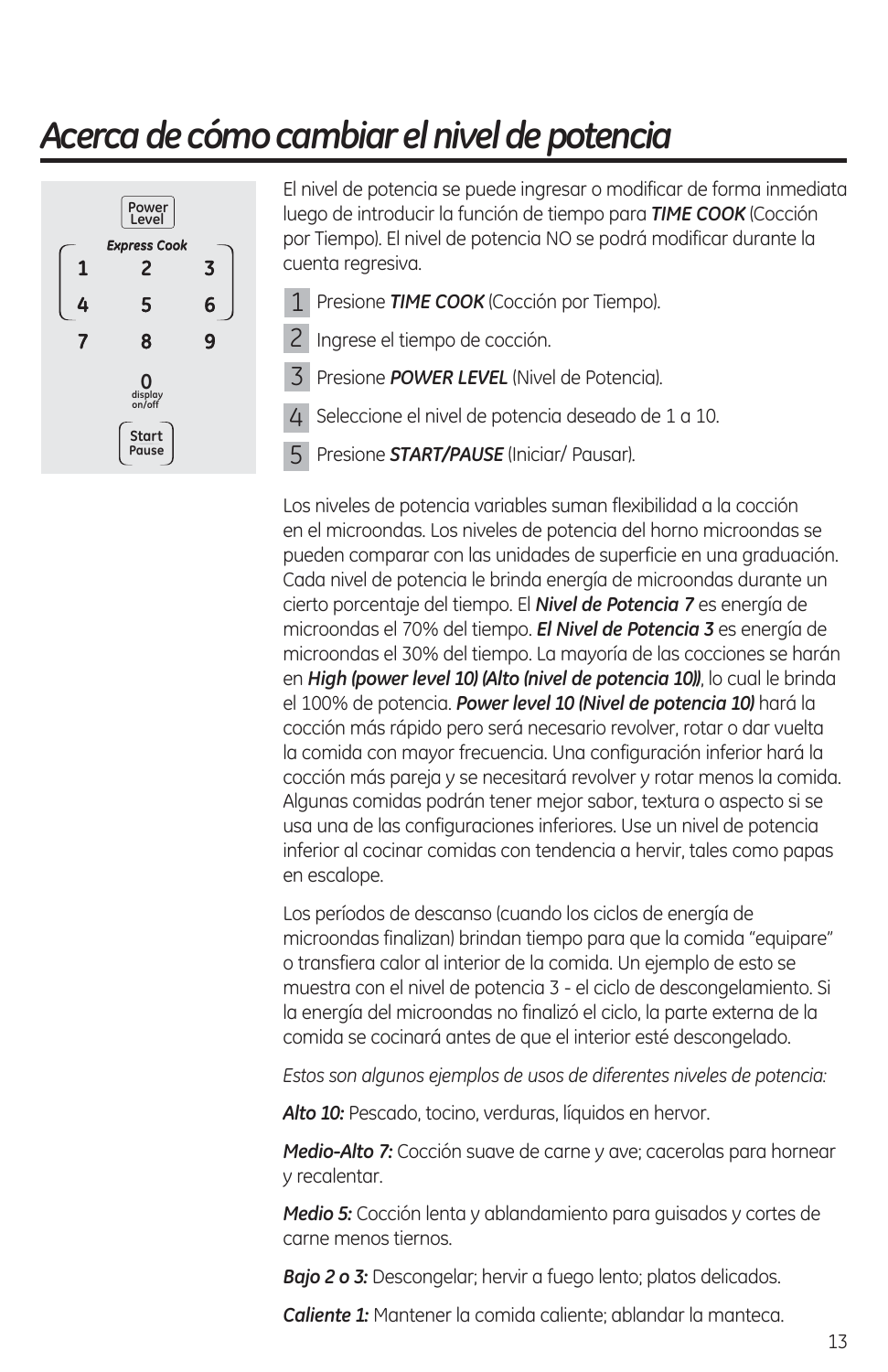# *Acerca de las funciones del temporizador.*



#### *Cocción por Tiempo*

#### *Time Cook I (Cocción por Tiempo I)*

Le permite cocinar en el horno microondas por cualquier tiempo hasta 99 minutos y 99 segundos.

**Power level 10 (Nivel de potencia 10)** se configura de forma automática, pero lo puede modificar para una mayor flexibilidad.

- 1 Presione **TIME COOK** (Cocción por Tiempo).
- 2 Ingrese el tiempo de cocción.
- Modifique el nivel de potencia si no desea que esté en el nivel 3 máximo. (Presione *POWER LEVEL (Nivel de Potencia)*. Seleccione el nivel de potencia deseado de 1 a 10).
- 4 Presione START/PAUSE (Iniciar/ Pausar).

Puede abrir la puerta durante *TIME COOK* (Cocción con Temporizador) para controlar la comida. Cierre la puerta y presione *START/PAUSE (Iniciar/ Pausar)* para reanudar la cocción.

#### *Time Cook II (Cocción por Tiempo II)*

Le permite cambiar los niveles de energía de forma automática durante la cocción. Así es como funciona:

- Presione *TIME COOK (Cocción por Tiempo)*. 1
- -



- 2 Ingrese el primer tiempo de cocción.
- Modifique el nivel de potencia si no desea que esté en el nivel 3 máximo. (Presione POWER LEVEL (Nivel de Potencia). Seleccione el nivel de potencia deseado de 1 a 10).
- Presione nuevamente *TIME COOK (Cocción por Tiempo)*. 4
- 5 Ingrese el segundo tiempo de cocción.
- Modifique el nivel de potencia si no desea que esté en el nivel 6 máximo. (Presione *POWER LEVEL (Nivel de Potencia)*. Seleccione el nivel de potencia deseado de 1 a 10).
- Presione *START/PAUSE (Iniciar/ Pausar)*. 7

Al finalizar *Time Cook I*, *Time Cook II (Tiempo de Cocción I, Tiempo de Cocción II)* se realiza la cuenta regresiva.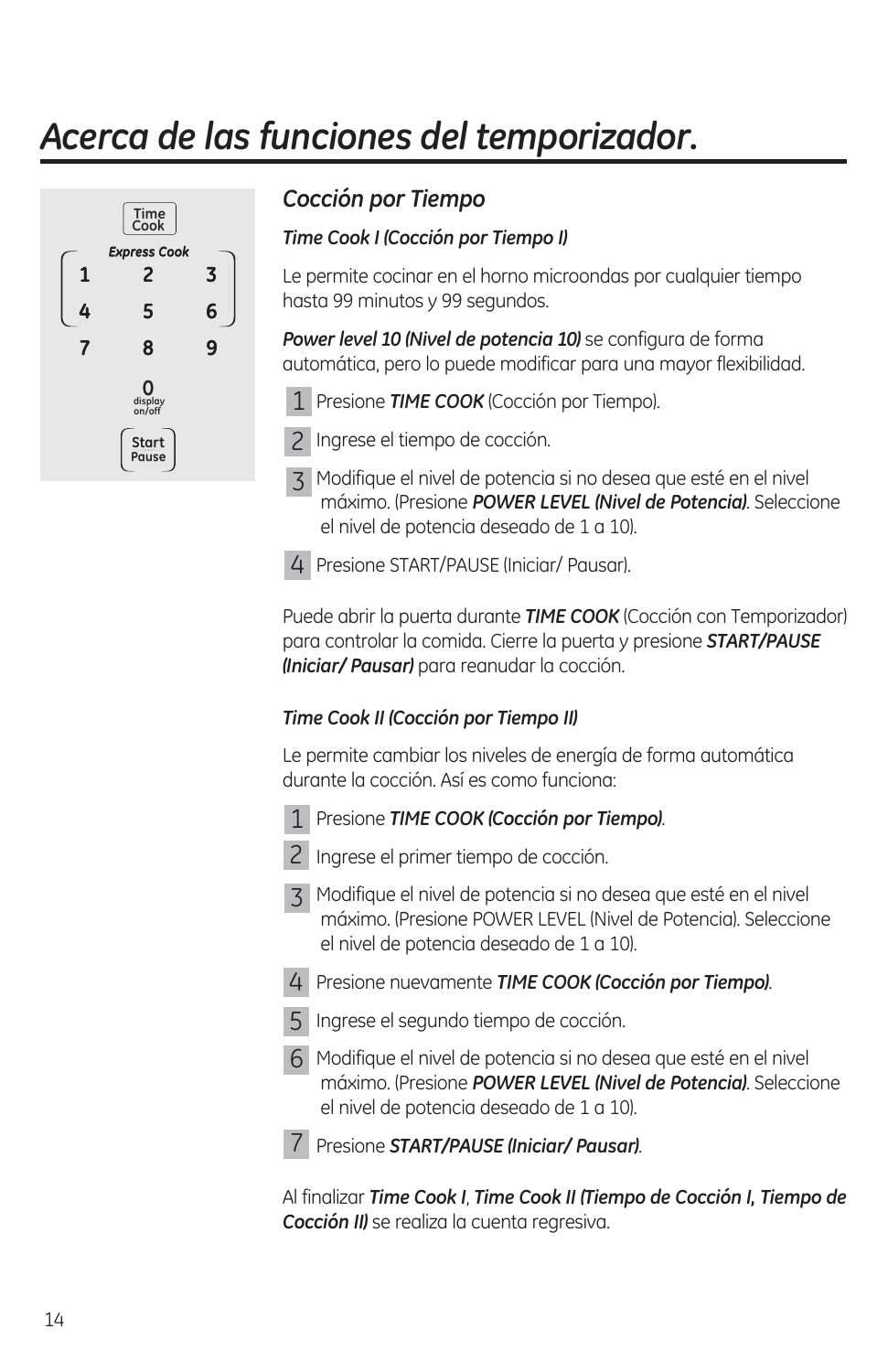### *Guía de Cocción para la Cocción por TIempo*

*NOTA:* Use nivel de potencia *Alto (10)* a menos que se indique lo contrario.

| Verdura                                       | <b>Cantidad</b>                                                                               | <b>Tiempo</b>                | <b>Comentarios</b>                                                                                                                 |
|-----------------------------------------------|-----------------------------------------------------------------------------------------------|------------------------------|------------------------------------------------------------------------------------------------------------------------------------|
| <b>Espárragos</b><br>(tallos frescos)         | $1$ lb.                                                                                       | 5 to 8 min.,<br>Med-High (7) | En un plato de horneado de vidrio<br>rectangular de 1½ cuartos,<br>coloque 1/4 de taza de agua.                                    |
|                                               | (tallos congelados) Paquete de 10 oz 4 a 7 min.                                               |                              | En cazuela de 1 cuarto.                                                                                                            |
| Habas<br>(verdes frescas)                     | 1 <sup>b</sup> cortada a la mitad 10 a 15 min.                                                |                              | En una cazuela de 1½ cuartos<br>coloque 1/2 taza de agua.                                                                          |
|                                               | (verdes cogeladas)Paquete de 10 oz 4 a 8 min.<br>(lima congelada) Paquete de 10 oz 4 a 8 min. |                              | En una cazuela de 1 cuarto coloque<br>2 cucharadas grandes de agua.<br>En una cazuela de 1 cuarto, coloque<br>1/4 de taza de agua. |
| <b>Remolachas</b><br>(fresca, entera)         | 1 puñado                                                                                      | 16 a 22 min.                 | En una cazuela de 2 cuarto, coloque<br>1/2 de taza de agua.                                                                        |
| <b>Brócoli</b><br>(cortadas frescas) 1 puñado | $(1\% \text{ to } 1\% \text{ lbs.})$                                                          | 5 a 9 min.                   | En una cazuela de 2 cuarto, coloque<br>1/2 de taza de agua.                                                                        |
| <i>(tallos frescos)</i>                       | 1 bunch<br>(1 <sup>1</sup> % to 1 <sup>1</sup> % lbs.)                                        | 7 a 11 min.                  | En un plato de horneado de vidrio<br>rectangular, de 2 cuartos, coloque<br>1/4 de taza de agua.                                    |
| (en trocitos,<br>congelado)                   | Paquete de 10 oz 4 a 7 min.                                                                   |                              | En una cazuela de 1 cuarto.                                                                                                        |
|                                               | (tallos congelados) Paquete de 10 oz 4 a 7 min.                                               |                              | En una cazuela de 1 cuarto, coloque<br>3 cucharada grandes de agua                                                                 |
| Repollo                                       |                                                                                               |                              |                                                                                                                                    |
| <i>(frescos)</i>                              | 1 media cabeza<br>(una 2 lbs.)                                                                | 6 a 10 min.                  | En una cazuela de 1½ o 2 cuartos<br>coloque 1/4 de taza de agua.                                                                   |
| (trozos grandes)                              |                                                                                               | 5 a 9 min.                   | En una cazuela de 2 o 3 cuartos.<br>coloque 1/4 de taza de agua.                                                                   |
| <b>Zanahorias</b>                             |                                                                                               |                              |                                                                                                                                    |
| (frescas, en rodajas) 1 lb.                   |                                                                                               | $4a8$ min.                   | En una cazuela de 1½ cuarto, coloque<br>1/4 de taza de agua.                                                                       |
| (congelados)                                  | Paquete de 10 oz 3 a 7 min.                                                                   |                              | En una cazuela de 1 cuarto, coloque<br>2 tablespoons water.                                                                        |
| Coliflor<br>(florcilla)                       | 1 media cabeza                                                                                | 7 a 11 min.                  | En una cazuela de 2 cuarto, coloque<br>1/2 de taza de agua.                                                                        |
| (frescos, entera)                             | 1 media cabeza                                                                                | 7 a 15 min.                  | En una cazuela de 2 cuarto, coloque<br>1/2 de taza de agua.                                                                        |
| (congelados)                                  | Paquete de 10 oz 3 a 7 min.                                                                   |                              | En una cazuela de 1 cuarto, coloque<br>2 tablespoons water.<br>15                                                                  |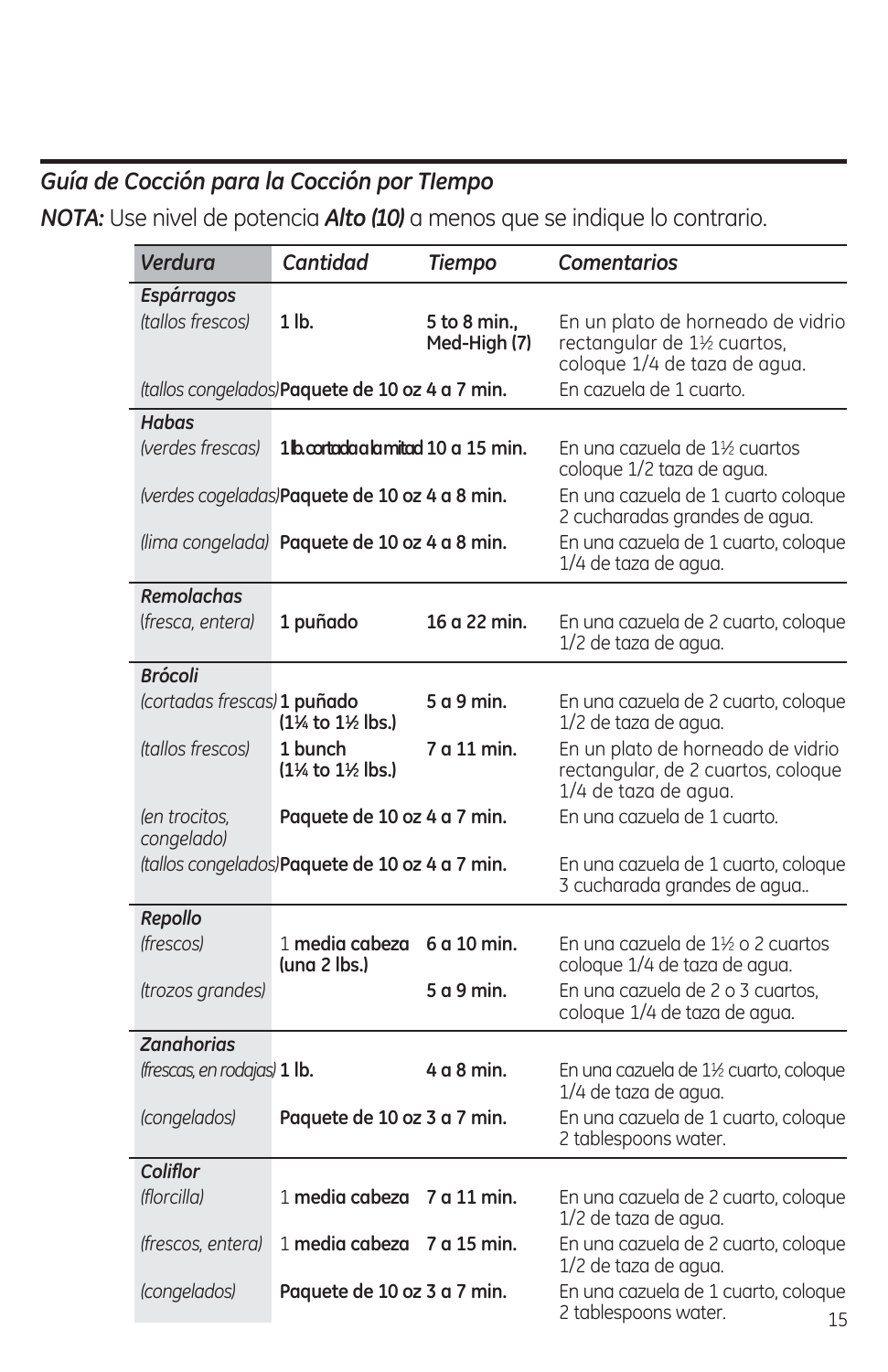### *Acerca de las funciones del temporizador.*

| Vegetable                                           | <b>Amount</b>                                                     | Time                                    | Comments                                                                                                                                                                                                                                 |
|-----------------------------------------------------|-------------------------------------------------------------------|-----------------------------------------|------------------------------------------------------------------------------------------------------------------------------------------------------------------------------------------------------------------------------------------|
| Maíz<br><i><u><b>aranos</b></u></i><br>congelados)  | Paquete de 10 oz 2 a 6 min.                                       |                                         | En una cazuela de 1 cuarto coloque<br>2 cucharadas grandes de agua.                                                                                                                                                                      |
| Elote de Maíz<br><i>(fresco)</i>                    | 1 to 5 ears                                                       | $1\frac{1}{4}$ a 4 min.<br>por mazorca  | En un plato de horneado de<br>vidrio rectangular de 2 cuartos<br>coloque maíz. Si el maíz tiene<br>cáscara, no use agua; si el maíz<br>fue descascarado agregue 1/4<br>de taza de agua. Reordene<br>luego de la mitad del tiempo.        |
| (congelado)                                         | 1 ear<br>2 to 6 ears                                              | 3 a 6 min.<br>2 a 3 min.<br>por mazorca | Coloque en un plato de horneado<br>de vidrio rectangular de 2 cuartos<br>Cubra con un envoltorio plástico<br>ventilado. Reordene luego de<br>la mitad del tiempo.                                                                        |
| Mezcla de<br>verduras<br>(congelado)                | Paquete de 10 oz 2 a 6 min.                                       |                                         | En una cazuela de 1 cuarto coloque<br>3 cucharadas grandes de agua.                                                                                                                                                                      |
| <b>Guisantes</b><br>lfresco,<br>descascarados)      | 2 lbs. Descascarados 7 a 10 min.                                  |                                         | En una cazuela de 1 cuarto coloque<br>1/4 de taza de agua.                                                                                                                                                                               |
| (congelado)                                         | Paquete de 10 oz 2 a 6 min.                                       |                                         | En una cazuela de 1 cuarto coloque<br>2 cucharadas grandes de agua.                                                                                                                                                                      |
| Papas<br>(fresco, en cubos,<br><i>blancasl</i>      | 4 papas<br>(6 to 8 oz. each)                                      | 9 a 12 min.                             | Pele y corte en cubos de 1 pulgada.<br>Coloque una cazuela de 2 cuartos<br>con 1/2 taza de agua. Mezcle luego<br>de la mitad del tiempo                                                                                                  |
| (fresco, enteras,<br>dulces o blancas)              | 1 (6 to 8 oz.)                                                    | $2a4$ min.                              | Perfore con un tenedor de cocina<br>Coloque en el centro del horno.<br>Deje reposar por 5 minutos.                                                                                                                                       |
| <b>Spinach</b><br><i>(fresco)</i>                   | 10 to 16 oz.                                                      | 3 a 6 min.                              | En una cazuela de 2 cuarto coloque<br>espinaca lavada.                                                                                                                                                                                   |
| y en hojas                                          | (congelado, picada <b>Paquete de 10 oz 3 a 6 min.</b>             |                                         | En una cazuela de 1 cuarto coloque<br>3 cucharadas grandes de agua.                                                                                                                                                                      |
| <b>Zapallo</b><br>(fresco, de verano<br>y amarillo) | 1 lb. en rodajas                                                  | 3 a 5 min.                              | En una cazuela de 1½ cuarto<br>coloque 1/4 cup water.                                                                                                                                                                                    |
| o calabacita)                                       | (de invierno, bellota1 or 2 zapallos<br>(cerca de 1 lb. cada uno) | 5 a 9 min.                              | Corte por la mitad y retire las<br>membranas fibrosas. En un plato<br>para hornear de vidrio rectangular<br>de 2 cuartos, coloque el zapallo<br>con el corte hacia abajo. Luego<br>de 4 minutos, dé vuelta con el<br>corte hacia arriba. |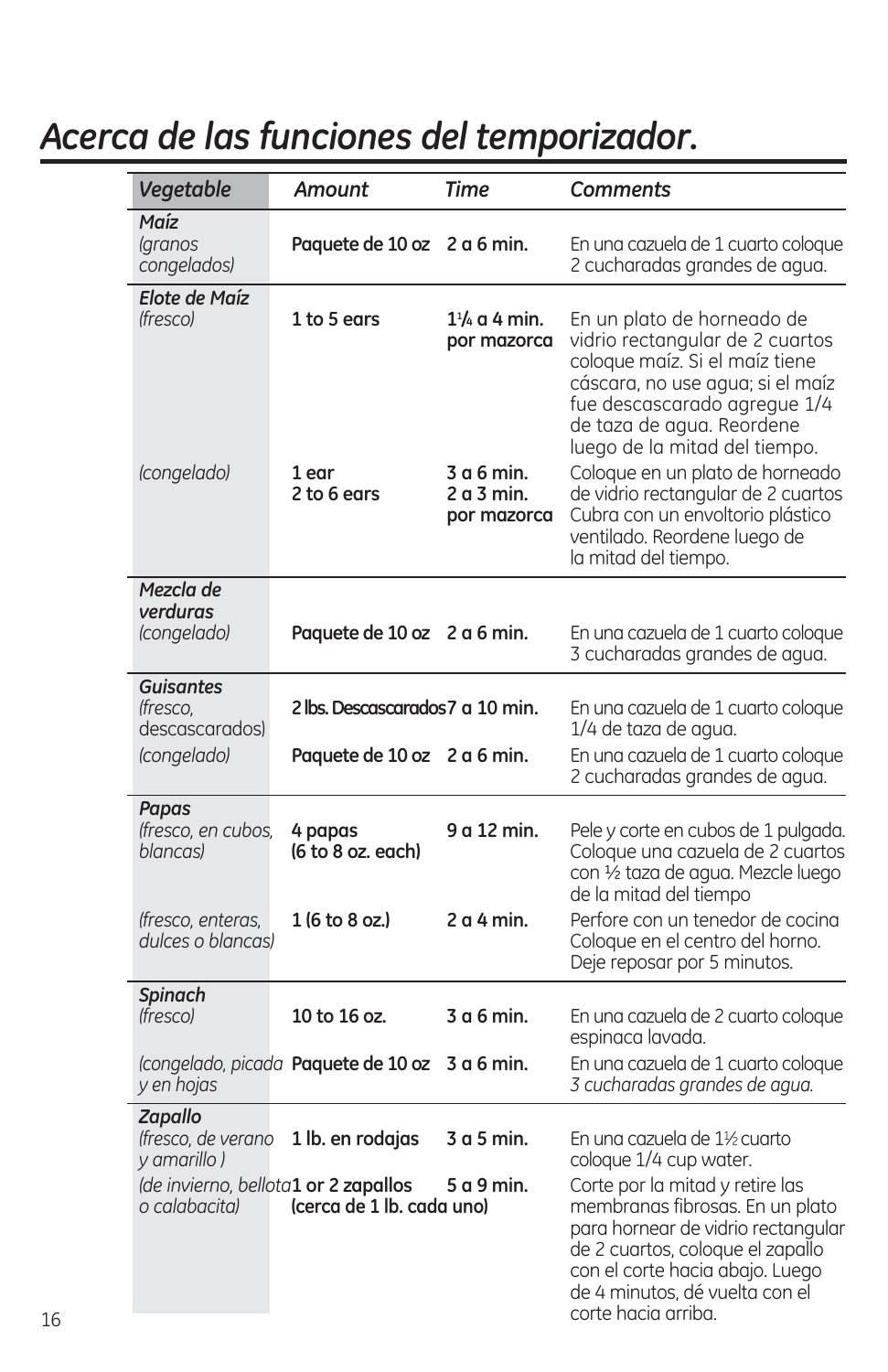

#### *Descongelación con Temporizador*

Le permite descongelar durante un período de tiempo seleccionado. Consulte los tiempos sugeridos en la Guía de Descongelación. (*Weight Defrost (Descongelación por Peso))* se explica en la sección About the Auto Features (Acerca de las Funciones Automáticas)).

- Presion *DEFROST TIME/WEIGHT (Descongelación por Tiempo/* 1 *Peso)* dos veces.
- 2 Ingrese el tiempo de descongelación.
- Presione *START/PAUSE (Iniciar/ Pausar)*. 3

 Dé vuelta la comida cuando el horno dé la señal. 4

 Presione *START/PAUSE (Iniciar/ Pausar)*. 5

El nivel de potencia es configurado de forma automática en 3, y no podrá cambiarlo.

Al finalizar la primera mitad del tiempo de descongelación seleccionado, el horno da la señal *TURN (Girar)*. En este momento, dé vuelta la comida y separe o reordene los trozos para una descongelación más pareja. Cobra cualquier área caliente con trozos pequeños de papel de aluminio.

Es posible que se escuchen ruidos de golpes secos durante la descongelación. Esto es normal cuando el horno no está funcionando en el nivel de potencia *High (Alto)*.

#### *Consejos para la Descongelación*

- Las comidas congeladas en papel o plástico se podrán descongelar en el paquete. Los paquetes cerrados se deberán cortar, perforar o ventilar LUEGO de que la comida se haya descongelado parcialmente. Los envases de plástico se deberán descubrir en forma parcial.
- Las comidas de tamaño familiar preempaquetadas se podrán descongelar y cocinar en el horno microondas. Si la comida se encuentra en el envase de papel de aluminio, traslade la misma a un plato para uso seguro en el horno microondas.
- Las comidas que se echan a perder con facilidad no se deberán dejar reposar por más de una hora luego de la descongelación. La temperatura ambiente estimula el desarrollo de bacterias nocivas.
- Para una descongelación más pareja de comidas más grandes, tales como asado, use *Weight Defrost (Descongelación por Peso)*. Asegúrese de que las carnes queden totalmente descongeladas antes de cocinar.
- Una vez descongelada, la comida debería estar fría pero ablandada en todas las áreas. Si aún está un poco congelada, vuelva a colocarla en el horno microondas muy brevemente, o deje reposar la misma por unos pocos minutos.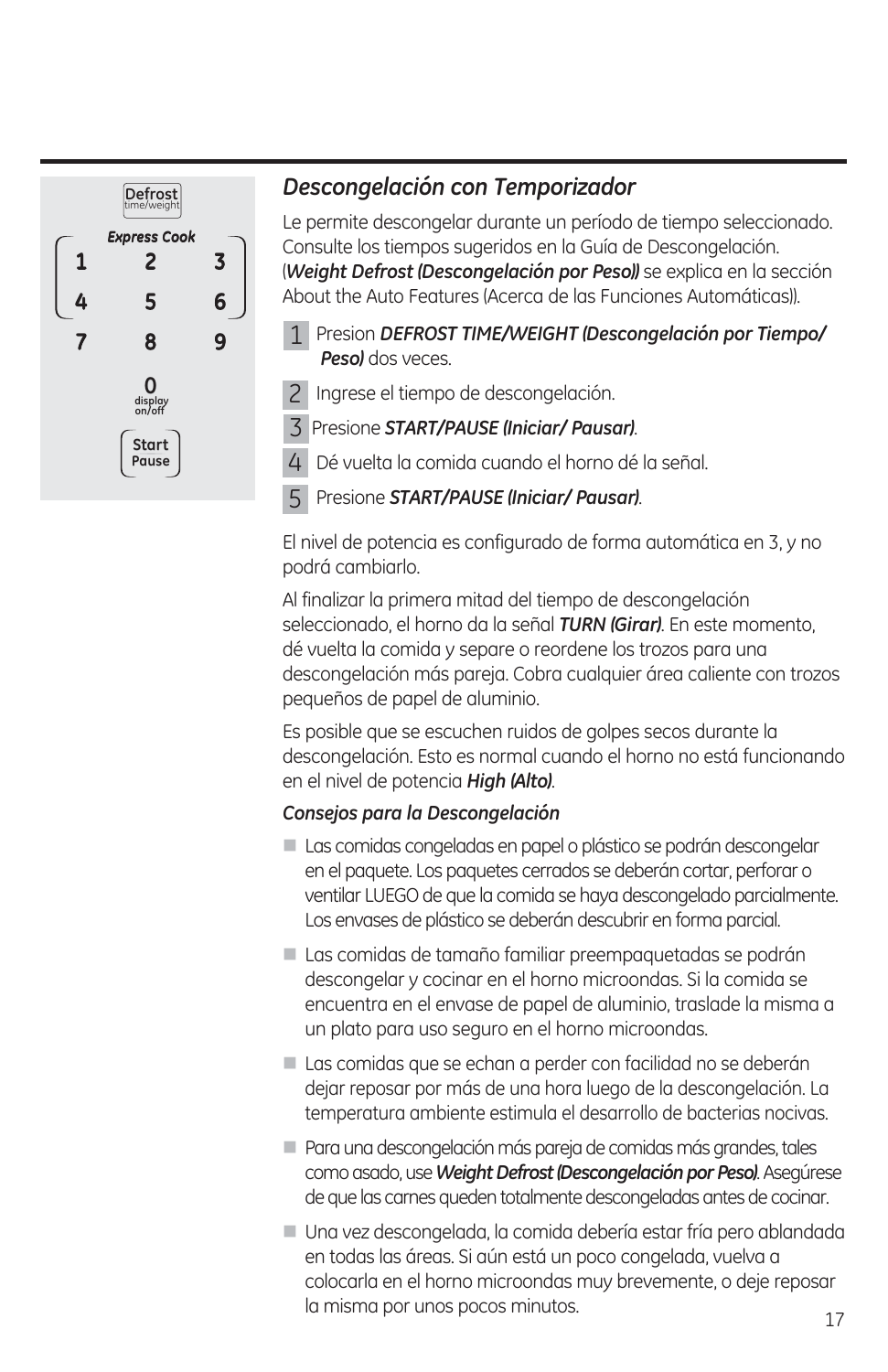# *Acerca de las funciones del temporizador.*

| Guía de Descongelación                                                                                        |                                      |                                                                                                                                                                                                                                                                                                               |  |  |
|---------------------------------------------------------------------------------------------------------------|--------------------------------------|---------------------------------------------------------------------------------------------------------------------------------------------------------------------------------------------------------------------------------------------------------------------------------------------------------------|--|--|
| Comida                                                                                                        | <b>Tiempo</b>                        | <b>Comentarios</b>                                                                                                                                                                                                                                                                                            |  |  |
| Panes, Tortas Pan,<br><b>buñuelos o arrollados</b> (1 trozo)<br>Arrollados dulces (approx. 12 oz.) 2 a 4 min. | $1/4$ min.                           |                                                                                                                                                                                                                                                                                                               |  |  |
| <b>Pescado y Mariscos</b><br>Filetes, congelados (1 lb.)<br>Mariscos, trozos pequeños (1 lb.) 3 a 7 min.      | 6a9min                               | Coloque el bloque en una cazuela Dé<br>vuelta y separe luego de la mitad del tiempo                                                                                                                                                                                                                           |  |  |
| Fruta Bolsa de plástico<br>$-1$ or 2 (Paquete de 10-oz.)                                                      | $1a5$ min.                           |                                                                                                                                                                                                                                                                                                               |  |  |
| Carne<br><b>Tocino</b> (1 lb.)                                                                                | 2a <sub>5</sub> min.                 | Coloque el paquete sin abrir en el horno.<br>Deje reposar por 5 minutos luego de la<br>descongelación.                                                                                                                                                                                                        |  |  |
| Salchichas (1 lb.)                                                                                            | 2a <sub>5</sub> min.                 | Coloque el paquete sin abrir en el horno.<br>Cocine en el horno microondas hasta<br>que las salchichas tipo Frankfort se puedan<br>iseparar. Deje reposar por 5 minutos, de ser<br>necesario, para completar la descongelación.                                                                               |  |  |
| <b>Carne picada</b> (1 lb.)<br>Asar: Bife, cordero, ternera,<br>cerdo                                         | 4 a 6 min.<br>9 a 13 min.<br>por Ib. | Dé vuelta la came luego de la mitad del tiempo.<br>Use el nivel de potencia 1.                                                                                                                                                                                                                                |  |  |
| Bistecs, costillas y<br>chuletas                                                                              | 4 a 8 min.<br>por Ib.                | Coloque carne sin envolver por lb. en el plato<br>de cocción. Dé vuelta luego de la mitad<br>del tiempo y cubra las áreas calientes con<br>papel de aluminio. Al finalizar, separe los<br>trozos y deje reposar para completar<br>la descongelación.                                                          |  |  |
| Ave Pollo,<br>parrilla-freidora<br>corte $(2\frac{1}{2}$ to 3 lbs.)                                           | 14 a 20 min.                         | Coloque el pollo envuelto en un plato.<br>Desenvuelva y dé vuelta luego de la mitad<br>del tiempo. Al finalizar, separe los trozos y<br>cocine en el horno microondas entre 2 y 4<br>tminutos más, si es necesario. Espere<br>hasta que se complete la descongelación.                                        |  |  |
| Pollo, entero<br>(2½ to 3 lbs.)                                                                               | 20 a 25 min.                         | Coloque el pollo envuelto en un plato. Luego<br>de la mitad del tiempo desenvuelva y dé.<br>vuelta el pollo. Cobra las partes calientes con<br>papel de aluminio. Finalice la descongelación<br>De ser necesario, deje correr agua por la<br>cavidad hasta que se puedan quitar los menudos                   |  |  |
| <b>Gallina de Cornualles</b>                                                                                  | 7 a 13 min.<br>ppr lb.               | Cologue la gallina sin envolver en el horno<br>con la pechuga hacia arriba. Dé vuelta luego<br>de la primera mitad de tiempo. Deje correr<br>agua por la cavidad hasta que se puedan<br>quitar los menudos.                                                                                                   |  |  |
| <b>Pechuga de pavo</b> (4 to 6 lbs.)                                                                          | 3 a 8 min.<br>por Ib.                | Coloque la pechuga sin envolver en el plato con<br>la pechuga hacia abajo. Dé vuelta luego de<br>de la primera mitad de tiempo y cubra las<br>áreas calientes con papel de aluminio. Finalice<br>la descongelación. Deje reposar entre 1 y 2<br>horas en el refrigerador para completar<br>la descongelación. |  |  |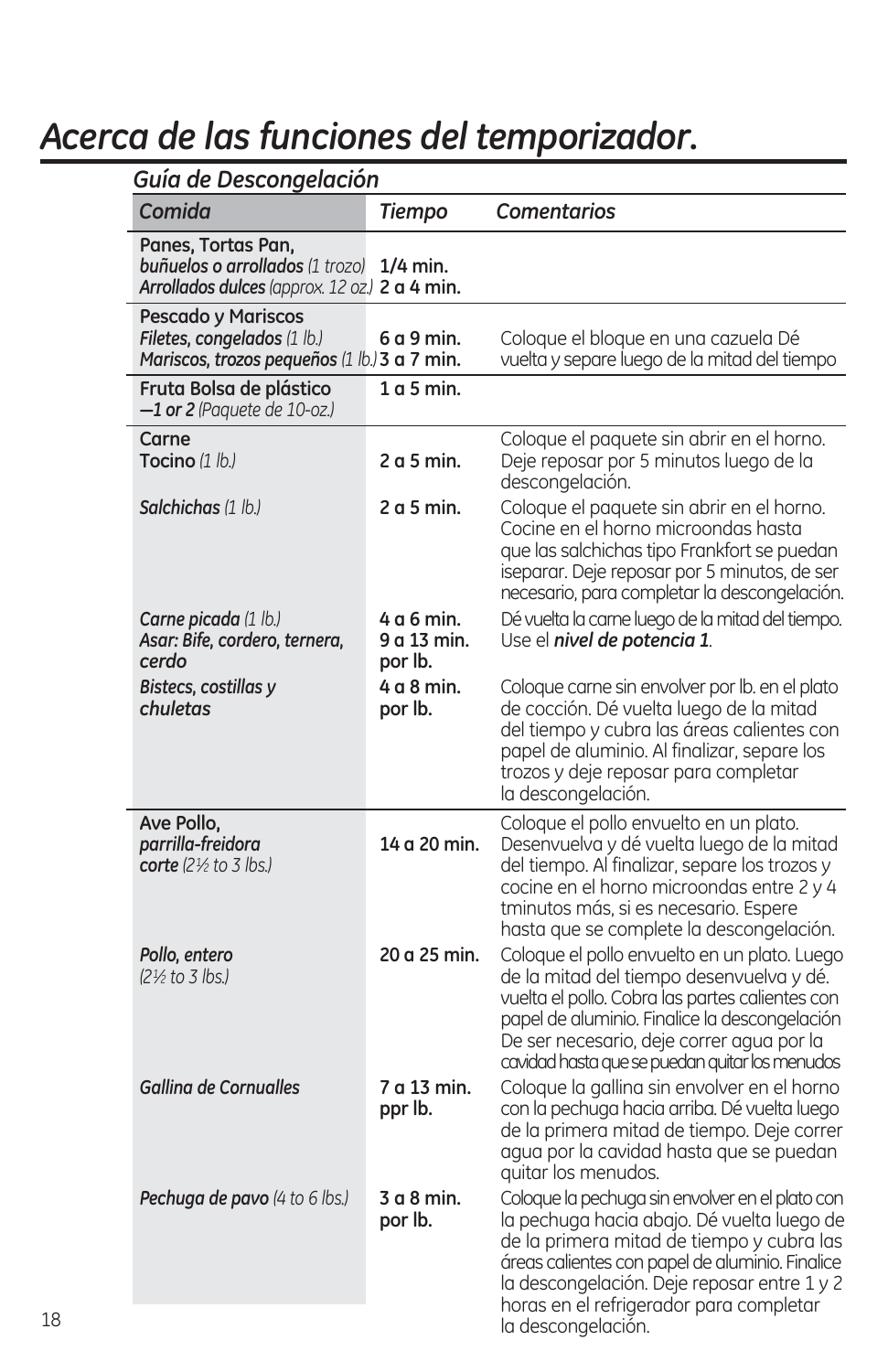| <b>Express Cook</b> |   |
|---------------------|---|
|                     |   |
| c                   | ค |

**Add 30 Sec**

#### *Cocción Express*

Ésta es una forma rápida de configurar el tiempo de cocción entre 1 y 6 minutos.

Presione una de las teclas de *Express Cook (Cocción Express)* (de 1 a 6) para una cocción entre 1 y 6 minutos en *Power Level 10 (nivel de potencia 10)*. Por ejemplo: presione la tecla 2 para un tiempo de cocción de 2 minutos.



*Puede usar esta función de dos formas:*

- Agregará 30 segundos a la cuenta regresiva cada vez que la tecla se presione.
- Se puede usar como forma rápida para configurar 30 segundos de cocción.



*NOTA: No use esta función dos veces seguidas en la misma porción de comida; esto podrá hacer que la comida se sobrecaliente de forma excesiva o que se queme..*

#### *Bebida*

Presione *BEVERAGE (Bebida)* para calentar una taza de café u otra bebida.

*Las bebidas calentadas con la función Beverage (Bebida) pueden quedar muy calientes. Retire el envase con cuidado.* 

Si la comida no se termina de cocinar luego de la cuenta regresiva, use *Time Cook (Temporizador de Cocción)* para adicionar tiempo.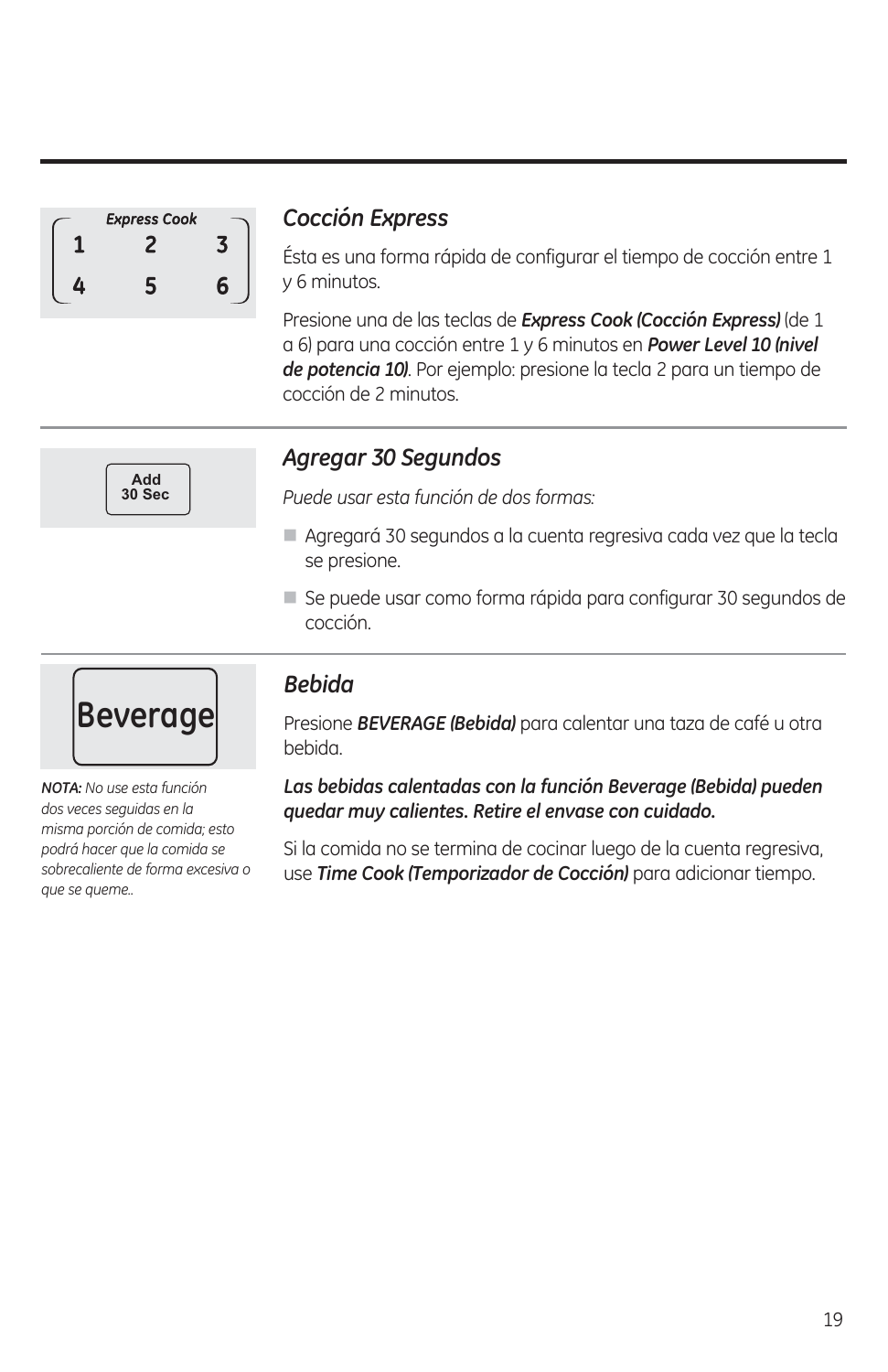# *Acerca de la función automática.*



### *DESCONGELACIÓN POR PESO*

La función *DEFROST TIME/WEIGHT (Descongelación por Tiempo/ Peso)* le da dos formas de descongelar las comidas congeladas. Presione *DEFROST TIME/WEIGHT (Descongelación por Tiempo/Peso)* una vez para *WEIGHT DEFROST (Descongelación pro Peso)* o dos veces para *TIME DEFROST (Descongelación por Tiempo)*.

Use **WEIGHT DEFROST (Descongelación por Peso)** para carnes, aves y pescado. Use *TIME DEFROST (Descongelación por Tiempo)* para la mayoría de las demás comidas congeladas.

*WEIGHT DEFROST (Descongelación por Peso)* configura automáticamente los tiempos de descongelación y niveles de potencia para producir resultados parejos de descongelación con carnes, aves y pescados que pesen hasta 6 libras.

 Presione *DEFROST TIME/WEIGHT (Descongelación por Tiempo/* 1 Peso) una vez.

- 2 Usando la Guía de Conversión que aparece a continuación, ingrese el peso de la comida. Por ejemplo: presione las teclas 1 y 2 para 1.2 libras (1 libra, 2 onzas).
- Presione *START/PAUSE (Iniciar/ Pausar)*. 3

*(Time Defrost (Descongelación por Tiempo)* se explica en la sección *Sobre las funciones del temporizador*).

Hay una guía manual ubicada en el frente del horno.

- Retire la carne del paquete y coloque la misma en el plato de cocción segura en el microondas.
- Dos veces durante la descongelación, el horno da la señal TURN (Girar). Cada vez que se dé la señal *TURN (Girar)*, dé vuelta la comida. Retire la carne descongelada o cubra las partes calientes con trozos pequeños de papel de aluminio.
- Luego de descongelar, la mayoría de las carnes necesitan reposar durante 5 minutos para completar la descongelación. Al asar durante tiempo prolongado se debería dejar reposar por unos 30 minutos.

#### *Guía de Conversión*

Si el peso de la comida se expresa el libras y onzas, las onzas se deberán convertir a décimas (.1) de una libra.

| Peso de la Comida<br>en Onzas | Ingrese el Peso de la<br>Comida (décimas de una libra) |
|-------------------------------|--------------------------------------------------------|
| $1 - 2$                       |                                                        |
|                               | .2                                                     |
| $4 - 5$                       | .3                                                     |
| $6 - 7$                       | .4                                                     |
| 8                             | .5                                                     |
| $9 - 10$                      | .6                                                     |
| 11                            |                                                        |
| $12 - 13$                     | .8                                                     |
| $14 - 15$                     |                                                        |

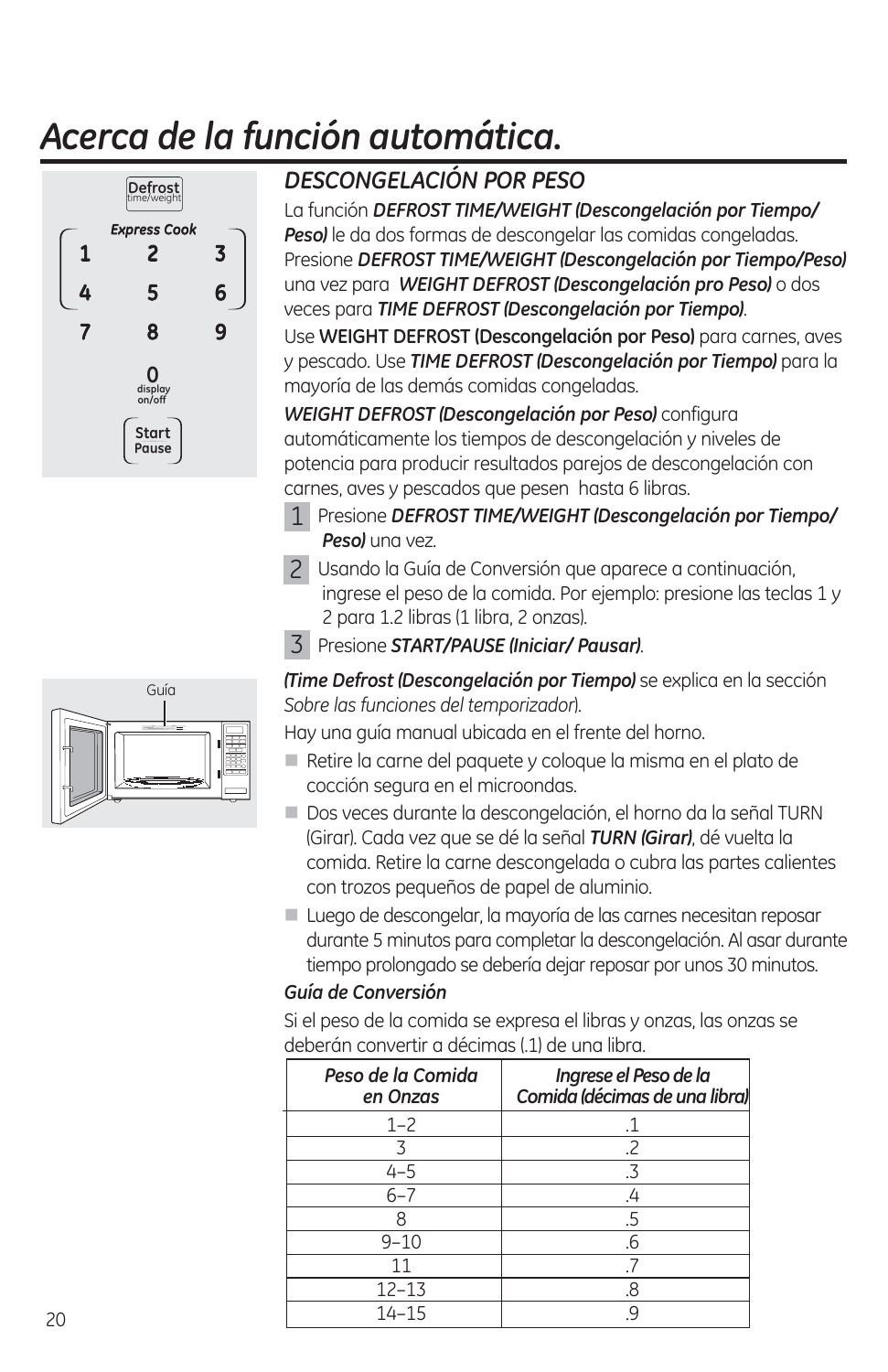## *Acerca de las funciones del Sensor.*

### *Sensor de Humedad*

Sensor Features (Funciones del Sensor) detecta la humedad creciente liberada durante la cocción. El horno ajusta de forma automática el tiempo de cocción a diferentes tipos y cantidades de comida.

No use Sensor Features (Funciones del Sensor) dos veces seguidas en la misma porción de comida; esto podrá hacer que la comida se sobrecaliente de forma excesiva o que se queme. Si la comida no se cocina luego de la cuenta regresiva, use Time Cook (Temporizador de Cocción) para adicionar tiempo.

 Es esencial contar con envases y cobertores para una mejor cocción con sensor.

Covered



Vented



Dry off dishes so they don't mislead the sensor.

- Siempre use envases para uso seguro en el horno microondas y cubra los mismos con tapas o envoltorios de plástico ventilados. Nunca use envases de plástico sellados – pueden impedir la salida de vapor y hacer que la comida se sobrecaliente.
- Asegúrese de que la parte exterior de los envases de cocción y el interior del horno microondas estén secos antes de colocar comida en el horno. Las gotas de humedad que se convierten en vapor pueden alterar el funcionamiento del sensor.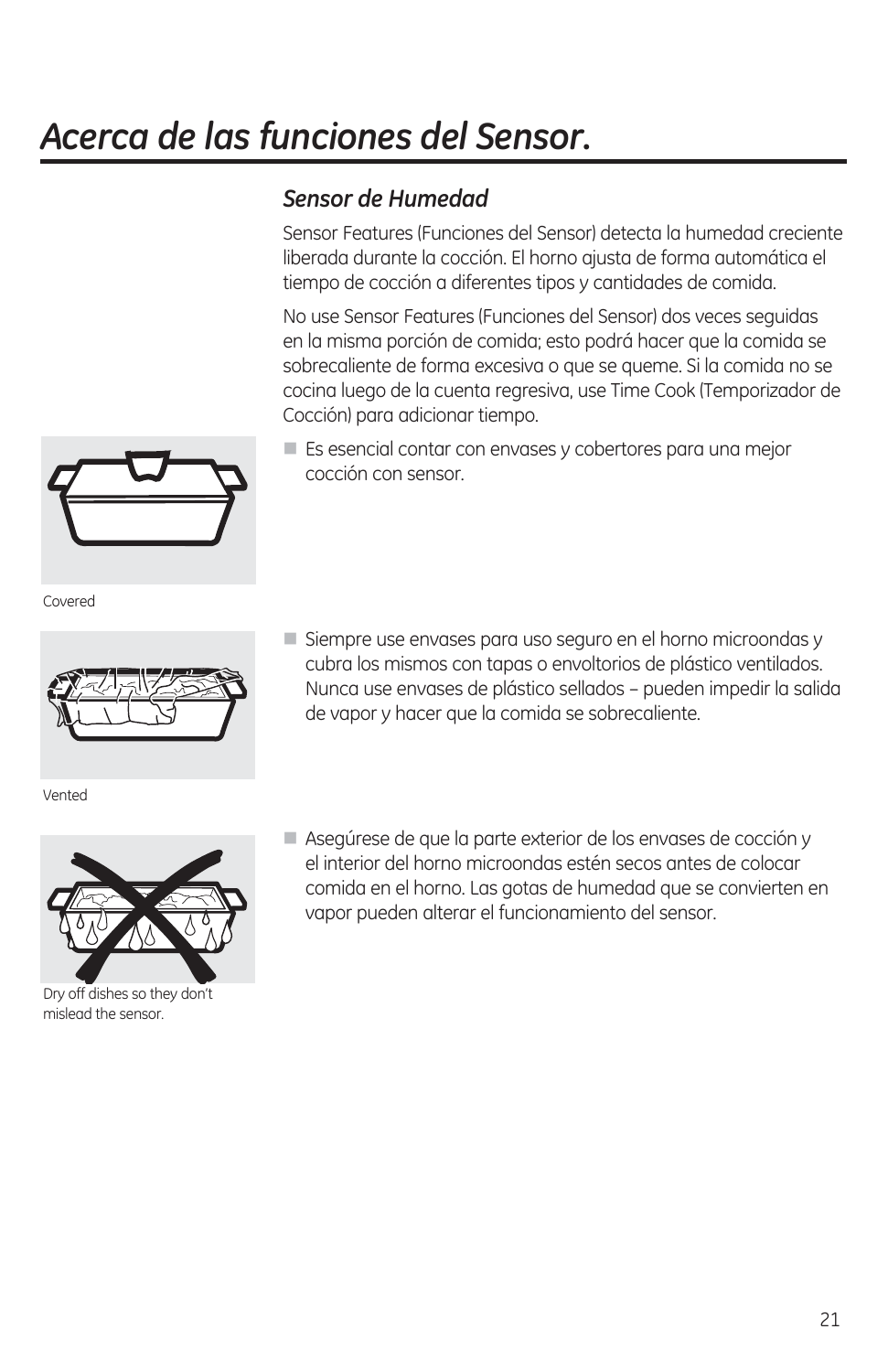### *Acerca de las funciones del Sensor.*



*Use sólo palomitas de maíz preempaquetadas para hornos de microondas que pesen entre 1,75 y 3.5 onzas.* 

*NOTA: No use esta función dos veces seguidas en la misma porción de comida; esto podrá hacer que la comida se sobrecaliente de forma excesiva o que se queme.* 

### *Palomitas de Maíz*

Para usar la función de Popcorn (Palomitas de Maíz):

- 1 Siga las instrucciones del paquete, usando Time Cook (Cocción con Temporizador) si el paquete pesa menos de 1.75 onzas o supera las 3.5 onzas. Coloque el paquete congelado de palomitas de maíz en el centro del microondas.
- 2 Presione POPCORN (Palomitas de Maíz). El horno se inicia de inmediato.

No abra la puerta del horno hasta que se esté realizando la cuenta regresiva. Si se abre la puerta, cierre la misma y presione *START/ PAUSE (Inicio/ Pausa)* de inmediato.

Si la comida no se termina de cocinar luego de la cuenta regresiva, use *Time Cook (Temporizador de Cocción)* para adicionar tiempo.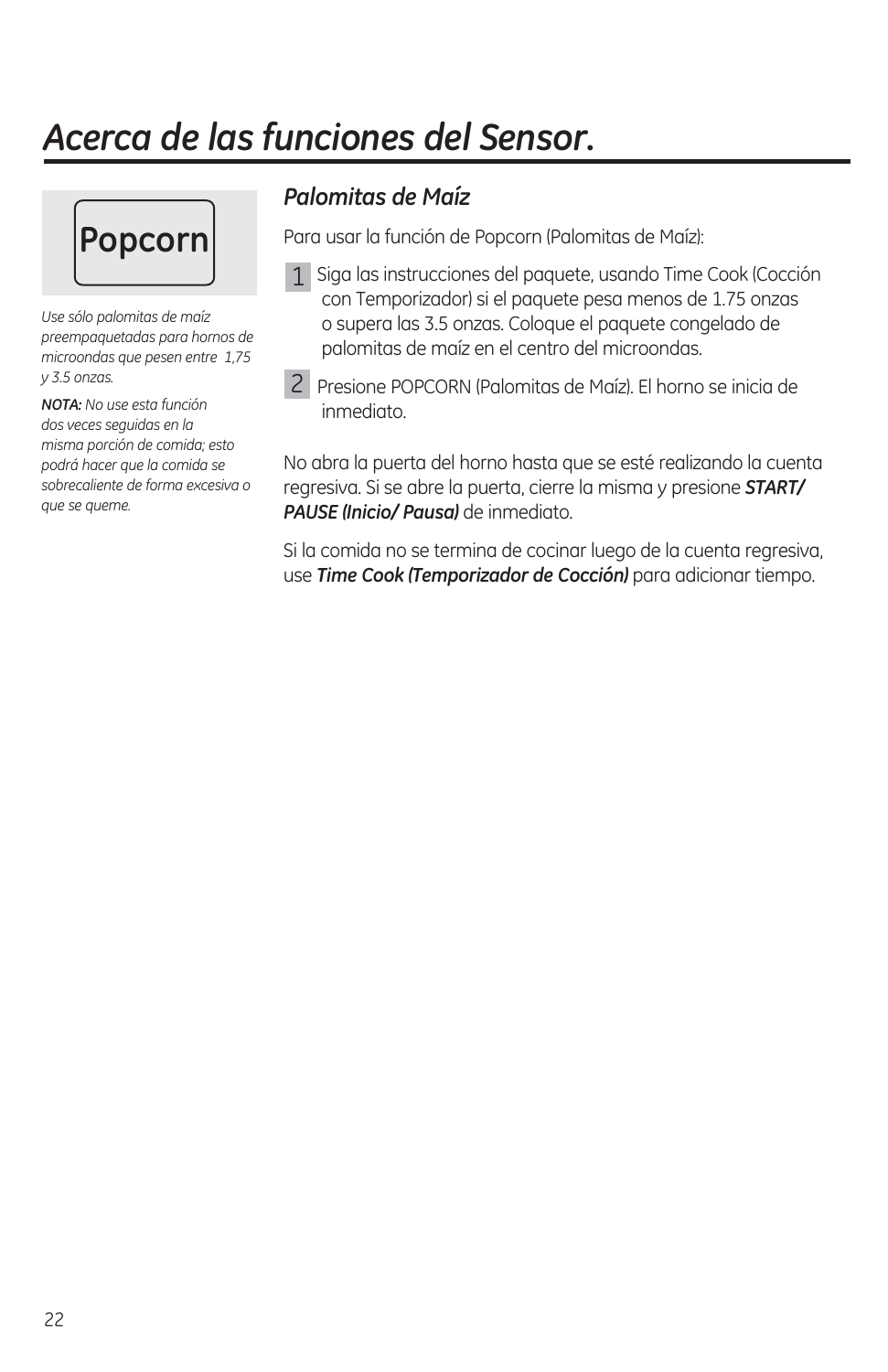# **Reheat**

*NOTA: No use esta función dos veces seguidas en la misma porción de comida; esto podrá hacer que la comida se sobrecaliente de forma excesiva o que se queme.*

#### *Recalentar*

La función *Reheat (Recalentar)* vuelve a calendar las porciones de comidas cocinadas previamente o un plato con restos de comida.

- Coloque la comida cubierta en el horno. Presione *REHEAT*  1 *(Recalentar)*. El horno se inicia de inmediato.
- El horno emite una señal cuando se produce vapor y el tiempo 2 restante comienza la cuenta regresiva.

No abra la puerta del horno hasta que se complete la cuenta regresiva. Si se abre la puerta, cierre la misma y presione *START/ PAUSE (Inicio/ Pausa)* de inmediato.

#### *Luego de retirar la comida del horno, revuelva, si es posible, para emparejar la temperatura. Las comidas recalentadas podrán tener amplias variaciones de temperatura. Algunas partes de la comida podrán estar extremadamente calientes.*

Si la comida no se cocina lo suficiente luego de la cuenta regresiva, use *Time Cook (Cocción por Tiempo)* para adicionar tiempo de recalentamiento.

#### *Algunas Comidas No Recomendadas para Uso con la Función de Recalentamiento*

Es mejor usar Time Cook (Cocción por Tiempo) para estas comidas:

- Productos con pan.
- Comidas que se deben recalentar sin estar cubiertas.
- Comidas que se deben revolver o reubicar.
- Comidas que deben tener un aspecto seco o una superficie crocante luego de recalentar.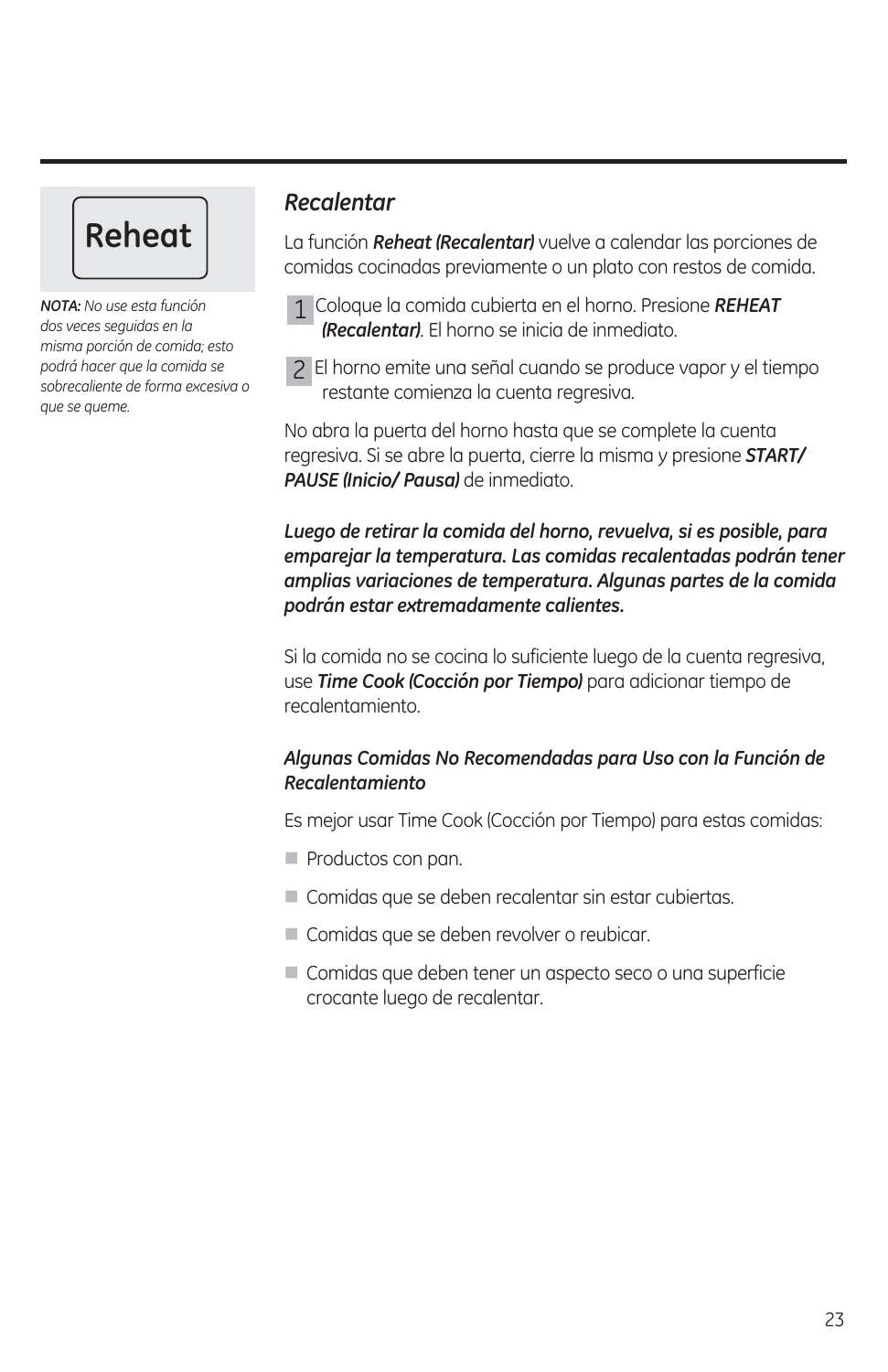### *Acerca de las funciones del Sensor.*



#### *Cocción con Sensor*

#### *Verduras, Papas, Pescado, Trozos de Pollo, Sopa, Guarnición, Arroz, Comida Congelada*

- Coloque la comida cubierta en el horno. Presione la tecla de 1 comida. Para verduras, presione la tecla *VEGETABLE (Verdura)*. El horno se iniciará de inmediato.
- El horno emite una señal cuando se produce vapor y el tiempo 2 restante comienza la cuenta regresiva. Si es necesario, gire o revuelva la comida.

No abra la puerta del horno hasta que se esté realizando la cuenta regresiva. Si se abre la puerta, cierre la misma y presione *START/ PAUSE (Inicio/ Pausa)* de inmediato.

Si la comida no se termina de cocinar luego de la cuenta regresiva, use *Time Cook (Temporizador de Cocción)* para adicionar tiempo.

Con las papas pre-embaladas, siga las instrucciones de cocción que figuran en el envoltorio.

| Tipo de Comida          | Cantidad     | Comentarios                                                                                            |
|-------------------------|--------------|--------------------------------------------------------------------------------------------------------|
| <b>Verduras Frescas</b> | $4 - 16$ oz. | Agregue ¼ de taza de agua por porción. Cubra con una tapa o envoltorio<br>de plástico con ventilación. |
| Papas                   | 8-9.5 oz     | Perfore la piel con el tenedor. Coloque las papas en el plato giratorio.                               |
| Pescado                 | $4 - 16$ oz. | Cubra con un envoltorio plástico ventilado.                                                            |
| Trozos de Pollo         | 1-8 trozos   | Cubra con un envoltorio plástico ventilado.                                                            |
| Arroz                   | $1$ taza     | Cubra con un envoltorio plástico ventilado.                                                            |
| Guarnición              | $1$ taza     | Agregue 1T de agua y cubra con un envoltorio plástico.                                                 |
| Sopa                    | $1$ taza     | Cubra con un envoltorio plástico ventilado.                                                            |
| Comida Congelada        | 11 oz        | Cubra con un envoltorio plástico ventilado.                                                            |

*La cocción con sensor le brindar resultados fáciles y automáticos sobre una variedad de comidas (consulte la Guía de Cocción a continuación).*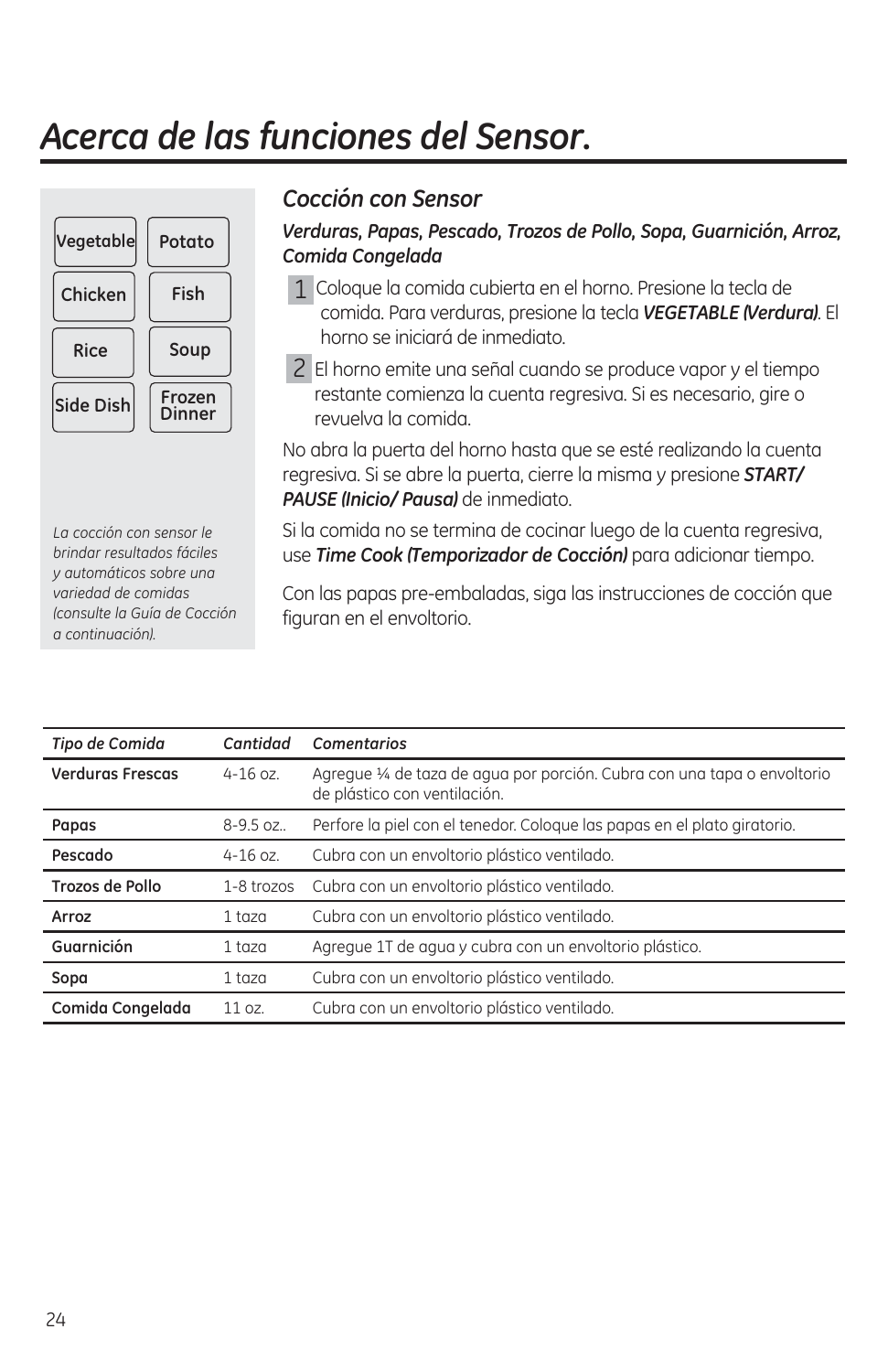# *Acerca del resto de las funciones.*



#### *Reloj*

Presione para ingresar la hora del día o para completar la hora del día mientras cocina con microondas.

Presione *CLOCK (Reloj*). 1

2 Ingrese la hora del día.

Seleccione *AM* o *PM*. 3

Presione *START/PAUSE (Iniciar/ Pausar)* o *CLOCK (Reloj)*. 4



#### *Iniciar/ Pausar*

Además de iniciar muchas funciones, *START/PAUSE (Iniciar/Pausar)* le permite dejar de cocinar sin abrir la puerta.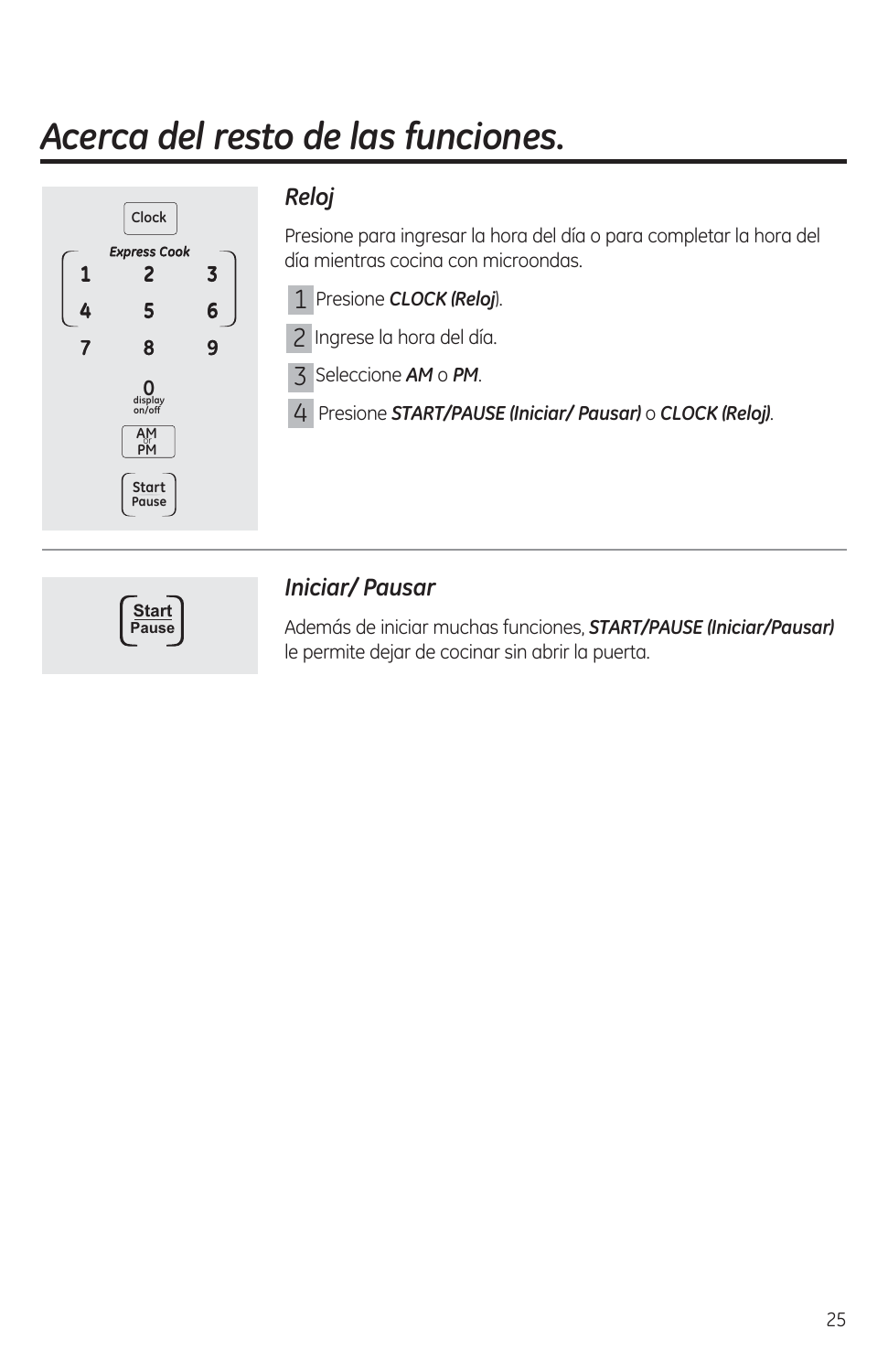# *Acerca del resto de las funciones.*



### *Bloqueo del Control*

Puede bloquear el panel de control para evitar que el microondas se inicie de forma accidental o sea usado por niños.

Para bloquear o desbloquear los controles, mantenga presionado *CLEAR/OFF (Borrar/ Apagar*) durante unos tres segundos. Cuando el panel de control está bloqueado, LOC aparecerá en el extremo derecho de la pantalla.



#### *Temporizador Encendido/ Apagado*

*Timer On/ Off (Temporizador Encendido/ Apagado)* funciona como un temporizador por minutos y puede ser usado en cualquier momento, incluso cuando el horno está funcionando.

- Presione *TIMER ON/OFF (Temporizador Encendido/ Apagado)*. 1
- 2 Ingrese el tiempo de cuenta regresiva que desee.
- Presione TIMER ON/OFF (Temporizador Encendido/ Apagado) 3 para comenzar.

Cuando el tiempo concluya, el temporizador emitirá una señal. Para apagar la señal del temporizador, presione TIMER ON/OFF (Temporizador Encendido/ Apagado).When time is up, the oven will signal. To turn off the timer signal, press *TIMER ON/OFF*.

#### *NOTA: El indicador de tiempo se iluminará mientras el temporizador esté funcionando.*



#### *Pantalla Encendida/ Apagada*

Para encender o apagar la pantalla del reloj, mantenga presionada la tecla 0 por unos 3 segundos. La función Display On/Off (Pantalla Encendida/ Apagada) no puede ser usada mientras una función de cocción esté en uso.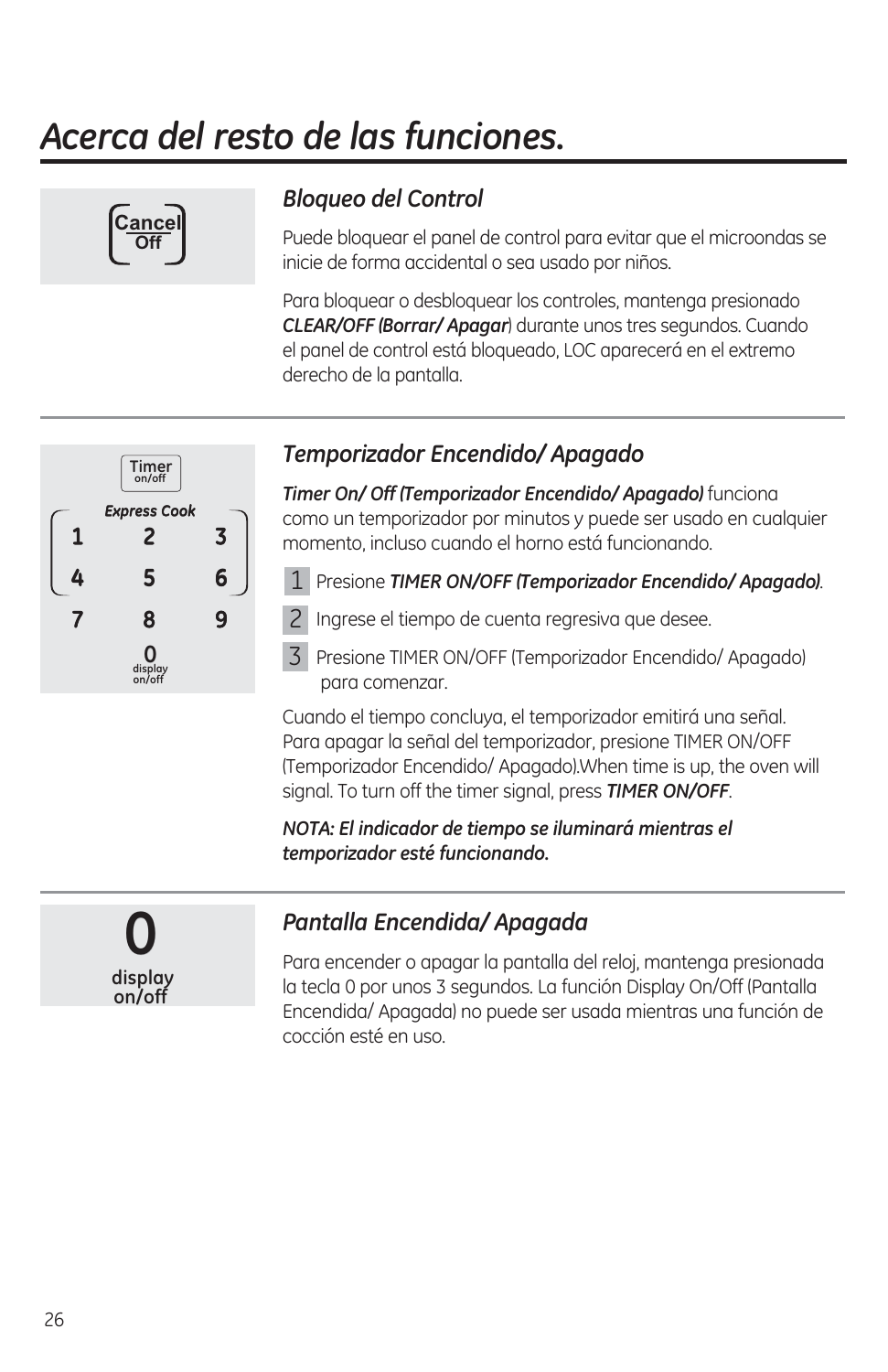## *Términos del Microondas.*

| <b>Término</b>                  | Definición                                                                                                                                                                                                                                                                                                                                            |
|---------------------------------|-------------------------------------------------------------------------------------------------------------------------------------------------------------------------------------------------------------------------------------------------------------------------------------------------------------------------------------------------------|
| <b>Arco Eléctrico</b>           | Arco eléctrico es el término que se usa para definir la producción de chispas en<br>el horno microondas. Los arcos eléctricos son producidos por:                                                                                                                                                                                                     |
|                                 | metal o papel de aluminio en contacto con el lateral del horno.                                                                                                                                                                                                                                                                                       |
|                                 | papel de aluminio no moldeado a la comida (los extremos doblados<br>actúan como antenas.                                                                                                                                                                                                                                                              |
|                                 | metales, tales como precintos, pinchos de ave, o platos con rebordes<br>dorados.                                                                                                                                                                                                                                                                      |
|                                 | toallas de papel reciclable que contengan pequeños trozos de metal.                                                                                                                                                                                                                                                                                   |
| <b>Tapa</b>                     | Cubre la espera en humedad, permite calentar de forma más pareja y reduce el<br>tiempo de cocción. Ventilar los envoltorios de plástico o tapas con papel para<br>alimentos permite la salida de vapor excesivo.                                                                                                                                      |
| Protección                      | En un horno normal, usted cubre las pechugas de pollo o comidas asadas para<br>evitar que se doren en exceso. Al cocinar en el horno microondas, deberá usar<br>pequeñas tiras de papel de aluminio para cubrir partes pequeñas, tales como<br>puntas de alas y patas de aves, que se podrían cocinar antes que las partes<br>grandes.                |
| Tiempo de<br><b>Inactividad</b> | Al cocinar con hornos regulares, las comidas asadas o las tortas se pueden<br>dejar hasta finalizar la cocción o el tiempo programado. El tiempo de inactividad<br>es especialmente importante en la cocción en el horno microondas. Se debe<br>observar que una torta cocinada en un horno microondas no se coloca en un<br>estante de refrigeración |
| Ventilación                     | Luego de cubrir un plato con un envoltorio plástico, este último se ventila dando<br>vuelta un extremo de modo tal que el vapor pueda salir.                                                                                                                                                                                                          |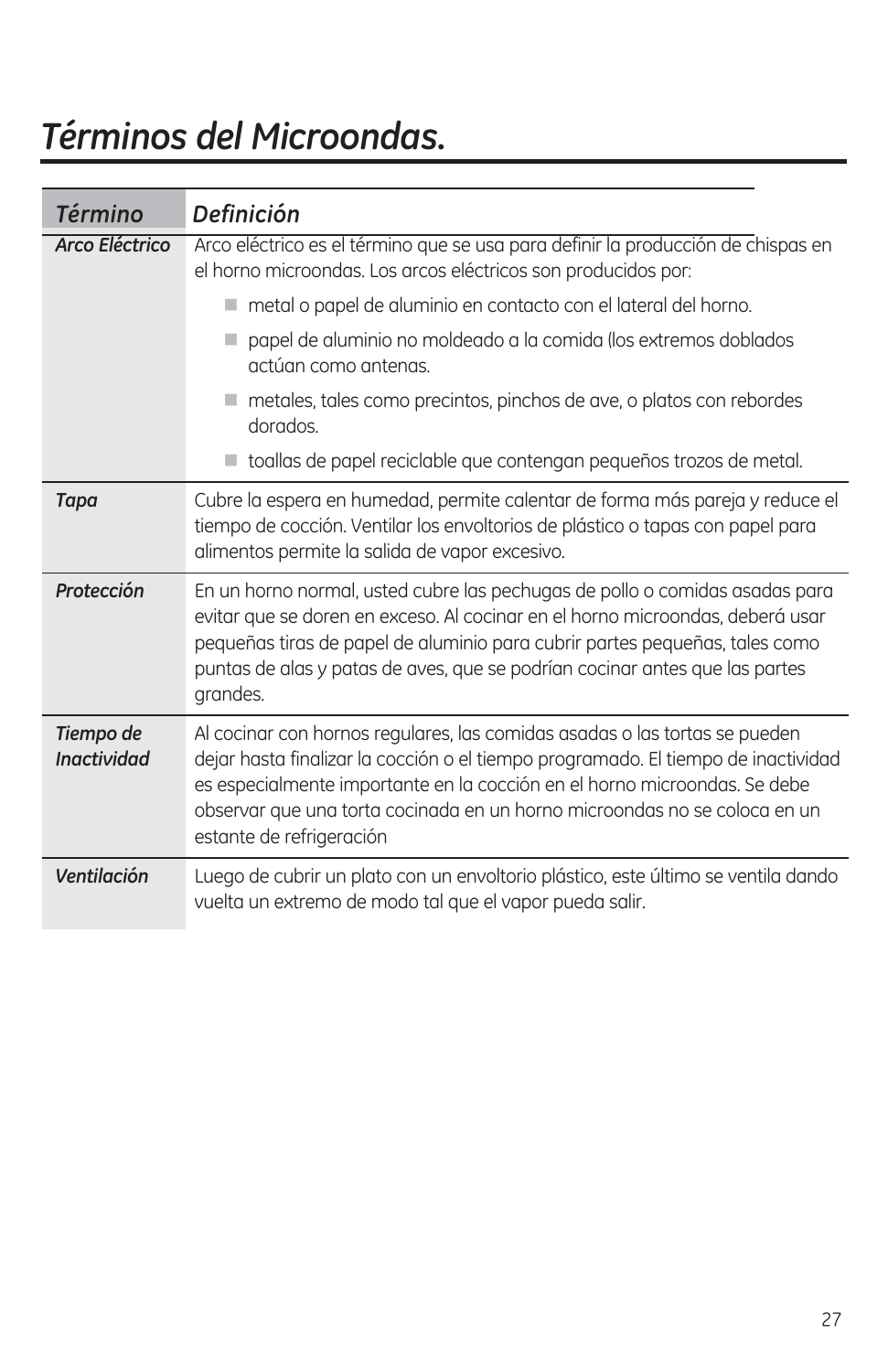### *Cuidado y limpieza del horno microondas.*



### *Consejos Útiles*

Una limpieza completa de forma ocasional con una solución de bicarbonato y agua mantiene el interior fresco.

*Desenchufe el cable antes de limpiar cualquier parte del horno.*

#### *Cómo Limpiar el Interior*



#### *Paredes, Piso, Ventana Interior, Partes Metálicas y Plásticas de la Puerta*

Some spatters can be removed with a paper towel, others may require a damp cloth. Remove greasy spatters with a sudsy cloth, then rinse with a damp cloth. Do not use abrasive cleaners or sharp utensils on oven walls.

*Algunas salpicaduras se pueden eliminar con una toalla de papel; otras pueden requerir una tela húmeda. Elimine salpicaduras de grasa con una tela con jabón, y luego enjuague con una tela húmeda. No use limpiadores abrasivos ni utensilios puntiagudos sobre las paredes del horno.*

Para limpiar la superficie del horno y la superficie del horno que se une al cerrar, use sólo jabones suaves y no ásperos o detergentes con una esponja o tela suave. Enjuague con una tela húmeda y seca.



#### *Nunca use un limpiador para hornos comerciales en ninguna parte de su horno microondas.*

#### *Plato Giratorio y Soporte Giratorio Extraíbles*

Para evitar roturas, no coloque el plato giratorio en agua luego de cocinar. Lave el mismo cuidadosamente con agua tibia y jabón o en el lavavajillas. El plato giratorio y el soporte se pueden romper en caso de caída. Recuerde que no se debe usar el horno si el plato giratorio y el soporte no se encuentran en su lugar.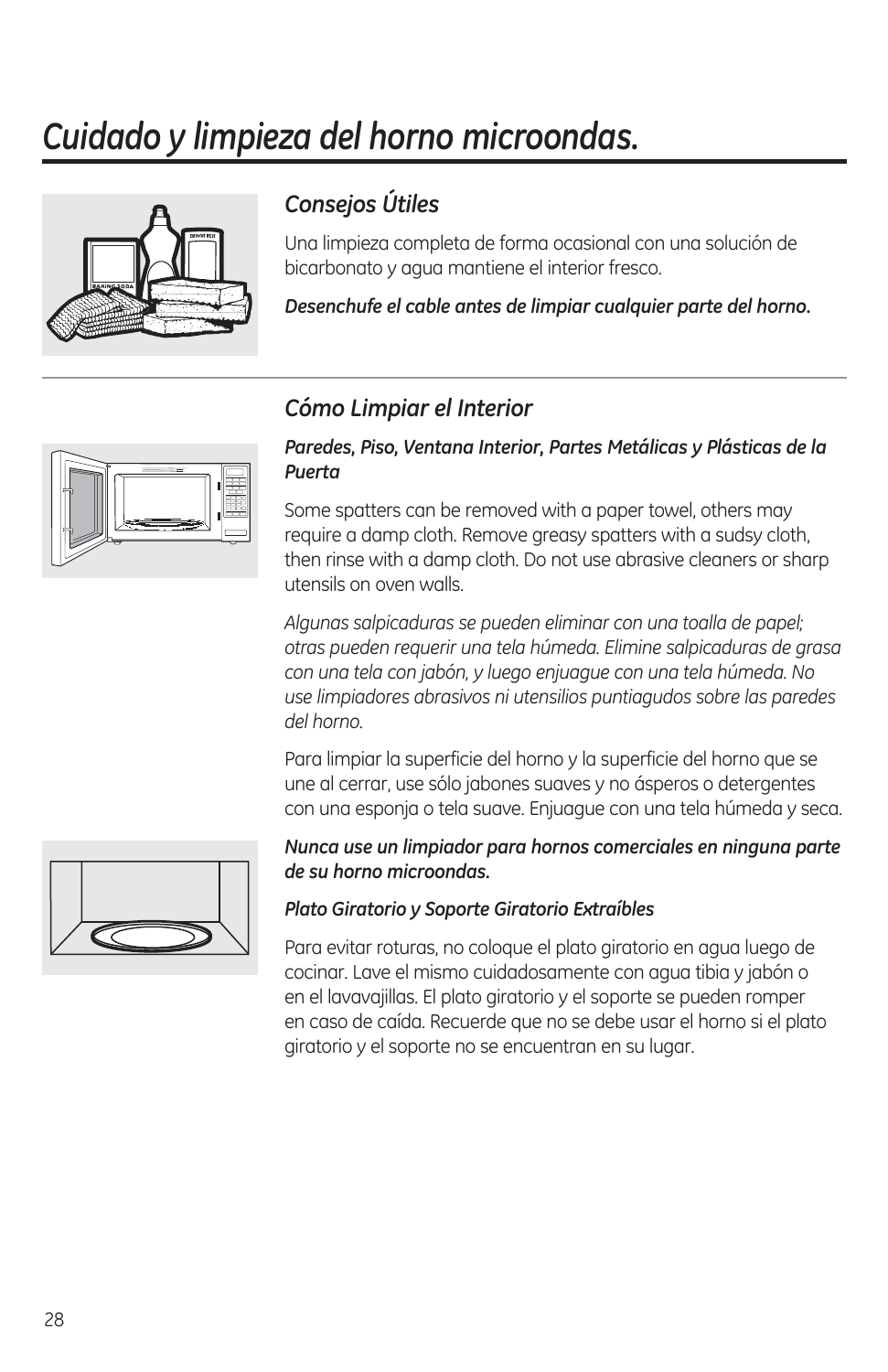

### *Cómo Limpiar el Área Exterior*

*No use limpiadores que contengan amoníacos o alcohol en el horno microondas. El amoníaco o el alcohol pueden dañar el aspecto del horno microondas.*

#### *Cubierta Superior*

Limpie el área exterior del horno microondas con una tela con jabón. Enjuague y luego seque. Limpie la ventana con una tela húmeda.

#### *Panel de Control y Puerta*

Limpie con una tela húmeda. Seque totalmente. No use espráis limpiadores, grandes cantidades de agua y jabón, objetos abrasivos o puntiagudos sobre el panel, ya que lo pueden dañar. Algunas toallas de papel también pueden rayar el panel de control.

#### *Superficie de la Puerta*

Es importante mantener el área limpia donde la puerta se selle contra el horno microondas. Use sólo detergentes suaves y no abrasivos con una esponja limpia o tela suave. Enjuague bien.

#### *Acero Inoxidable*

*No use virutas de acero; éstas rayarán la superficie.*

Para limpiar la superficie de acero inoxidable, use una tela caliente y húmeda con un detergente suave adecuado para superficies de acero inoxidable. Use una tela limpia, caliente y húmeda para eliminar el jabón. Seque con una tela limpia y seca. Siempre friegue la superficie en la dirección del veteado.

#### *Cable de Corriente*

Si el cable se ensucia, desenchufe y lave con una tela húmeda. En caso de manchas difíciles de quitar, se podrá usar agua con jabón, pero asegúrese de enjuagar con una tela húmeda y de secar completamente antes de conectar el cable en el tomacorriente.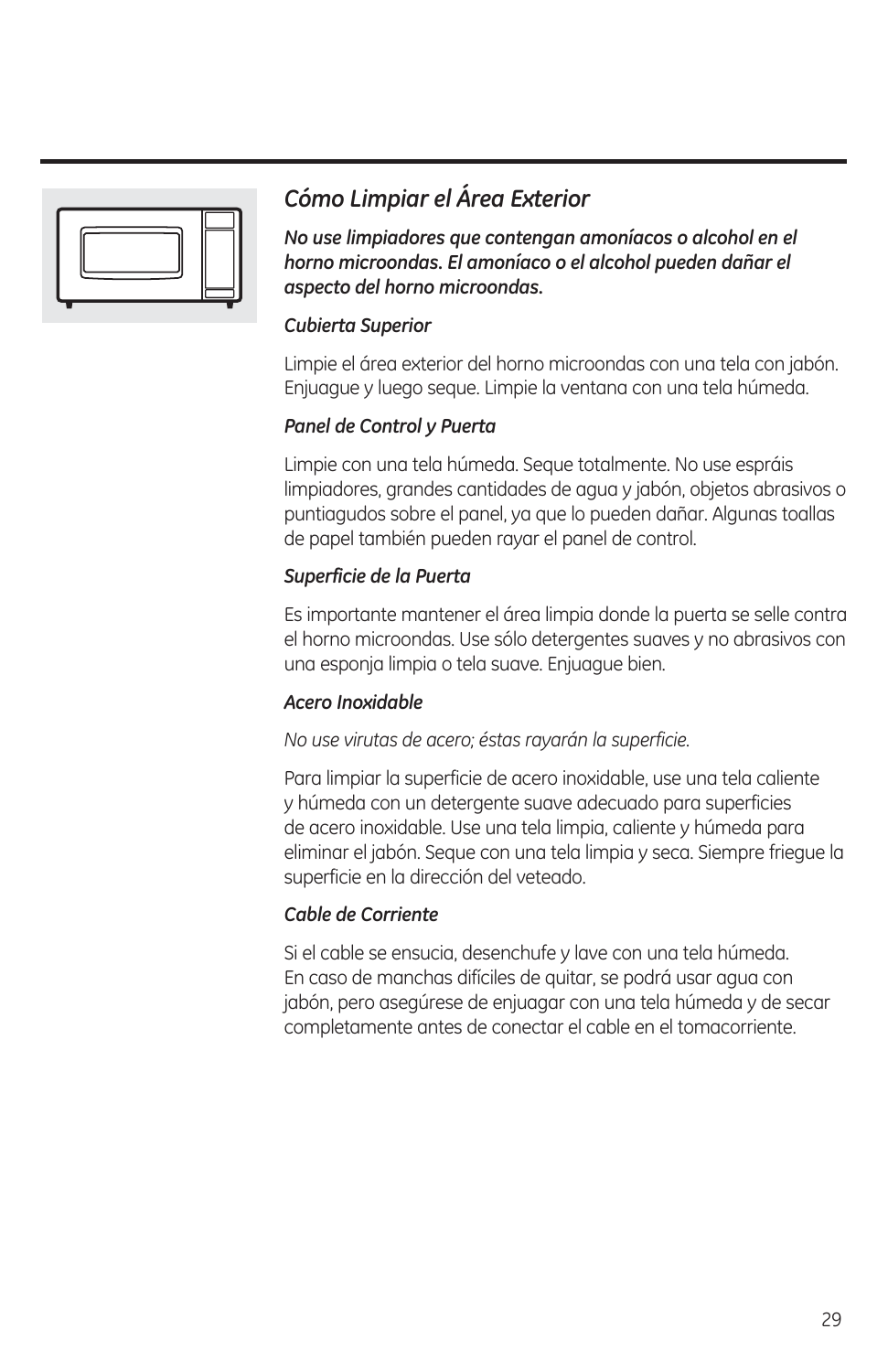## *Antes de Solicitar el Servicio Técnico…*



*Troubleshooting Tips... ¡Los Consejos para la Solución de Problemas le Permiten Ahorrar tiempo y dinero! Primero revise los cuadros que aparecen en las siguientes páginas y es posible que no necesite solicitar reparaciones.*

| Problema                                                                 | <b>Causas Posibles</b>                                                                                                                   | Qué Hacer                                                                                                                             |
|--------------------------------------------------------------------------|------------------------------------------------------------------------------------------------------------------------------------------|---------------------------------------------------------------------------------------------------------------------------------------|
| El horno no se inicia                                                    | Es posible que un fusible<br>de su hogar se haya<br>quemado o que el disyuntor<br>se haya desconectado.                                  | • Reemplace el fusible<br>o reinicie el disyuntor.                                                                                    |
|                                                                          | Pico de tensión.                                                                                                                         | · Desenchufe el horno<br>microondas luego vuelva a<br>enchufarlo.                                                                     |
|                                                                          | El enchufe no está<br>totalmente insertado<br>en el tomacorriente.                                                                       | • Asegúrese de que el cable<br>de 3 patas del horno esté<br>completamente insertado<br>en el tomacorriente.                           |
|                                                                          | La puerta no está cerrada<br>de forma segura.                                                                                            | · Abra la puerta y cierre<br>la misma de forma segura.                                                                                |
| El panel de control está<br>iluminado, pero el horno<br>aún no se inicia | La puerta no está cerrada<br>de forma segura.                                                                                            | • Abra la puerta y cierre<br>la misma de forma segura.                                                                                |
|                                                                          | La tecla START/PAUSE<br>(Iniciar/ Pausar) no se<br>presionó luego de<br>ingresar la<br>configuración de la<br>cocción.                   | · Presione START/PAUSE<br>(Iniciar/Pausar).                                                                                           |
|                                                                          | Otra selección ya<br>ingresada en el horno<br>y el botón CANCEL/OFF<br>(Cancelar/Apagar) no se<br>presionaron para cancelar<br>la misma. | · Presione CANCEL/OFF<br>(Cancelar/ Apagar).                                                                                          |
|                                                                          | El tiempo de cocción no se<br>ingresó luego de presionar<br>TIME COOK (Tiempo de Cocción). de presionar TIME COOK                        | · Asegúrese de haber ingresado<br>el tiempo de cocción luego<br>(Cocción con Temporizador).                                           |
|                                                                          | Se presionó CANCEL/OFF<br>(Cancelar/ Apagar) de<br>forma accidental.                                                                     | · Reinicie el programa de<br>cocción y presione START/<br>PAUSE (Iniciar/ Pausar).                                                    |
|                                                                          | Peso de la comida no<br>ingresado luego de<br>seleccionar AUTO<br><b>DEFROST (Descongelación</b><br>Automática).                         | · Asegúrese de haber ingresado<br>el peso de la comida luego<br>de seleccionar WEIGHT<br><b>DEFROST (Descongelación</b><br>por Peso). |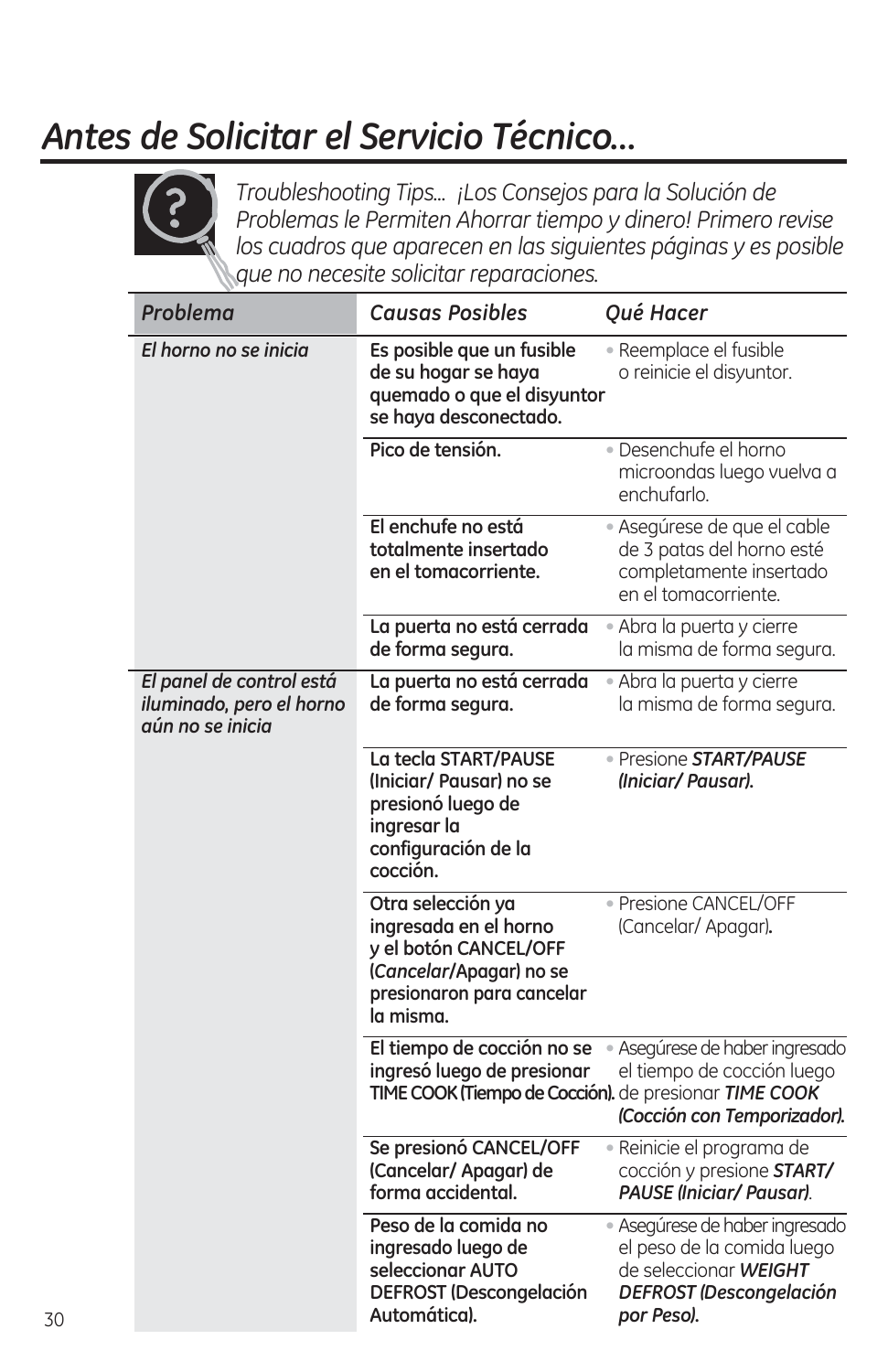### *Antes de Solicitar el Servicio Técnico…*

| Problema                                                                                         | <b>Causas Posibles</b>                                                                                                                                                                                                                                                                                                                                                                                  | Qué Hacer                                                                                                                                                                                                                                                                                                                                                                                                                                                                                                                                                                                                                                                                                                                                                                                             |
|--------------------------------------------------------------------------------------------------|---------------------------------------------------------------------------------------------------------------------------------------------------------------------------------------------------------------------------------------------------------------------------------------------------------------------------------------------------------------------------------------------------------|-------------------------------------------------------------------------------------------------------------------------------------------------------------------------------------------------------------------------------------------------------------------------------------------------------------------------------------------------------------------------------------------------------------------------------------------------------------------------------------------------------------------------------------------------------------------------------------------------------------------------------------------------------------------------------------------------------------------------------------------------------------------------------------------------------|
| En la pantalla se visualiza<br>"SENSOR ERROR" (or Err)<br>("Error del Sensor" o Err)             | Durante un programa con<br>Palomitas de Maíz, Papa,<br>Verdura, Arroz, Sopa,<br>Comida Congelada,<br>Guarnición, Pollo o<br>Pescado, la puerta fue<br>abierta antes de que el<br>vapor fuera detectado.                                                                                                                                                                                                 | · Cierre la puerta, presione<br><b>CANCEL/OFF (Cancelar/</b><br>Apagar) y comience<br>nuevamente.                                                                                                                                                                                                                                                                                                                                                                                                                                                                                                                                                                                                                                                                                                     |
|                                                                                                  | No se detectó vapor en<br>una cantidad de tiempo<br>máxima.                                                                                                                                                                                                                                                                                                                                             | · Use Time Cook (Cocción<br>por Tiempo) para calentar.<br>durante más tiempo.                                                                                                                                                                                                                                                                                                                                                                                                                                                                                                                                                                                                                                                                                                                         |
| En la pantalla se<br>visualiza "LOCKED"<br>(or LOC) ("Bloqueado"<br>o LOC).                      | El control fue<br>bloqueado.                                                                                                                                                                                                                                                                                                                                                                            | • Mantenga presionado<br>CANCEL/OFF<br>(Cancelar/Apagar)<br>por unos tres segundos<br>para desbloquear el control.                                                                                                                                                                                                                                                                                                                                                                                                                                                                                                                                                                                                                                                                                    |
| Cantidad de comida<br>demasiado grande para<br>recalentar con el sensor<br>comidas recomendadas. | <b>Sensor Reheat (Recalentar</b><br>con Sensor) es para<br>porciones simples de                                                                                                                                                                                                                                                                                                                         | · Use Time Cook (Cocción<br>por Tiempo) para grandes<br>cantidades de comida.                                                                                                                                                                                                                                                                                                                                                                                                                                                                                                                                                                                                                                                                                                                         |
| En la pantalla se<br>visualiza "FOOD (or food)"<br>l''COMIDA o comida'').                        | Para una cocción segura<br>se agrega el "algoritmo<br>de detección de comida"<br>para evitar la cocción<br>con microondas sin haber<br>colocado primero la comida<br>en la cavidad. A través<br>del monitoreo del<br>interruptor de apertura/<br>cierre de la puerta,<br><b>Food Detection Algorithm</b><br>(Algoritmo de Detección<br>de Comida) controla el<br>inicio de una secuencia<br>de cocción. | · Se debería abrir la puerta<br>controlar la comida. (Para<br>los usuarios que colocan<br>la comida en la cavidad<br>antes de seleccionar una<br>secuencia de cocción.<br>el interruptor de la puerta<br>es leído para determinar<br>que la puerta fue abierta<br>y luego cerrada. Al abrir<br>la puerta, se inicia un<br>temporizador de cuenta<br>regresiva de 5 minutos.<br>Luego usted puede hacer<br>su selección de cocción<br>antes de que finalice el<br>temporizador. Cuando<br>el temporizador de 5<br>minutos finaliza, si usted<br>selecciona una secuencia<br>de cocción, "FOOD"<br>("Comida") se visualizará en<br>la pantalla y sonará un<br>pitido de error. Luego<br>debería abrir la puerta para<br>controlar la comida antes<br>de seleccionar una<br>31<br>secuencia de cocción). |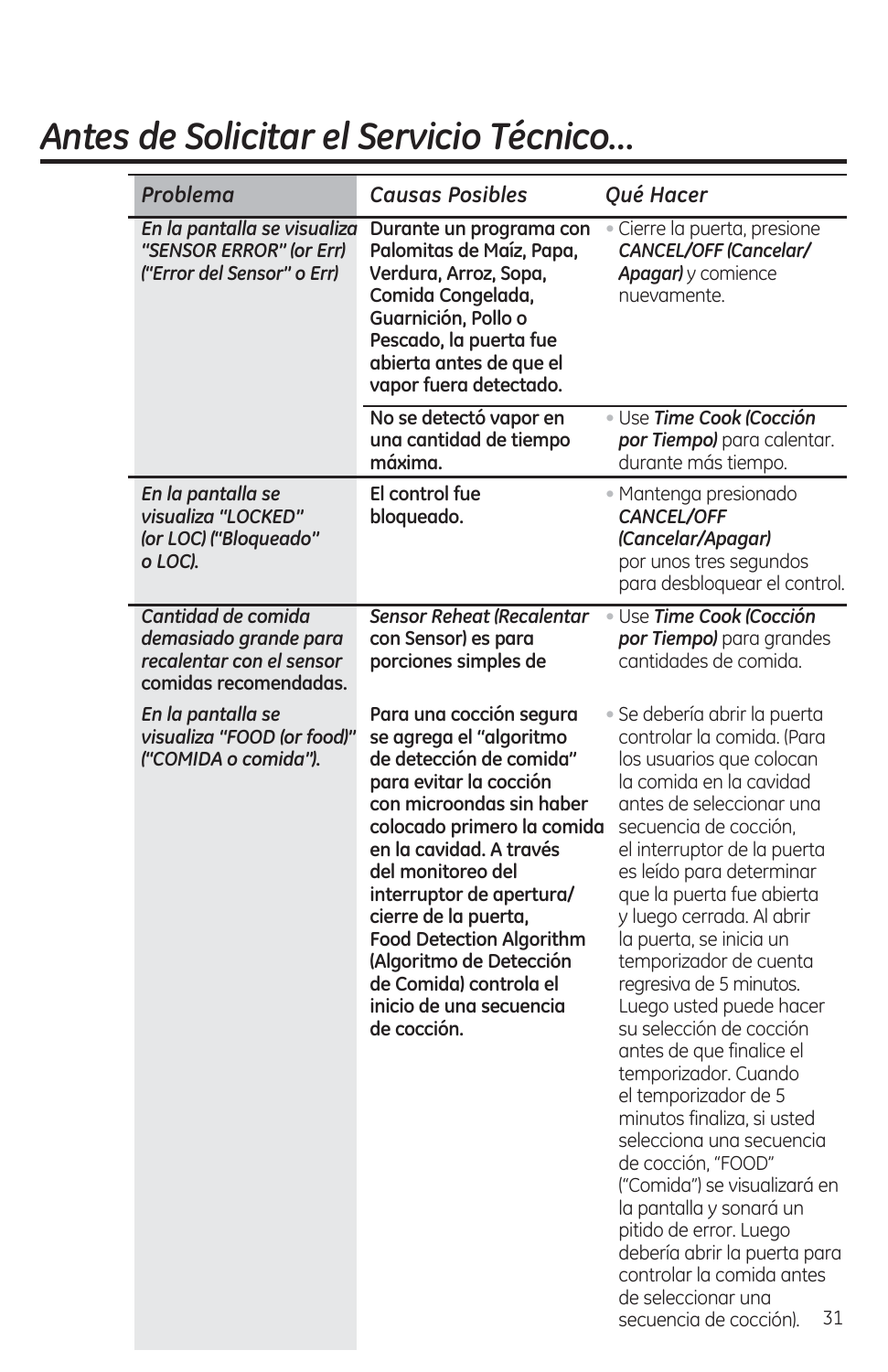### *Antes de Solicitar el Servicio Técnico…*

#### *Cosas que son Normales de su Horno Microondas*

- Vapor que sale alrededor de la puerta.
- Reflejo de luz alrededor de la puerta o la cubierta exterior.
- Luz del horno tenue y cambio del sonido del pitido en niveles de potencia que no son altos.
- Ruido de golpes secos mientras el horno está en funcionamiento.
- Podrá observar interferencias de TV/ radio mientras usa el horno microondas. De forma similar a la interferencia causada por otros electrodomésticos pequeños, esto no indica que exista un problema con el horno microondas. Enchufe el horno microondas en un circuito eléctrico diferente, aleje la radio o la TV tanto como sea posible del horno microondas, o controle la posición y la señal de la antena de la TV/ radio.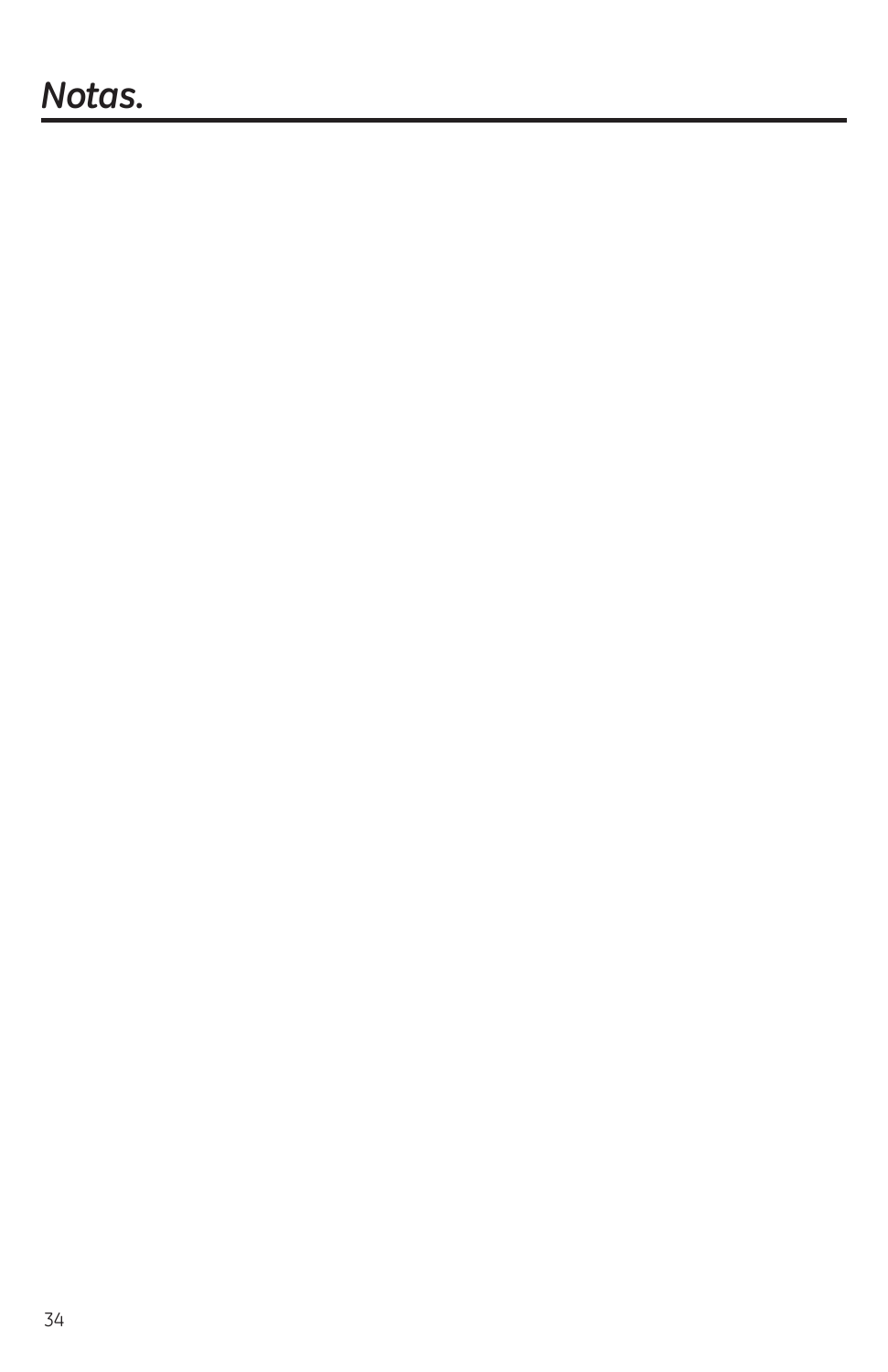## *Garantía del Horno Microondas de GE.*



*Todo el servicio de garantía es provisto por nuestros Centros de Servicio de Fabricación, o un técnico autorizado de Servicio al Cliente (Customer Care®). Para programar una consulta del servicio técnico a través del Internet, las 24 del día, visítenos en GEAppliances.com, o llame al 800. GE.CARES (800.432.2737). Cuando llame para solicitar el servicio, tenga los números de serie y modelo disponibles.*

*Abroche su recibo aquí. Para acceder al servicio técnico de acuerdo con la garantía deberá contar con la prueba de la fecha original de compra*

|                                                   | Por el Período de: GE Reemplazará o Brindará Servicio Técnico:                                                                                                                                                                                                                                                                                             |  |
|---------------------------------------------------|------------------------------------------------------------------------------------------------------------------------------------------------------------------------------------------------------------------------------------------------------------------------------------------------------------------------------------------------------------|--|
| Un año<br>Desde la fecha de la<br>compra original | Si es necesario el servicio técnico, GE reemplazará cualquier parte<br>del horno microondas que falle debido a un defecto en los materiales<br>o la fabricación. Durante esta garantía limitada de un año, GE también<br>proveerá, sin costo, todo el trabajo y los costos del servicio relacionado<br>con el reemplazo de la parte que presente defectos. |  |

#### *Qué No Cubrirá GE:*

- **Viajes del técnico del servicio a su hogar para enseñarle sobre cómo usar el producto.**
- **Instalación, entrega o mantenimiento inadecuados. Si tiene un problema con la instalación, comuníquese con su vendedor o instalador. Usted es responsable de brindar instalaciones adecuadas de conexión eléctrica, escape u otras instalaciones de conexión.**
- **Falla del producto o daño sobre el producto si se produce un abuso, uso inadecuado (por ejemplo: arco eléctrico en una cavidad de la rejilla o metal/ papel de aluminio), o uso diferente para el cual fue diseñado o uso comercial.**
- **Reemplazo de fusibles de la casa o reinicio de disyuntores.**
- **Daños ocasionados sobre el producto por accidente, incendio, inundaciones o catástrofes naturales.**
- **Daños consecuentes o incidentales causados por posibles defectos sobre este producto.**
- **Daño causado después de la entrega.**
- **Producto no accesible para brindar el servicio requerido.**
- **Solicite el servicio técnico para reparar o reemplazar las lámparas, excepto las lámparas LED.**
- **Daños sobre el acabado, tales como óxido sobre la superficie, deslustres o manchas pequeñas no informadas dentro de las 48 horas luego de la entrega.**

EXCLUSIÓN DE GARANTÍAS IMPLÍCITAS-Su única y exclusiva alternativa es la reparación *del producto, como se indica en la Garantía Limitada. Las garantías implícitas, incluyendo garantías implícitas de comerciabilidad o conveniencia sobre un propósito particular, se limitan a un año o al período más corto permitido por la ley.*

*Esta garantía se extiende al comprador original y a cualquier dueño subsiguiente de productos comprados para uso hogareño dentro de EE.UU. Si el producto se encuentra en un área donde no se encuentra disponible el servicio técnico de un Proveedor de Servicios de GE Autorizado, usted será*  responsable por el costo de un viaje o se podrá requerir que traiga el producto a una Ubicación del *Servicio Técnico de GE Autorizado para recibir el servicio. En Alaska, la garantía excluye las llamadas del servicio a su hogar.*

*Algunos estados no permiten la exclusión o limitación de daños fortuitos o consecuentes. Esta garantía le da derechos legales específicos y es posible que tenga otros derechos legales que varían entre un estado y otro. Para conocer cuáles son sus derechos legales, consulte a la oficina de asuntos del consumidor local o estatal o al Fiscal de su Estado.*